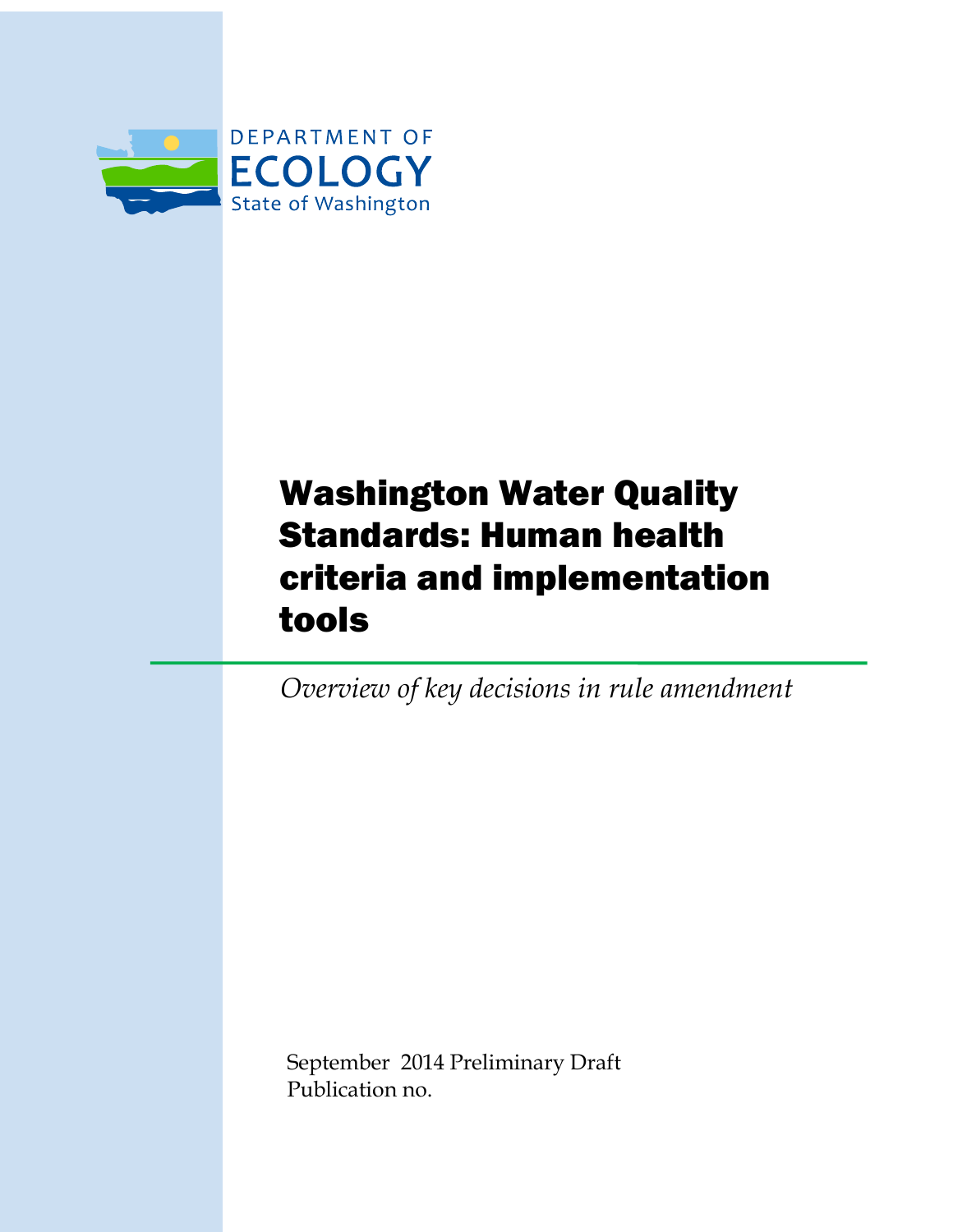# Publication and Contact Information

This report is available on the Department of Ecology's website at <https://fortress.wa.gov/ecy/publications/SummaryPages/xxxxxxx.html>

For more information contact:

Water Quality Program P.O. Box 47600 Olympia, WA 98504-7600

Phone: 360-407-6600

Washington State Department of Ecology - [www.ecy.wa.gov](http://www.ecy.wa.gov/)

| o Headquarters, Olympia               | 360-407-6000 |
|---------------------------------------|--------------|
| o Northwest Regional Office, Bellevue | 425-649-7000 |
| o Southwest Regional Office, Olympia  | 360-407-6300 |
| o Central Regional Office, Yakima     | 509-575-2490 |
| o Eastern Regional Office, Spokane    | 509-329-3400 |

*Accommodation Requests:*

*To request ADA accommodation including materials in a format for the visually impaired, call Ecology at 360-407-6600. Persons with impaired hearing may call Washington Relay Service at 711. Persons with speech disability may call TTY at 877-833-6341.*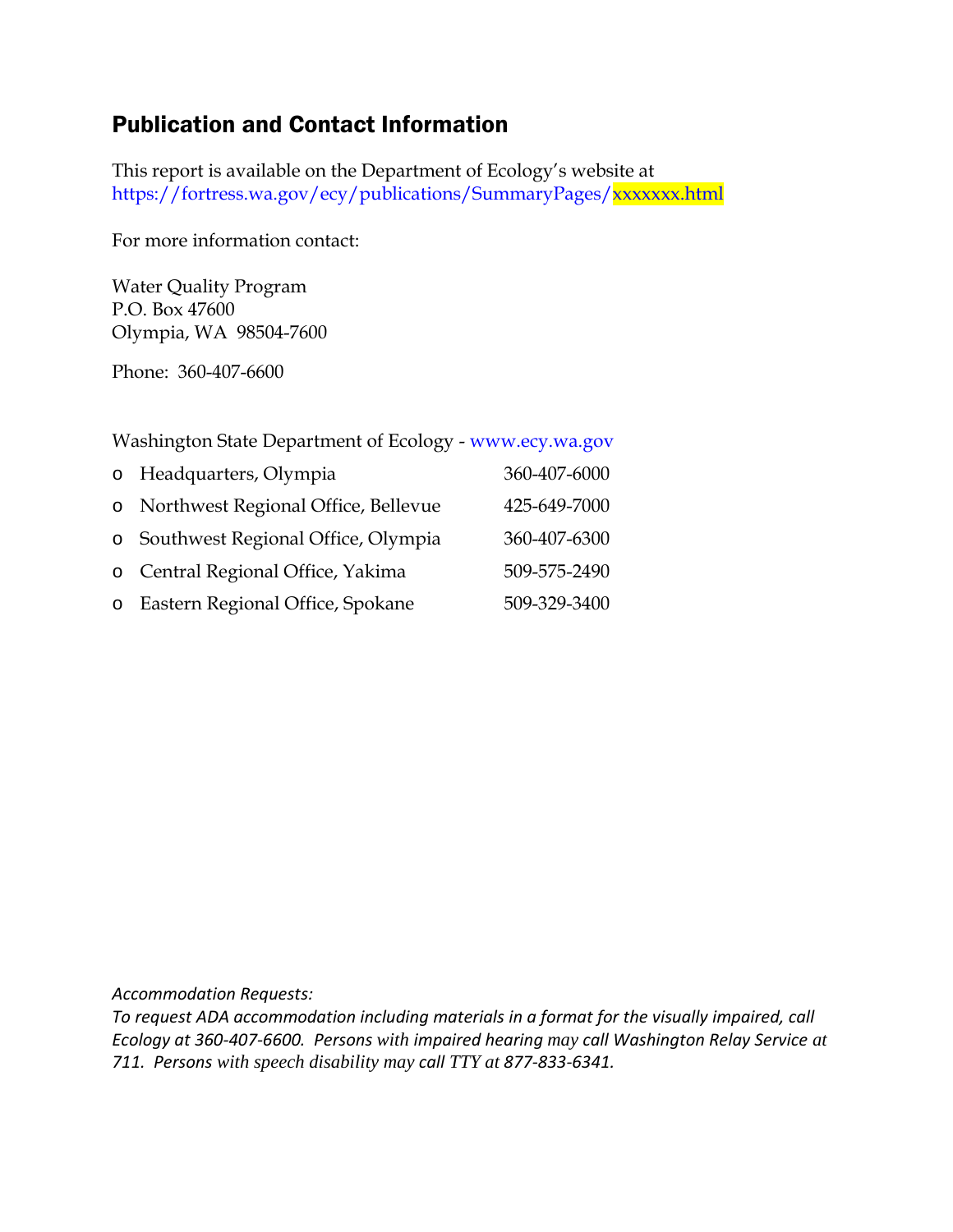# Washington Water Quality Standards: Human health criteria and implementation tools

*Overview of key decisions in rule amendment*

Water Quality Program Washington State Department of Ecology Olympia, Washington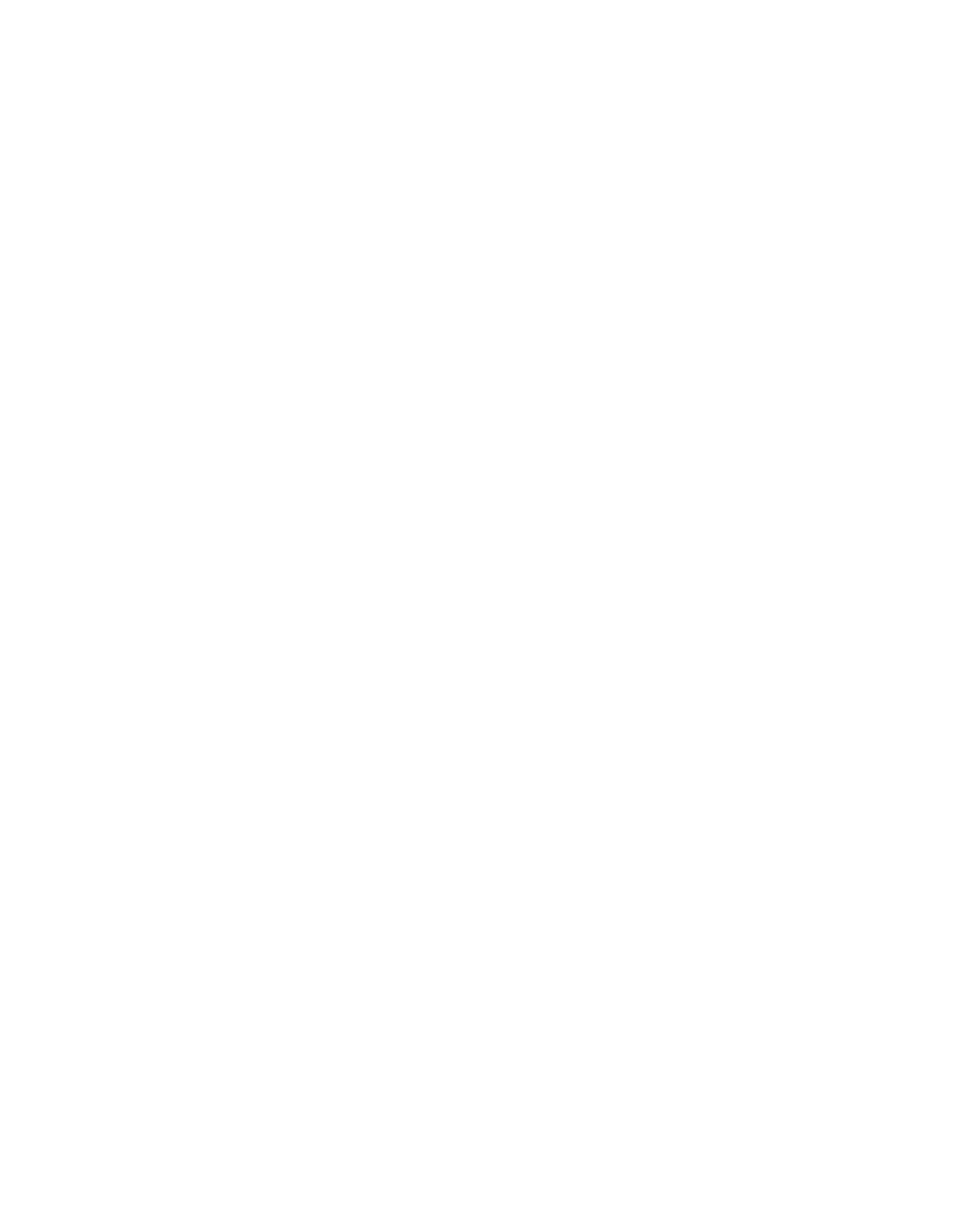# **Table of Contents**

# **List of Figures and Tables**

# **Figures**

# **Tables**

Page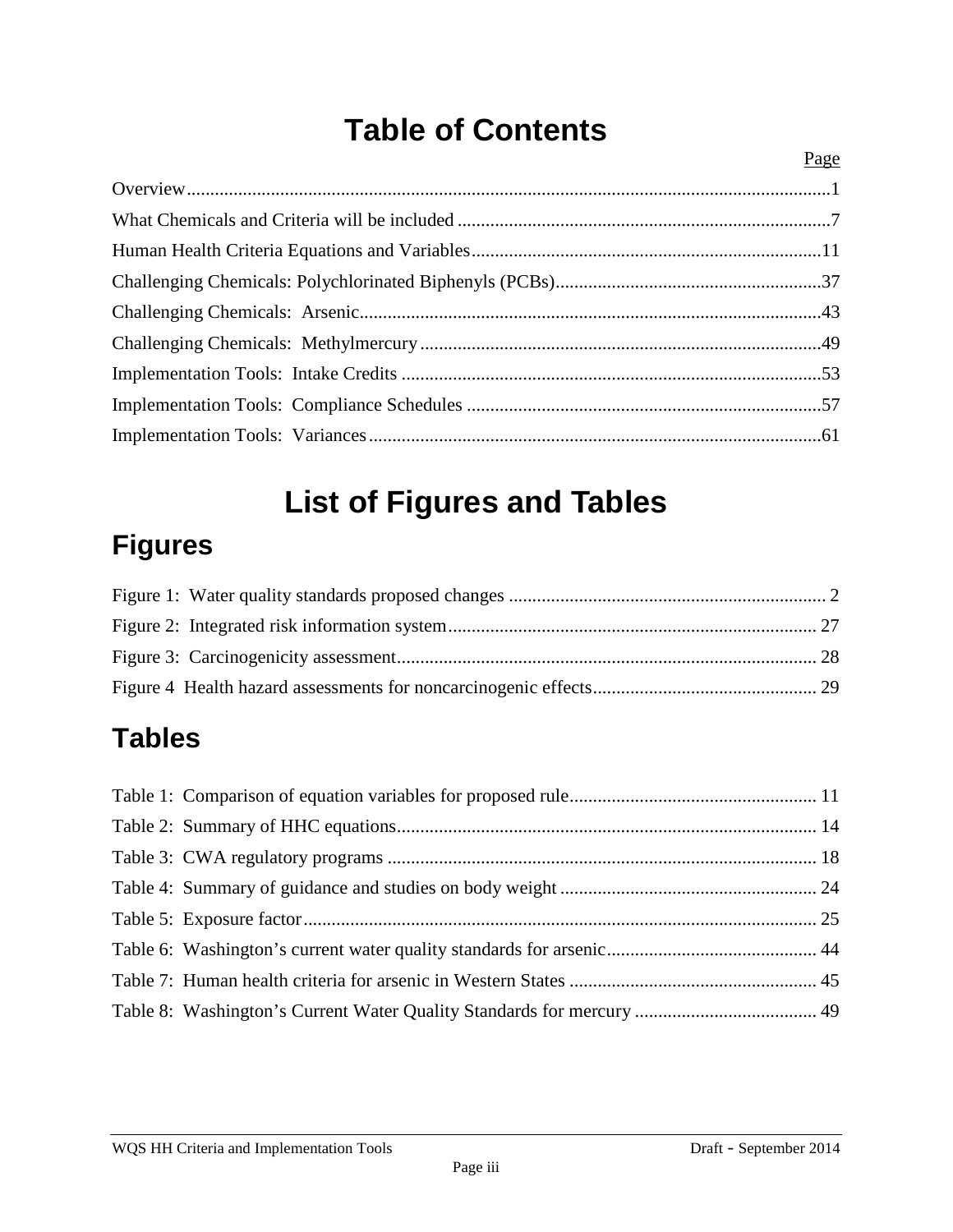*Page intentionally left blank.*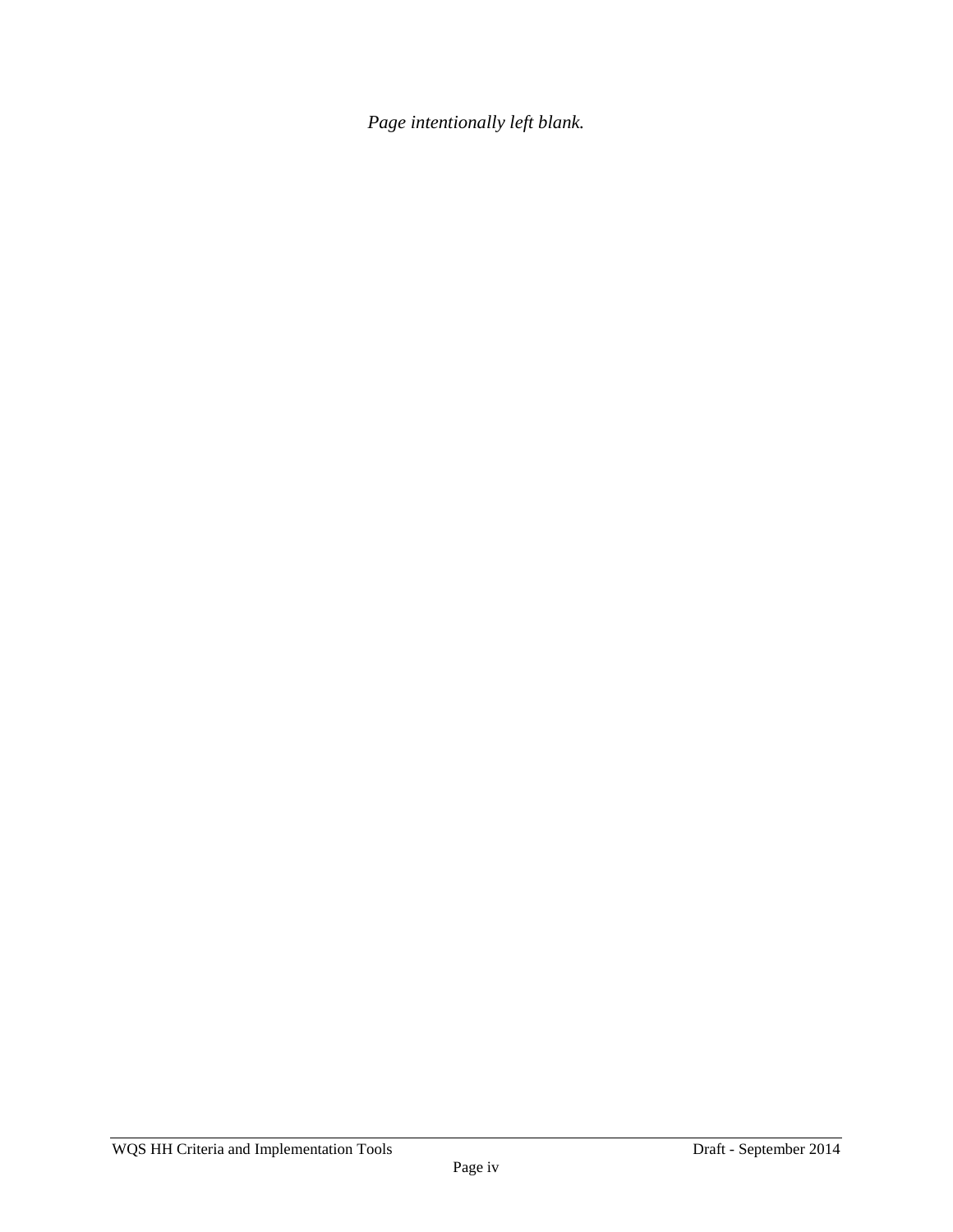# **Overview**

#### <span id="page-6-0"></span>**What is this rulemaking about and is it required of the state?**

This state rulemaking is a revision to the Water Quality Standards (WQS) for Surface Waters of the State of Washington (Chapter 173-201A WAC; WQS). This rulemaking only addresses two specific areas of the WQS: (1) development and adoption of new human health criteria (yellow highlighted area in Figure 1), and, (2) revision and expansion of some of the tools in the standards that help in criteria implementation (green highlighted area in Figure 1). This document explains the proposed changes and the rationale supporting the changes, including specific risk management input to Ecology by Governor Inslee on July 9, 2014. The preliminary proposed rule language can be seen at Ecology's Water Quality Standards website: [http://www.ecy.wa.gov/programs/wq/ruledev/wac173201A/1203ov.html.](http://www.ecy.wa.gov/programs/wq/ruledev/wac173201A/1203ov.html)

All states are required to adopt surface water quality standards by a federal law: the federal Water Pollution Control Act (hereinafter called the Clean Water Act or CWA). Surface waters include (among others) streams, lakes, river, bays and marine waters. States adopt water quality standards to

- Protect public health or welfare
- Enhance the quality of water
- Serve the purposes of the Clean Water Act

Section 303(c) of the Clean Water Act provides the federal legal basis for the water quality standards program. Section 303(c)(2)(b) specifically requires states to adopt criteria for toxic priority pollutants. The federal regulatory requirements governing the water quality standards program, the Water Quality Standards Regulation, are published by the federal government in the *Code of Federal Regulations* (CFR) at 40 CFR 131.

Washington state law gives Ecology authority and responsibility to protect the quality of Washington waters and implement federal CWA programs. This authority and responsibility, with regard to WQS, can be found in the Revised Code of Washington (RCW): RCW 90.48.030, RCW 90.48.035, and RCW 90.48.260(1).

#### **What is in Washington's Surface Water Quality Standards?**

The surface water quality standards regulation (WAC 173-201A) defines the water quality goals of the surface waters in Washington. As required by federal regulation, the WQS include:

- Designated uses (also called beneficial uses) for all surface waters, such as aquatic life habitat, recreational uses, harvest, public and industrial water supply, and others.
- Water quality concentrations or levels (called criteria) necessary to protect the uses. These criteria can be numeric (such as concentrations of chemicals or maximum temperatures) or narrative (e.g., descriptions such as "...must not ... offend the senses of sight, smell, touch, or taste…").
- Requirements that degradation of water quality is prevented through antidegradation provisions.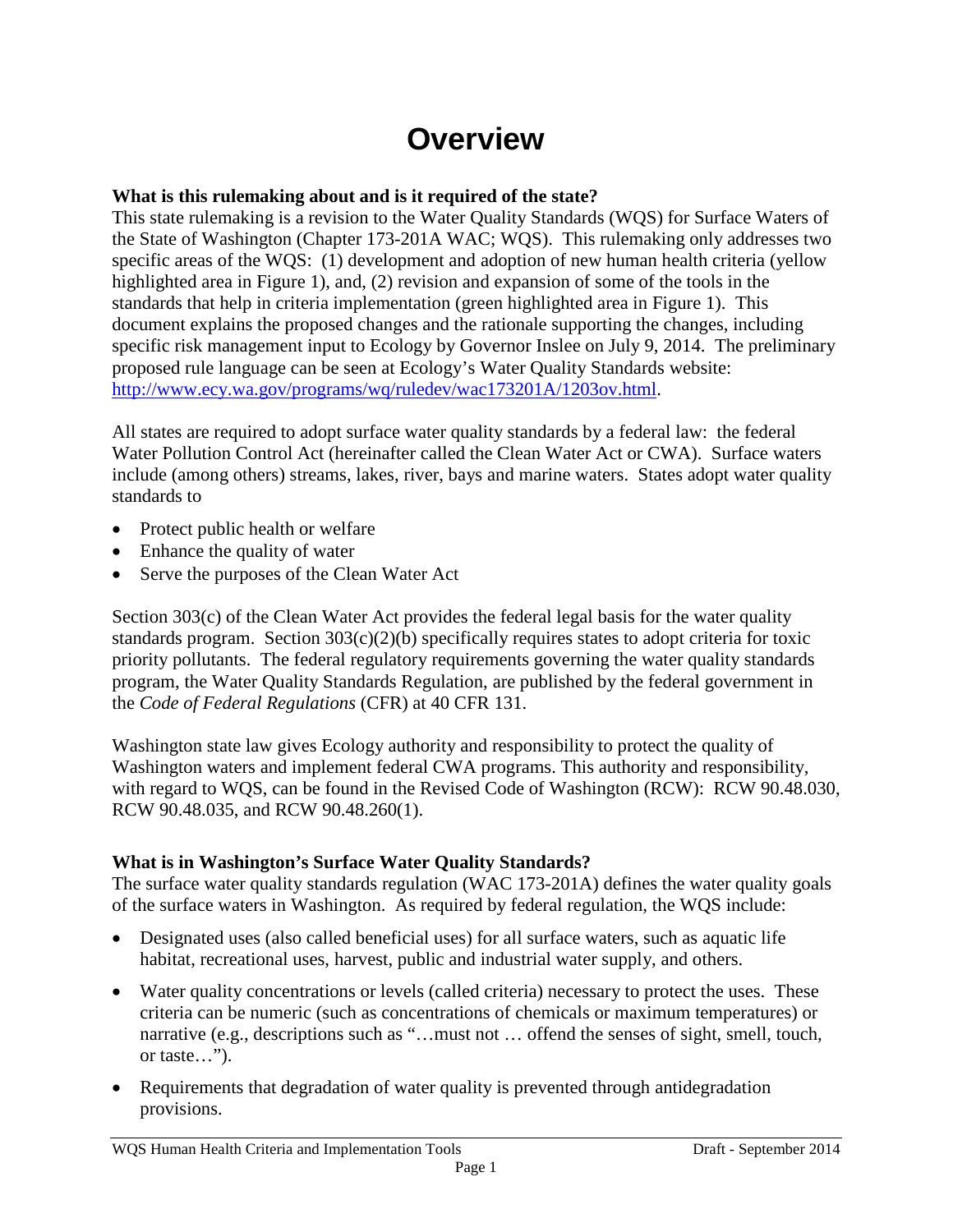Washington's WQS also contain other provisions that aid in and direct the implementation and future changes to the standards.

The designated uses, criteria, antidegradation provisions, and other provisions are illustrated in Figure 1.



<span id="page-7-0"></span>**Figure 1: Water quality standards proposed changes**

## **How are water quality standards revised?**

Washington's WQS are revised periodically through a formal public rulemaking process. Revisions are made to incorporate new science, to meet new federal or state requirements, to provide additional clarity, and for many other reasons. All WQS revisions are submitted to the United States Environmental Protection Agency (USEPA or EPA) for Clean Water Act (CWA) approval prior to use. If Endangered Species Act (ESA)-listed species are affected by new WQS, then EPA is required to consult with the National Ocean and Atmospheric Administration (NOAA) and United States Fish and Wildlife Service (USFWS) regarding effects of the new WQS on the ESA-listed species prior to approval of the WQS.

An important part of the state's rule revision process, and in determining which revisions are most important to make, is public review and discussion about the water quality standards. Federal regulations require that states hold public hearings at least once every three years to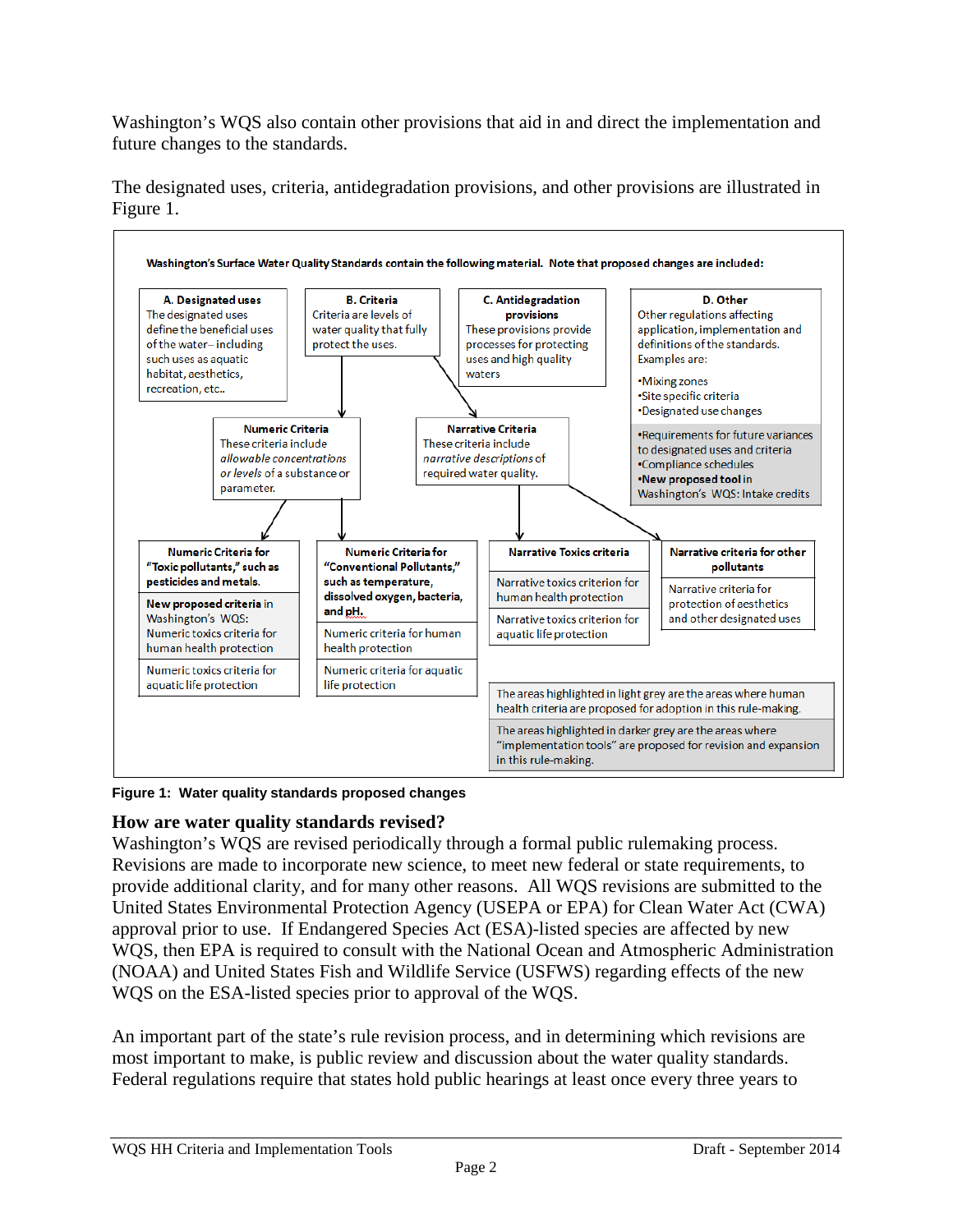review applicable surface water quality standards and, as appropriate, adopt new or modified standards. This process is called a *triennial review*.

The triennial review provides an opportunity to discuss the priorities and commitments that Ecology makes with EPA and others regarding the surface water quality standards. Ecology then places activities (guidance development, research needs, or rulemaking) on schedules that match their complexity and importance, rather than trying to force them into a three-year cycle. The latest (2010) triennial review and the Water Quality Program's five-year plan for water quality standards can be seen at [http://www.ecy.wa.gov/programs/wq/swqs/triennial\\_review.html.](http://www.ecy.wa.gov/programs/wq/swqs/triennial_review.html)

Because the triennial review and subsequent rule making processes are an ongoing set of actions, this approach results over time in a balanced ongoing update to the WQS, with higher priority items taking precedence in rulemaking efforts (see text box below).

### **Selection of rulemaking topics**

- Topics are selected based on the goal of getting the greatest environmental and/or administrative benefit.
- Topics are prioritized based on the expected environmental benefits, technical complexity, available staff resources, federal mandates, and need for change in the water quality standards guidance, rule, or process.
- A long-term list of prioritized topics is maintained, with commitments to implementing changes (rulemaking or otherwise). Those short-term (<1-5 years) priorities are built into the Ecology and EPA Performance Partnership Agreement (Ecology commitments to EPA), based on Ecology's ability to anticipate and commit staff resources.
- The long-term list of topics is reviewed, and modified where appropriate, during each Triennial Review.

### **What are the specific areas of the rule that are being considered for rule-modification?**

This rulemaking addresses two specific areas of the WQS: (1) development and adoption of new human health criteria, and, (2) revision and expansion of some of the tools in the standards that help in implementation. These are discussed separately below.

### **New human health criteria**.

*Numeric criteria.* The human health criteria are water concentrations for toxic substances that protect people who consume fish and shellfish from local waters and who drink untreated water from local surface waters. These criteria are calculated from a variety of different factors, including chemical-specific toxicity to humans, how chemicals move from water into fish and shellfish and then into humans, as well as other factors. The criteria calculation and these factors are discussed at more length in the section on Human Health Criteria Variables. Specific information on arsenic is found in the section on Challenging Chemicals: Arsenic. The development and adoption of new human health criteria includes consideration of new science on toxicity factors and new information on body weight and Washington-specific fish consumption. The factors that are included in the criteria calculations are a mix of average and higher percentile values, and are consistent with EPA guidance and practice. This approach results in high levels of consumer protection from pollutants that could be found in untreated surface water, fish, and shellfish from Washington. These factors were applied to 93 of 96 different chemicals in this proposed rule (see section on Criteria Chemicals). The criteria for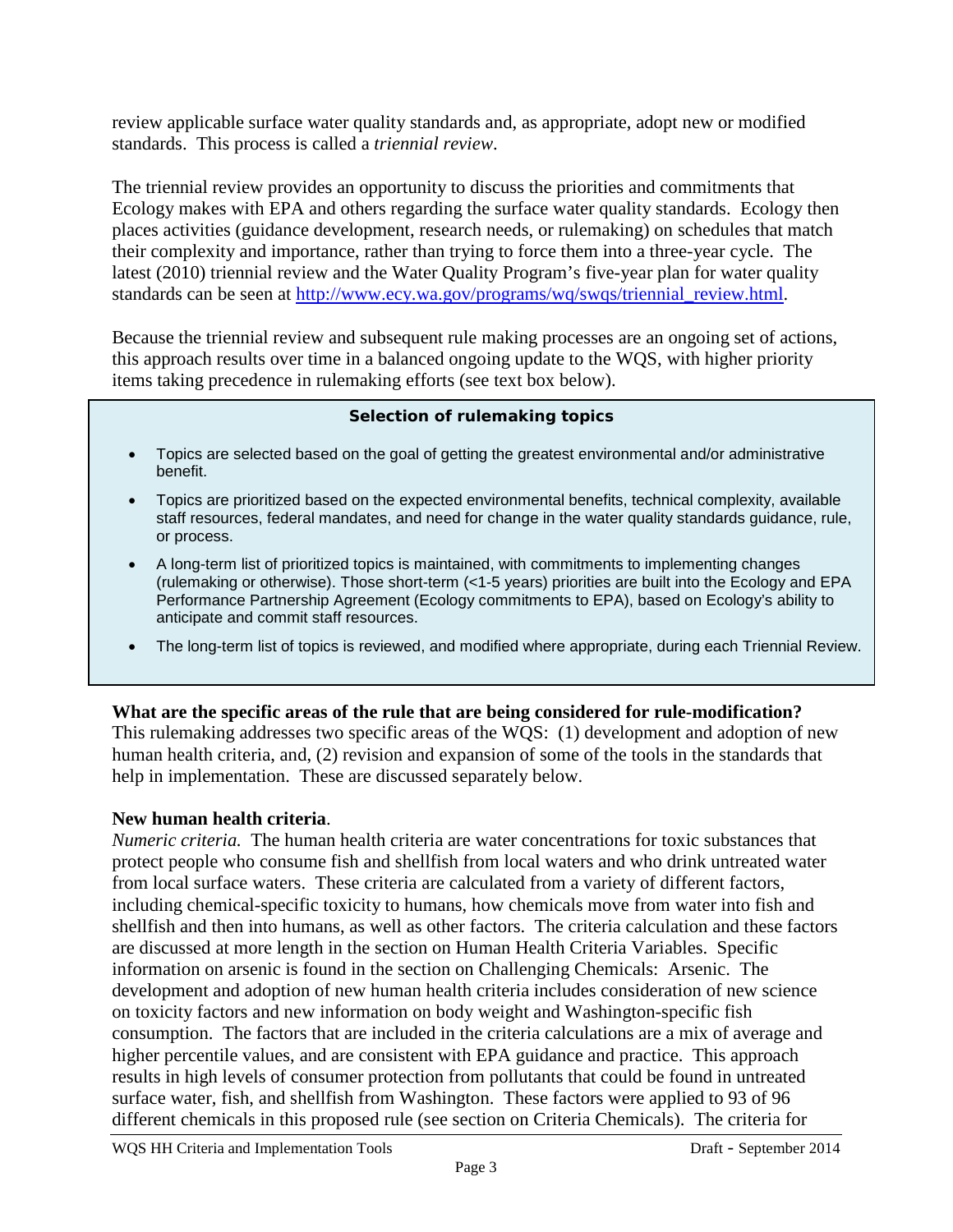arsenic, copper and asbestos are not calculated values – instead they are based on the regulatory level used in the Safe Drinking Water Act (SDWA; 42 U.S.C. § 300f and as amended).

As well as incorporation of new science, this rulemaking also includes several risk management decisions that affect the final criteria values. Governor Inslee announced a proposal for the new criteria on July 9, 2014 [\(http://governor.wa.gov/news/releases/article.aspx?id=293\)](http://governor.wa.gov/news/releases/article.aspx?id=293). In this proposal, he included specific risk management direction that enable the calculation of criterion values. These included input to Ecology on the risk level used in the criteria calculations for carcinogens (a change from a one-in-one million additional lifetime risk of developing a cancer to one-in-one-hundred thousand), and a feedback on an updated fish consumption rate that is part of the calculations for carcinogens and non-carcinogens (a new proposed average fish consumption rate of 175 g/day).

In addition, Governor Inslee announced as an overlay to all of the calculated criteria values (except arsenic): *the new criteria values are to be no less stringent than the current criteria values found in the National Toxics Rule (NTR)*. In effect, this means that if a criterion calculation results in a new criterion of a higher (less protective) concentration, the state will propose adoption of the NTR criterion instead. Thus, the preliminary rule contains a mix of (1) calculated criteria values, and (2) values based directly on the NTR as part of the overlain risk management direction described above. This does not apply to arsenic, copper, and asbestos where the preliminary proposals are values based on the Safe Drinking Water Act.

*Narrative criteria.* The existing water quality standards include narrative provisions that address chemicals that are not included in the list of 96 chemicals for which Ecology is developing criteria.

## **Revised and expanded implementation tools.**

The WQS contain a number of tools that relate directly to how the criteria are met. These tools are implemented both in permits and orders, as well as specifying how the current designated uses and criteria can be changed if certain factors can be demonstrated. Ecology is proposing revisions to two of the tools (compliance schedules and variance requirements) that are already in the WQS, and the addition of a new tool (intake credits). These three tools and the proposed rule changes associated with them are fully discussed in this document under implementation tools. These tools and preliminary proposed changes are briefly summarized below:

*Compliance schedules:* Compliance schedules are tools used in Ecology discharge permits, orders, or other directives that allow time for discharges to make needed modifications to treatment processes in order to meet permit limits or requirements. They are commonly used for construction and treatment plant upgrades, and cannot be used for new or expanding discharges. Compliance schedules are used when there is an expectation that the discharge will meet permit limits at the end of the schedule. The current WQS contain a maximum time limit of ten years for compliance schedules. In 2009 the Washington legislature passed a law requiring Ecology to develop longer compliance schedules for certain types of discharges.

*Variances:* Variances are WQS changes that temporarily waive water quality standards for a specific chemical and designated use for either a single discharge or for multiple discharges, or for specified stretches of surface waters (e.g., for a specific tributary, a lake, a watershed, etc.). Variances are used in situations where it can be demonstrated that: (1) a discharge can meet the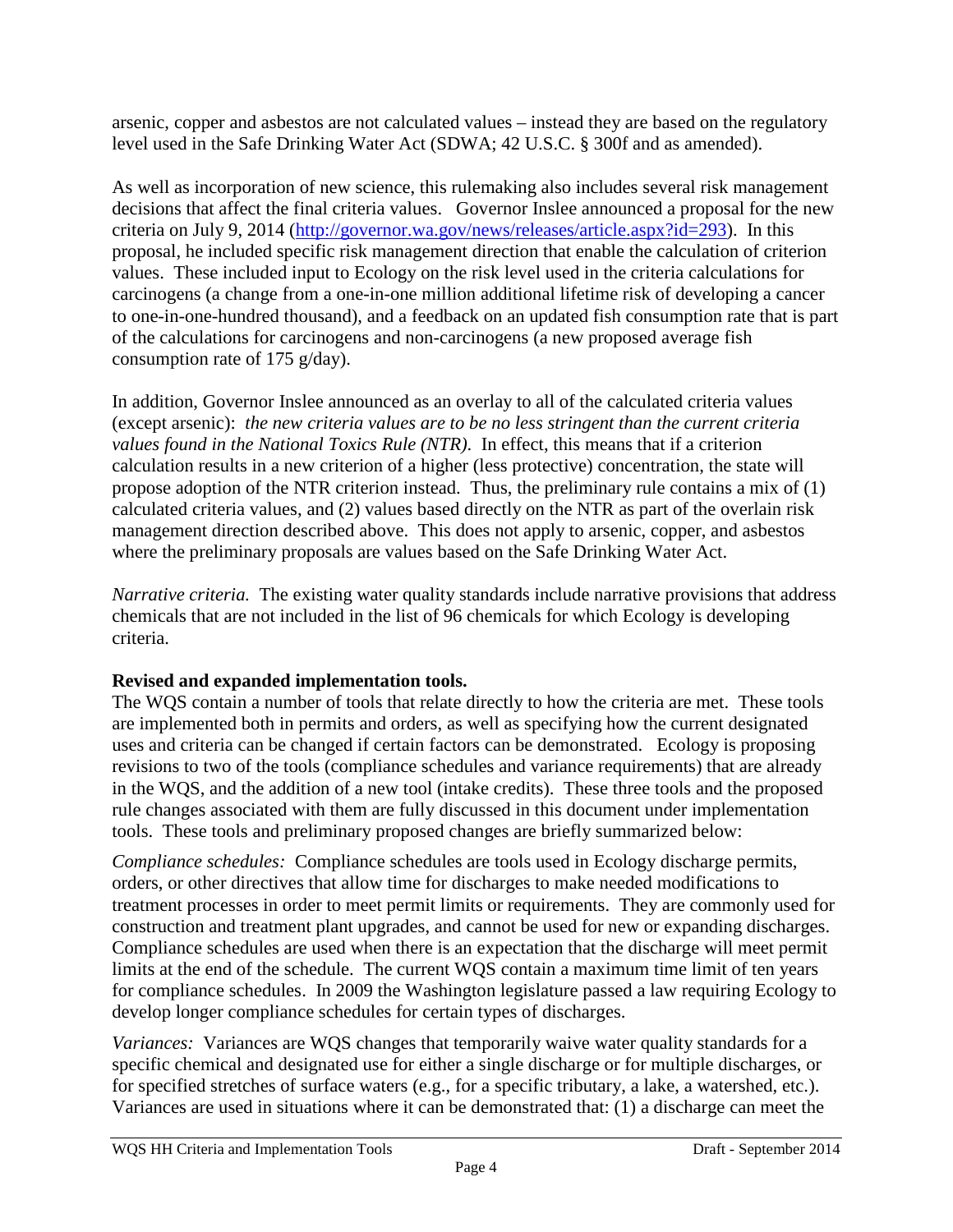permit limit or a water body can meet the criteria and designated use, but needs a longer time frame than allowed in a compliance schedule, or, (2) it is not known whether the discharge will ever be able to meet the permit limit or a receiving water body's criteria and designated use. Because a variance is a temporary change to a criteria and use, variances are considered changes to the WQS and must go through a rulemaking and subsequent EPA CWA approval to be effective. The current WQS give a brief list of the requirements for granting variances, including a maximum five-year time frame. The federal and state requirements for variances are brief, and demonstrating the need for a variance could be very labor intensive, depending on the specific situation. More detailed specifications in the WQS will help set clearer expectations for both discharges and the state, and will result in more predictable outcomes for dischargers.

This preliminary proposed rule-change does not grant any specific variances to WQS. Instead, this rule change gives more details on the information requirements for granting variances and on the types of actions that would be required of dischargers during variance periods. This includes a proposal to extend the duration of variances beyond five years if necessary.

*Intake credits:* Intake credits are a permitting tool that allows a discharge limit to be calculated in a way that does not require the discharger to "clean-up" pollutants in the discharge beyond the level of intake water when the intake and water body receiving the discharge are the same water body. This tool is currently used for technology-based limits, but Washington does not have a regulation that allows use of this tool to meet limits based on water quality criteria (a.k.a. water quality-based limits). This tool is used to meet water quality-based limits in several other states, including Oregon and the Great Lakes states.

This preliminary rule contains language describing how and when intake credits could be used.

## **Public Discussion**

In December 2011, Ecology started public discussions around implementation tools, and in October 2012, started public discussions around state adoption of human health criteria. The agency has held many public meetings in a variety of formats to encourage participation. These meetings, and the materials used for the meetings, are at Ecology's Water Quality Standards rule website [http://www.ecy.wa.gov/programs/wq/swqs/Currswqsruleactiv.html.](http://www.ecy.wa.gov/programs/wq/swqs/Currswqsruleactiv.html) Ecology has also met many times with various interested groups, including business, municipalities, environmental groups, counties, USEPA, and Tribes.

Governor Inslee announced his proposal on July 9, 2014. This preliminary draft rule incorporates the risk management directions made by Governor Inslee. This preliminary draft rule, along with supporting information, is being released on September 30, 2014. A formal draft rule is planned for publication in early 2015. Adoption of a final rule into the Washington Administrative Code is anticipated to occur in 2015.

After the final rule is adopted, Ecology will submit the rule to the USEPA for Clean Water Act approval. The new water quality standards do not become effective until approved by the USEPA.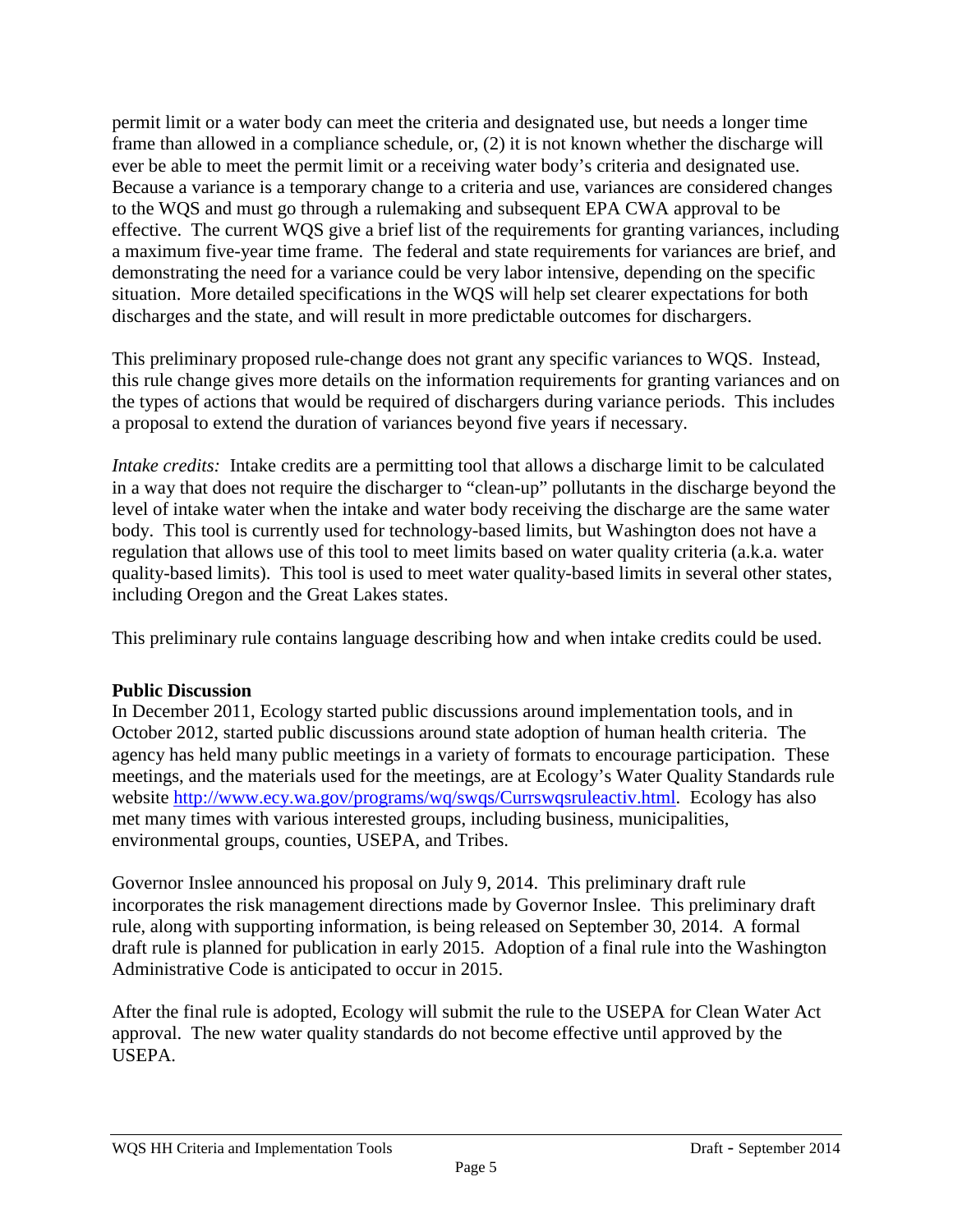#### **The new toxics table gives a different look to the WQS**

The new HHC will add several additional pages of information to the standards. In the preliminary proposed rule the aquatic life and human heath criteria for toxics are combined into one large table.

The current aquatic life criteria for toxics and the accompanying footnotes (WAC 173-201A-240(3), Table 240(3)) are in this section and table. Any references to the current aquatic life toxics table in the WQS have been modified to reference the new section. These changes have not modified the current aquatic life toxics criteria or their application in any way – this is simply a formatting change. This is considered a non-substantive change.

#### **Specific decisions used to develop preliminary draft criteria**

The following sections in this document explain the rationale for the substantive portions of this rule change.

#### **Note to readers on other review processes currently underway:**

The USEPA published draft national recommended human health surface water criteria for 94 toxics on May 13, 2014 (79 FR 27303, pages 27303 -27304). EPA's public comment period on the draft criteria closed August 13, 2014. **The public review of the EPA criteria is a different process than this rulemaking to adopt human health criteria for Washington State.** Information on the EPA process can be found at:

Federal register site: [https://www.federalregister.gov/articles/2014/05/13/2014-](https://www.federalregister.gov/articles/2014/05/13/2014-10963/updated-national-recommended-water-quality-criteria-for-the-protection-of-human-health) [10963/updated-national-recommended-water-quality-criteria-for-the-protection-of-human](https://www.federalregister.gov/articles/2014/05/13/2014-10963/updated-national-recommended-water-quality-criteria-for-the-protection-of-human-health)[health](https://www.federalregister.gov/articles/2014/05/13/2014-10963/updated-national-recommended-water-quality-criteria-for-the-protection-of-human-health)

EPA web site: <http://water.epa.gov/scitech/swguidance/standards/criteria/current/hhdraft.cfm>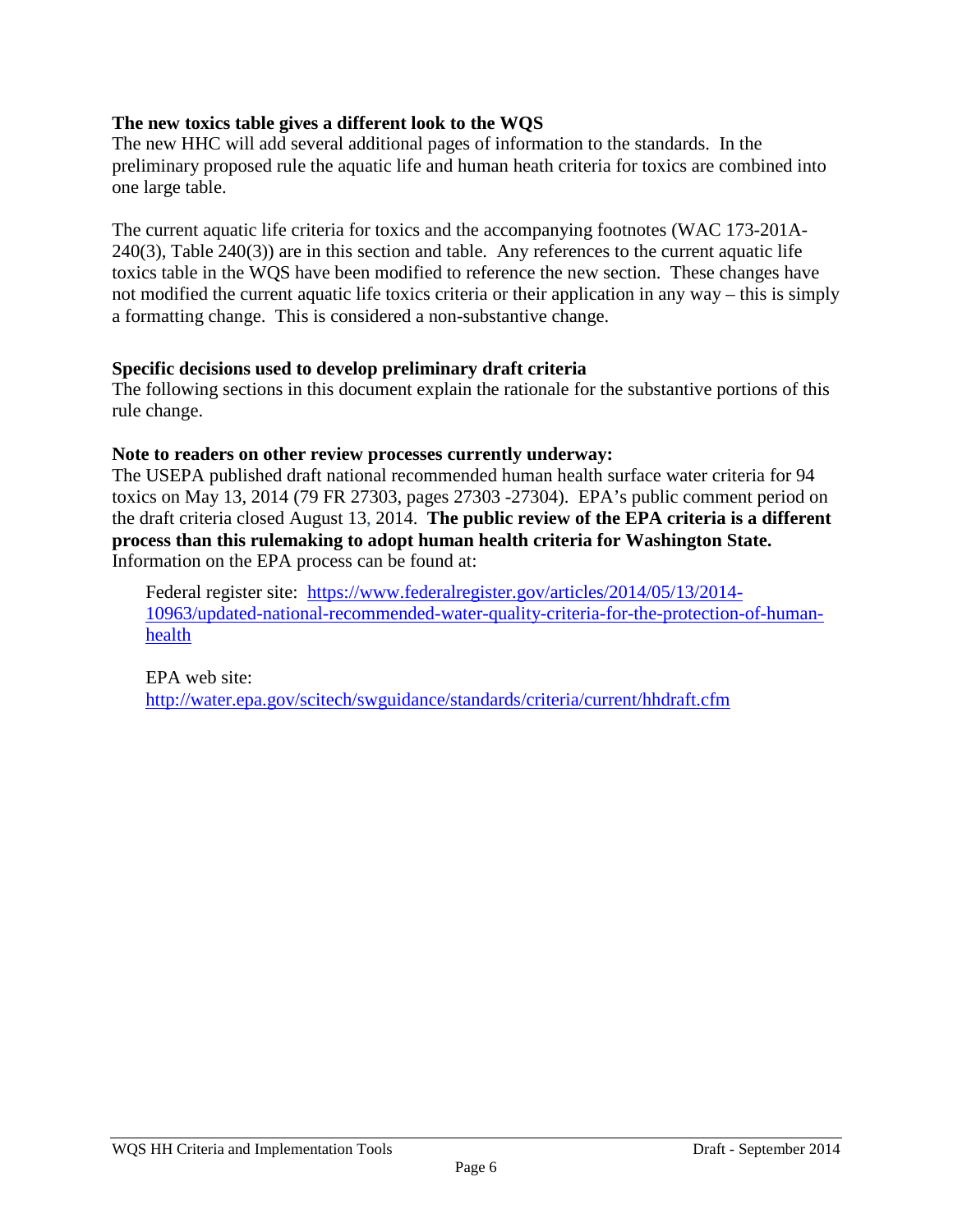# <span id="page-12-0"></span>**What Chemicals and Criteria will be included**

# **Proposal**

Ecology proposes to adopt human health criteria (HHC) for all CWA 307(a) priority toxic pollutants (except for mercury/methylmercury) for which EPA has developed national recommended numeric HHC. The existing rule language includes a narrative statement for protection from priority pollutants that do not have numeric criteria and from non-priority toxic pollutants.

The state's current human health criteria are found in federal rule (the National Toxics Rule; NTR). The NTR contains actual calculated human health criteria for 85 priority pollutants. Ecology's proposed rule contains actual calculated and Safe Drinking Water Act based human health criteria for 96 priority pollutants. The increased number of chemicals is based on EPA's development of new criteria since the NTR was issued and last revised.

# **Background**

*Current human health criteria chemicals:* Washington's current HHC are found in the federal National Toxics Rule (NTR) (EPA, 1999). The NTR contains the complete listing of all 126 of the CWA 307(a) priority toxic pollutants (priority pollutants), and actual calculated human health criteria concentrations for 85 of the priority pollutants (some of the priority pollutants names are *not* accompanied by HHC concentrations). Of the 126 priority pollutants, 85 have numeric criteria for fresh water (exposure routes of drinking untreated surface waters and ingestion of fish and shellfish), and 84 have criteria for marine water (ingestion of fish and shellfish only).

*EPA's recommended national criteria for chemicals:* Since the 1992 NTR was published (and subsequently updated in 1999), the EPA has developed and published several additional human health criteria values for both priority pollutants and for non priority pollutants. EPA's current recommended national criteria table (EPA, 2014) includes national recommended human health criteria for 97 of the priority pollutants and approximately 18 non-priority pollutants (see Appendix A). Washington is proposing to adopt new criteria for 96 of the 97 priority pollutants. This lower number of proposed chemicals (96) is because Washington is deferring adoption of new criteria for methylmercury, and will stay under the current NTR criteria for mercury.

*EPA's recommendations to states on selecting chemicals for criteria adoption:* EPA's *Water Quality Standards Handbook: Second Edition* (EPA, 2012) provides guidance to states that are choosing criteria chemicals. These include recommendations for:

**Priority pollutants (CWA 303(c)(2)(B) requirements).** Excerpts of guidance from EPA's *Water Quality Standards Handbook: Second Edition* (EPA, 2012, Chapter 3.4.1) are copied below:

## **Excerpt 1**

"*Section 303(c)(2)(B) addresses only pollutants listed as "toxic" pursuant to section 307(a) of the Act, which are codified at 40 CFR 131.36(b). The section 307(a) list contains 65 compounds and families of compounds, which potentially include thousands*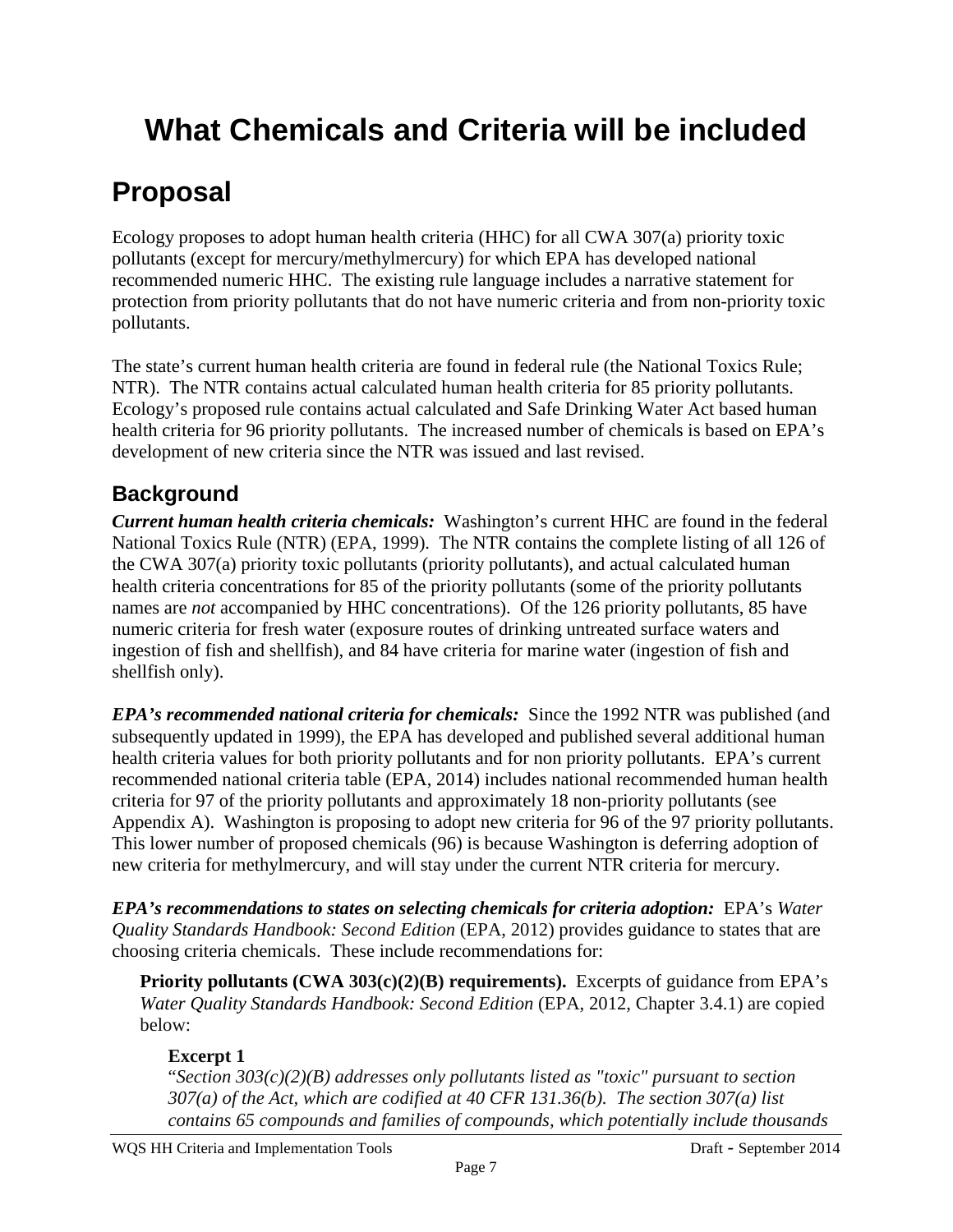*of specific compounds. The Agency has interpreted that list to include 126 "priority" toxic pollutants for regulatory purposes. Reference in this guidance to toxic pollutants or section 307(a) toxic pollutants refers to the 126 priority toxic pollutants unless otherwise noted."* 

## **Excerpt 2**

*"States may meet the requirements of CWA section 303(c)(2)(B) by choosing one of three scientifically and technically sound options (or some combination thereof):*

- *1. Adopt [statewide numeric criteria](http://water.epa.gov/scitech/swguidance/standards/handbook/chapter03.cfm#option1) in state water quality standards for all section 307(a) toxic pollutants for which EPA has developed criteria guidance, regardless of whether the pollutants are known to be present;*
- *2. Adopt [specific numeric criteria](http://water.epa.gov/scitech/swguidance/standards/handbook/chapter03.cfm#option2) in state water quality standards for section 307(a) toxic pollutants as necessary to support designated uses where such pollutants are discharged or are present in the affected waters and could reasonably be expected to interfere with designated uses;*
- *3. Adopt a ["translator procedure"](http://water.epa.gov/scitech/swguidance/standards/handbook/chapter03.cfm#option3) to be applied to a narrative water quality standard provision that prohibits toxicity in receiving waters. Such a procedure is to be used by the state in calculating derived numeric criteria, which shall be used for all purposes under section 303(c) of the CWA. At a minimum, such criteria need to be developed for section 307(a) toxic pollutants, as necessary to support designated uses, where these pollutants are discharged or present in the affected waters and could reasonably be expected to interfere with designated uses,*

*Option 1 is consistent with state authority to establish water quality standards and meets the requirements of the CWA. Option 2 most directly reflects the CWA requirements and is the option recommended by EPA, but is relatively more labor intensive to implement than Option 1. Option 3, while meeting the requirements of the CWA, is best suited to supplement numeric criteria from Option 1 or 2…*"

**Non-priority pollutants (see 40 CFR 131.11).** Under these requirements, states must adopt criteria based on sound scientific rationale that cover sufficient parameters to protect designated uses. Both numeric and narrative criteria may be applied to meet these requirements.

# **Basis for Ecology's Proposal**

Ecology proposes to adopt HHC for all CWA Sec. 307(a) priority toxic pollutants (except for mercury/methylmercury, for which Washington will remain under the NTR) for which EPA has developed national recommended numeric HHC, regardless of whether the pollutants are known to be present. This includes criteria for 96 different pollutants. The existing water quality standards include a narrative statement for priority pollutants that do not have numeric criteria and for non-priority toxic pollutants. This approach is consistent with Option 1 from EPA's guidance above.

Ecology is not proposing to adopt numeric criteria for non-priority pollutants at this time. Ecology will use a narrative statement to protect designated uses from effects of chemicals that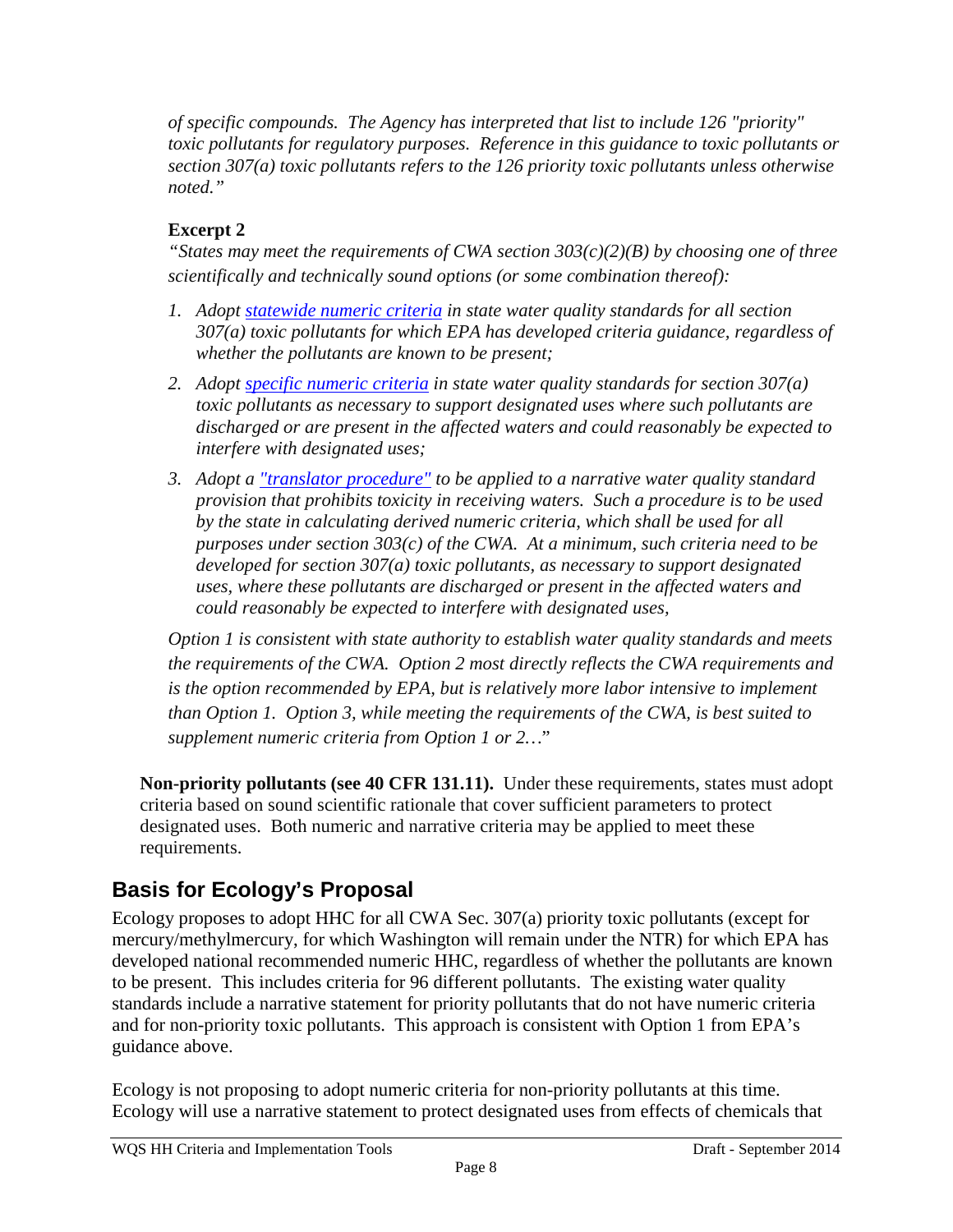do not have numeric criteria. If monitoring or other information indicates that non-priority pollutant sources or concentrations are a concern, Ecology will use the narrative statement to protect designated uses from regulated sources. The ongoing triennial review process for the water quality standards will be used to determine whether there is a need to adopt numeric criteria for additional pollutants in future revisions to the water quality standards.

This proposal:

- Ensures that Washington will satisfy the intent of the Clean Water Act.
- Is within a state's legal authority under the CWA to adopt broad water quality standards.
- Is a comprehensive approach to satisfy the statutory requirements because it would include all of the priority toxic pollutants for which EPA has prepared section 304(a) criteria guidance (except mercury/methylmercury).
- Is fairly simple and straightforward to implement (does not require the monitoring needed to support EPA's Option 2 above).
- Contains the same chemical list (the full priority pollutant list) found in the NTR. Inserting the entire priority pollutant list in the water quality standards (even though not all priority pollutants will have accompanying criteria) makes for an easy comparison of the state's HHC with federally-required NPDES discharge permit application information.
- Relies on already existing narrative statement in the standards to protect designated uses for chemicals without adopted numeric criteria.

# **Additional Resources**

EPA, 1992. U.S. Environmental Protection Agency. Toxics criteria for those states not complying with Clean Water Act section 303(c)(2)(B). 40 CFR Part 131.36. Fed. Register, Vol. 57, No. 246, page 60848. (Also known as the National Toxics Rule.)

EPA, 1999. U.S. Environmental Protection Agency. Toxics criteria for those states not complying with Clean Water Act section 303(c)(2)(B), originally published in 1992, amended in 1999 for PCBs. 40 CFR Part 131.36. Fed. Register, Vol. 64, No. 216, page 61182. [http://www.ecfr.gov/cgi-bin/text-](http://www.ecfr.gov/cgi-bin/text-idx?SID=76816a2f92256bf94a548ed3115cee23&node=40:23.0.1.1.18.4.16.6&rgn=div8)

[idx?SID=76816a2f92256bf94a548ed3115cee23&node=40:23.0.1.1.18.4.16.6&rgn=div8](http://www.ecfr.gov/cgi-bin/text-idx?SID=76816a2f92256bf94a548ed3115cee23&node=40:23.0.1.1.18.4.16.6&rgn=div8)

EPA, 2012. U.S. Environmental Protection Agency. Water Quality Standards Handbook: Second Edition (EPA-823-B-12-002; March 2012);

*[http://water.epa.gov/scitech/swguidance/standards/handbook/index.cfm\)](http://water.epa.gov/scitech/swguidance/standards/handbook/index.cfm) (Note: This website was referenced 4/2014)*

EPA, 2014. U.S. Environmental Protection Agency. National Recommended Human Health Criteria list: *<http://water.epa.gov/scitech/swguidance/standards/criteria/current/index.cfm> (Note: This website was referenced 4/2014)*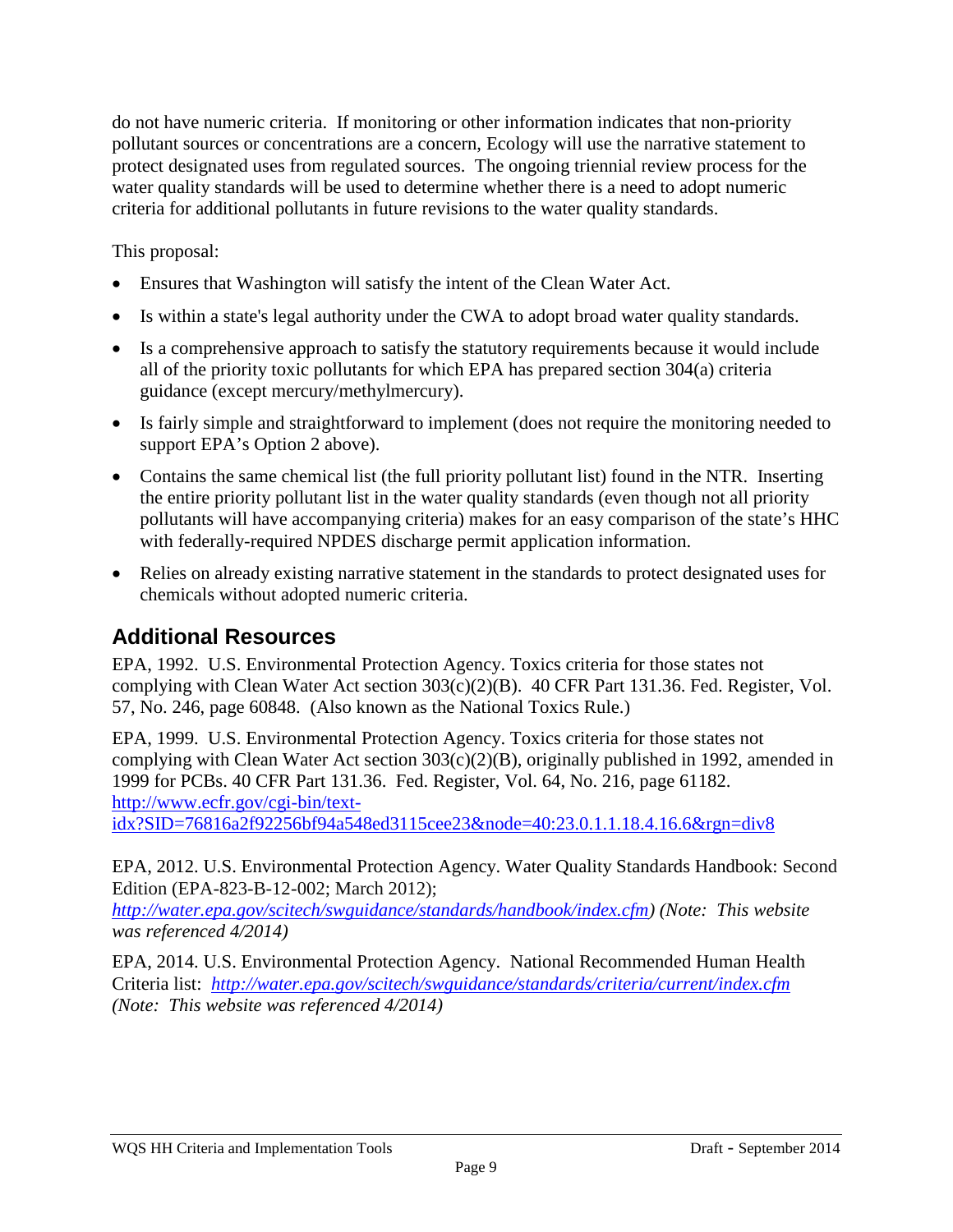*Page intentionally left blank.*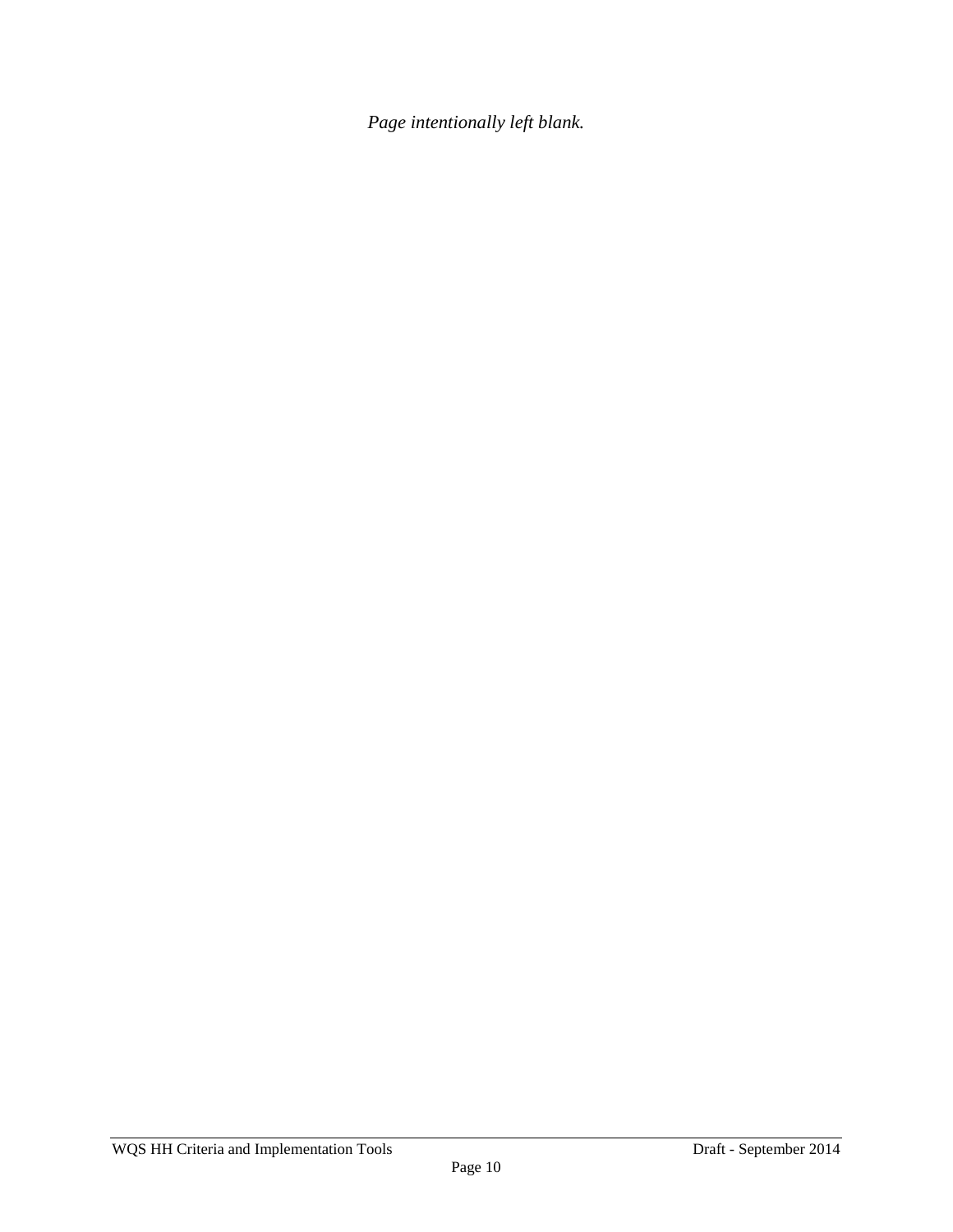# <span id="page-16-0"></span>**Human Health Criteria Equations and Variables**

# **Proposal**

Ecology is proposing surface water human health criteria (HHC) for 96 priority toxic pollutants. 93 of the chemicals have criteria calculations associated with them that are reflected in the discussion below. Criteria for three chemicals (arsenic, copper, and asbestos) are based on Safe Drinking Water Act regulatory levels, and thus their proposed criteria do not involve calculations. The discussion below does not apply to these three chemicals

The following table provides a comparison of the explicit variables that are found in the human health equations for the federal National Toxics Rule (NTR) (currently applied in Washington), and the 2014 proposed criteria. In almost all cases, values for chemical-specific toxicity factors are taken from the United States Environmental Protection Agency's (EPA) Integrated Risk Information System (IRIS), noted in Table 1. There are also implicit variables in the equations that Ecology is not proposing to change from what was used in the NTR. They are further described in the background section of this document.

In addition, the draft criteria that were calculated using the factors and equations that are discussed below were secondarily modified by a risk management direction [\(http://governor.wa.gov/news/releases/article.aspx?id=293](http://governor.wa.gov/news/releases/article.aspx?id=293) that (except for arsenic) *no criterion concentration would become less protective than the current NTR criterion concentration.* This decision results in some draft criteria that are at a lower concentration than the calculated values. These criteria are indicated via footnote in the preliminary draft rule toxics table.

<span id="page-16-1"></span>

| Table 1: Comparison of equation variables for proposed rule |                                                             |                                                                                                                                                                                                                                              |  |
|-------------------------------------------------------------|-------------------------------------------------------------|----------------------------------------------------------------------------------------------------------------------------------------------------------------------------------------------------------------------------------------------|--|
| <b>Explicit variables</b>                                   | <b>NTR Criteria (current)</b>                               | Preliminary draft rule (2014)                                                                                                                                                                                                                |  |
| Fish and shellfish consumption<br>rate (FCR)                | 6.5 grams/day                                               | 175 g/day                                                                                                                                                                                                                                    |  |
| Risk level (RL)                                             | Additional lifetime risk of 1 in a<br>million $(1x10^{-6})$ | Additional lifetime risk of 1 in one hundred<br>thousand $(1x10^{-5})$                                                                                                                                                                       |  |
| Relative source contribution<br>(RSC)                       |                                                             | 1 (no change)                                                                                                                                                                                                                                |  |
| Body weight (BW)                                            | 70 kilograms (154 pounds).                                  | 80 kilograms (176 pounds)                                                                                                                                                                                                                    |  |
| Drinking water intake (DI)                                  | 2 liters/day                                                | 2 liters/day (no change)                                                                                                                                                                                                                     |  |
| Reference dose (RfD) for<br>specific chemicals              | EPA IRIS values and other sources                           | Updated values in EPA IRIS and other<br>values                                                                                                                                                                                               |  |
| Cancer slope factor (CSF) for<br>specific chemicals         | EPA IRIS values and other sources                           | Updated values in EPA IRIS and other<br>values                                                                                                                                                                                               |  |
| Bioconcentration factor (BCF)                               | BCFs found in the NTR                                       | No change from NTR; values can be<br>found in EPA's 2002 HHC Calculation<br>Matrix (EPA, 2002)                                                                                                                                               |  |
| Additional risk management<br>decision                      |                                                             | If the calculated criterion concentration is<br>greater than the NTR criterion<br>concentration, then the preliminary draft<br>criterion defaults to the original NTR<br>concentration. (This does not apply to the<br>criteria for arsenic) |  |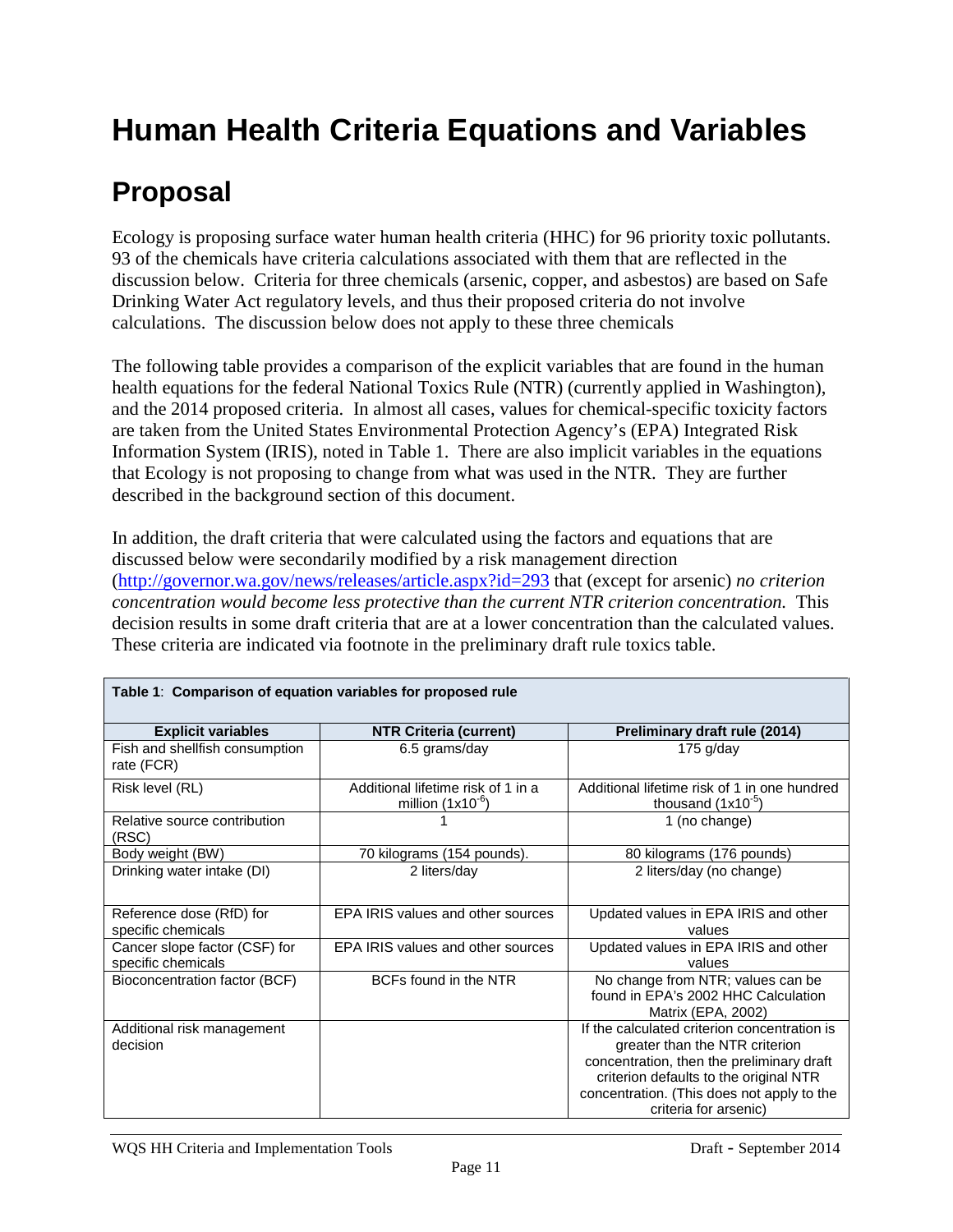## **Background**

The human health water quality criteria (HHC) are chemical-specific concentrations applied to surface waters. The HHC are developed to protect human populations from undue risks to chemical exposures from drinking untreated surface-water and eating fish and shellfish that live in those waters.

The criteria are calculated using equations developed by EPA that incorporate information on risk and exposure, and the degree to which the pollutants accumulate in fish and shellfish tissue. EPA has developed equations for both carcinogens and noncarcinogens that apply to exposures from drinking untreated surface water and consuming fish and shellfish, or consuming fish and shellfish only. *For purposes of simplifying the discussion, these scenarios will be referred to as fresh waters or marine waters, respectively. However, some freshwaters in Washington do not have "domestic water supply" as a designated use, and for these waters the criteria that address only the consumption of organisms are applied.* This paper provides summary-only information about the equations that will be used to develop HHC for Washington; the bulk of the paper provides more detailed discussion about the individual variables that go into the equations.

References cited in the document are included at the end under the "Additional Information" section.

## **HHC equations and types of variables considered in the equations**

In total there are four equations that are used to calculate HHC. These equations are based on chemical effects (carcinogens or noncarcinogens) and routes of exposure (fresh or marine water):

- *Chemical effects*: HHC equations are used to calculate criteria for both cancer causing chemicals, called carcinogens, and non-cancer causing chemicals, called noncarcinogens. The criteria for any one chemical are based on the acceptable level of risk (the effect that would occur at the lowest water concentration).
- *Routes of exposure*: Washington has both marine and fresh waters that are regulated under the Clean Water Act and under state jurisdiction. Therefore, separate equations are needed for each type of water to account for presence or absence of an untreated drinking water exposure route. Marine waters are assumed to include estuarine waters, and both of these do not have the drinking water use applied.

Several different factors, or variables, are included in each equation. The variables help to characterize risk and exposure, including the degree and type of toxicity attributed to specific chemicals, human body weight, human drinking water rates, fish and shellfish consumption rates, and others. These variables are assigned values which are then used in the equations to derive HHC concentrations. The exposure variables represent a combination of averages and upper percentiles. The choice of variables, and the science policy and risk management decisions that are included in the variables, act together to provide criteria that are estimates of desired levels of protection.

*Why are these variables important?* Each variable in the equations affects the final calculated HHC concentrations. Some variables make significant differences in the calculated values, while other variables make smaller changes. For instance, the additional lifetime cancer risk level for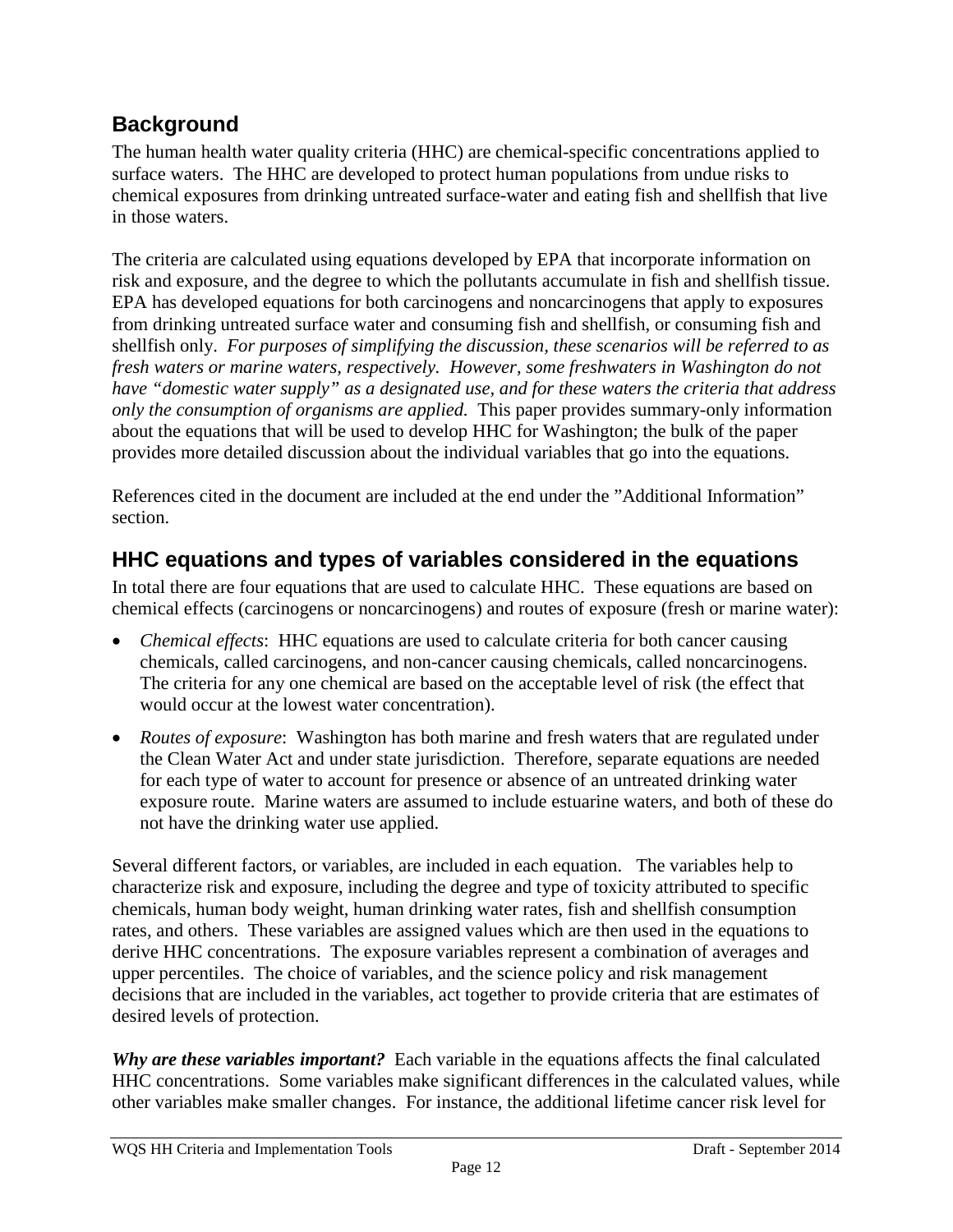carcinogens can make a large difference in some criteria concentrations. If the risk level increases, the criteria become less stringent. Fish consumption rates also affect the calculation considerably. Higher fish consumption rates result in lower criteria concentrations. An example of a variable that has much less effect on the calculated value is body weight. Higher body weight results in only slightly higher criteria concentrations.

EPA publishes CWA Sec. 304(a) national recommended HHC guidance values for approximately 120 chemicals, including priority and nonpriority pollutants. The recommended criteria are calculated using a combination of default and chemical-specific pieces of information recommended for state use by EPA. Some of the recommended criteria are based on Safe Drinking Water Act MCLs (maximum contaminant levels). Values for some variables can differ among states, based on location or regional information, science, science policy, and risk management, and can result in criteria that may be different than those recommended by EPA. For other variables, states generally use standard values, supported by national scientific research, that tend to remain constant across states even when developing state-specific criteria. The following variables are explicitly used in the HHC calculation, and are discussed later in this paper:

| Values for these variables $\prec$<br>vary among states | <b>Fish Consumption Rate (FCR)</b><br>Risk level (RL)<br><b>Relative Source Contribution (RSC)</b> |
|---------------------------------------------------------|----------------------------------------------------------------------------------------------------|
|---------------------------------------------------------|----------------------------------------------------------------------------------------------------|

States generally use the same values for these variables

Body Weight (BW) Drinking Water Intake (DI) Reference Dose (RfD) Cancer Slope Factor (CSF) Bioconcentration Factor (BCF)

The four equations for developing HHC are summarized in the Table 2 below. The equations shown in the table have been simplified for purposes of this discussion paper. Units and correction factors are not presented. The full equations with all units can be found in the EPA (2000) guidance.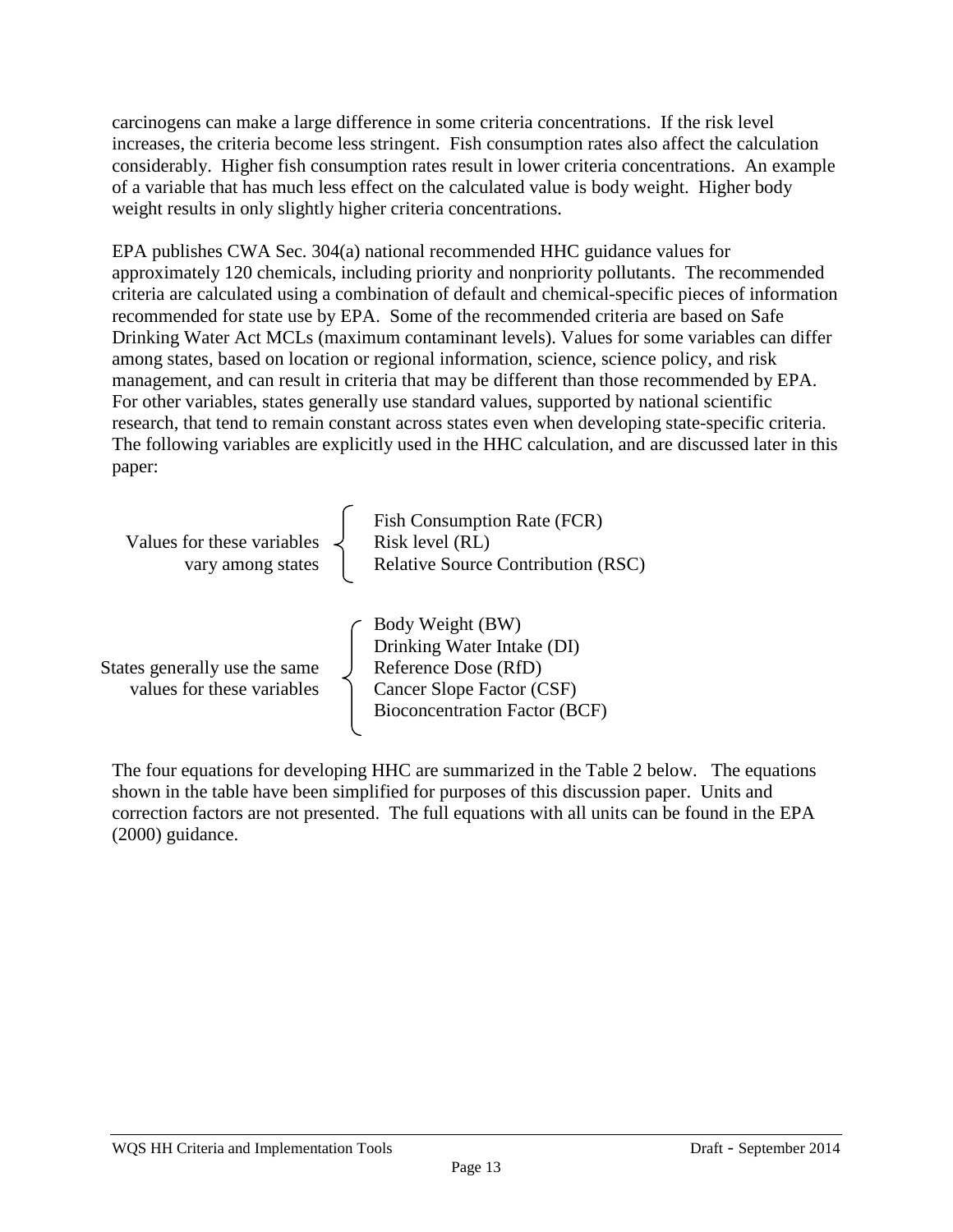<span id="page-19-0"></span>

| Table 2: Summary of HHC equations |                                                                                 |                                             |  |
|-----------------------------------|---------------------------------------------------------------------------------|---------------------------------------------|--|
| <b>Toxicity endpoint</b>          | Water type and exposure route                                                   | <b>Chemical-specific criterion equation</b> |  |
| Cancer                            | Fresh water: fish/shellfish consumption<br>and drinking untreated surface water | RL x BW<br>$CSFx(DI + [FCR \times BCF])$    |  |
| Non-Cancer                        | Fresh water: fish/shellfish consumption<br>and drinking untreated surface water | RfD x RSC x BW<br>$DI + (FCR \times BCF)$   |  |
| Cancer                            | Marine and estuarine waters: fish and<br>shellfish consumption                  | RL x BW<br>CSF x FCR x BCF                  |  |
| Non-Cancer                        | Marine and estuarine waters: fish and<br>shellfish consumption                  | RfD x RSC x BW<br>FCR x BCF                 |  |

In addition to the variables described above, which are used explicitly in the equations, certain other factors are considered *implicitly* (i.e., they are not part of the written equation but are assumed during calculation). Some of these will be discussed briefly later in this paper, including lifespan, duration of exposure, and hazard quotient for non-cancer effects.

# **Basis for Ecology's Proposal:**

### **Variables in the equation**

A more detailed description of the variables in the equation will be presented in the following order:

Variables where the values vary among states:

- 1. Fish Consumption Rate (FCR)
- 2. Risk level (RL)
- 3. Relative Source Contribution (RSC)

Variables where the values generally do not vary among states:

- 4. Body Weight (BW)
- 5. Drinking Water Intake (DI)
- 6. Reference Dose (RfD)
- 7. Cancer Slope Factor (CSF)
- 8. Bioconcentration Factor (BCF)

Variables implicit in the HHC equations:

- 9. Lifespan and duration of exposure
- 10. Hazard quotient for non-cancer effects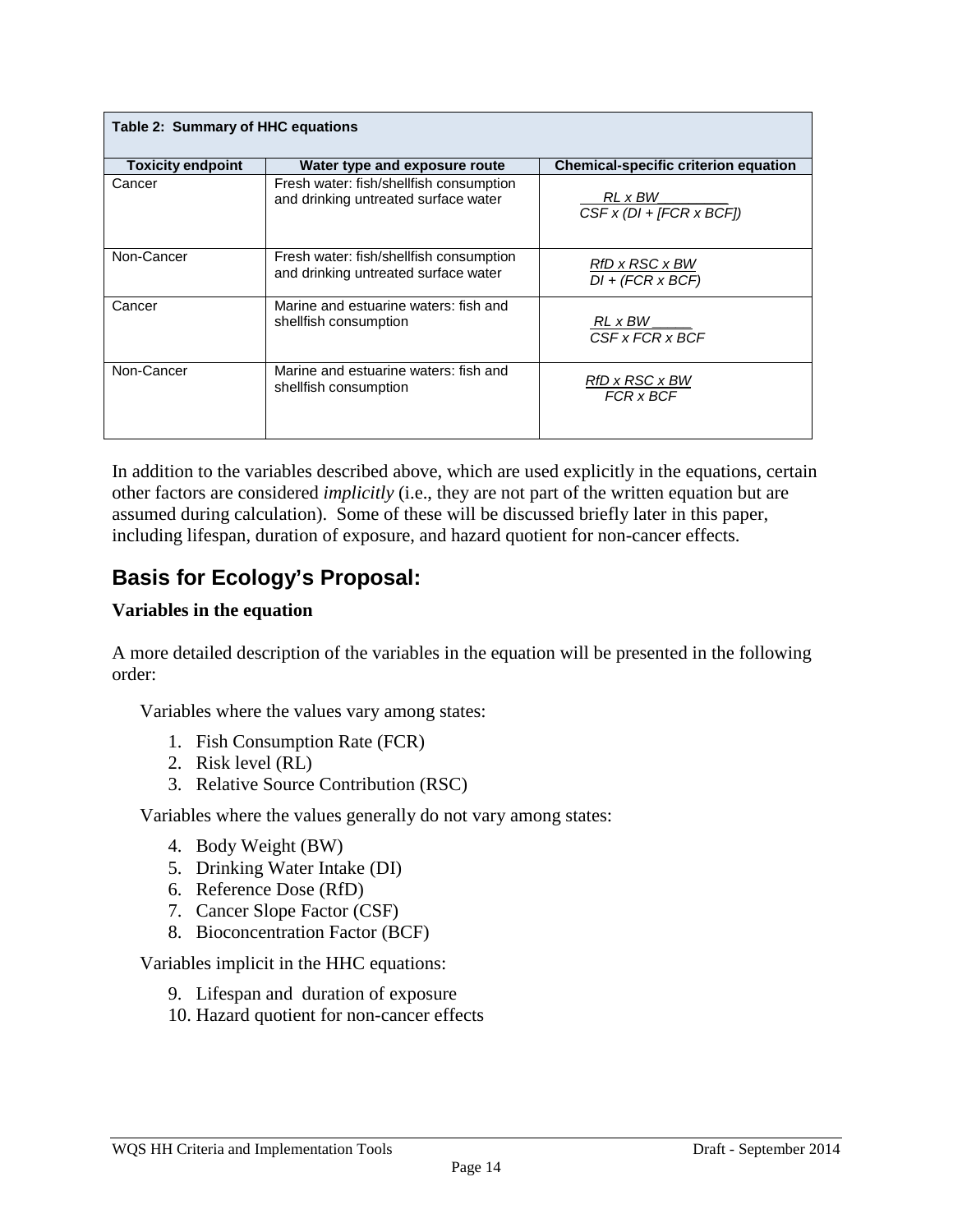### **1. Fish Consumption Rate (FCR)**

*Application: This explicit variable applies to all four equations: carcinogen/fresh water; carcinogen/marine water; noncarcinogen/fresh water; and noncarcinogen/marine water.*

Ecology is proposing to use a fish consumption rate of 175 g/day in the HHC equation, based on a Washington-specific risk management decision to use a value that (1) is representative of statespecific information, and (2) was determined through a process that included consideration of EPA guidance and precedent, and input from multiple groups of stakeholders.

*General information:* The *fish consumption rate* (FCR) used in the equations usually refers to a statistic that describes a set of data from surveys of people based on the amount of fish and shellfish they eat. The data are represented as daily intake rates using the units of grams per day (g/day). The statistic used to describe the data set is a risk management decision made by states and tribes, and can be an average, a median, an upper percentile, or some other statistic. A state should also consider what target population to base the FCR on, and use survey data that represents that population of users. For example, the FCR could be based on survey data from the general population, or from high-consuming populations in the state.

The statistic used by the EPA and states has historically been an *average of a national general population data set (including consumers and non-consumers*), *freshwater and estuarine aquatic species only* (salmon excluded because of its marine life history). This is the origin of the current 6.5 g/day fish consumption rate that is incorporated into the 1992 National Toxics Rule (EPA, 1999; hereinafter called "NTR"). In 2000 EPA updated that national general population average value to 7.5 g/day, based on new science, and changed its guidance on the use of national general population data to recommend using a  $90<sup>th</sup>$  percentile value (rather than an average) for freshwater and estuarine species only (EPA, 2000). The new  $90<sup>th</sup>$  percentile recommended value is 17.5 g/day, and has been used by many states in criteria calculation.

EPA makes the following specific recommendation for protection of the general population for purposes of HHC development in the EPA 2000 guidance:

*"EPA recommends a default fish intake rate of 17.5 grams/day to adequately protect the general population of fish consumers, based on the 1994 to 1996 data from the USDA's CSFII Survey. EPA will use this value when deriving or revising its national 304(a) criteria. This value represents the 90*th *percentile of the 1994-96 CSFII data. This value also represents the uncooked weight estimated from the CSFII data, and represents intake of freshwater and estuarine finfish and shellfish only."* (EPA, 2000, page 4-24)

**EPA's use of a revised FCR in** *draft* **national criteria** Subsequent to development of the 2000 guidance, the USEPA developed a new recommended fish consumption rate of 22 g/day, which is currently being proposed by EPA in draft criteria updates. T**his new rate will not be addressed here because the guidance is still in draft form and not final**. The USEPA published the draft national recommended human health surface water criteria for 94 toxics on May 13, 2014 (79 FR 27303, pages 27303 -27304). EPA's public comment period on the draft criteria closed August 13, 2014. **The public review of the EPA criteria is a different process then this rulemaking to adopt new human health criteria for Washington state.** Information on the EPA process can be found at: Federal Register site: [https://www.federalregister.gov/articles/2014/05/13/20](https://www.federalregister.gov/articles/2014/05/13/2014-10963/updated-national-recommended-water-quality-criteria-for-the-protection-of-human-health) [14-10963/updated-national-recommended-water](https://www.federalregister.gov/articles/2014/05/13/2014-10963/updated-national-recommended-water-quality-criteria-for-the-protection-of-human-health)[quality-criteria-for-the-protection-of-human-health](https://www.federalregister.gov/articles/2014/05/13/2014-10963/updated-national-recommended-water-quality-criteria-for-the-protection-of-human-health). EPA web site: [http://water.epa.gov/scitech/swguidance/standards/crit](http://water.epa.gov/scitech/swguidance/standards/criteria/current/hhdraft.cfm) [eria/current/hhdraft.cfm](http://water.epa.gov/scitech/swguidance/standards/criteria/current/hhdraft.cfm)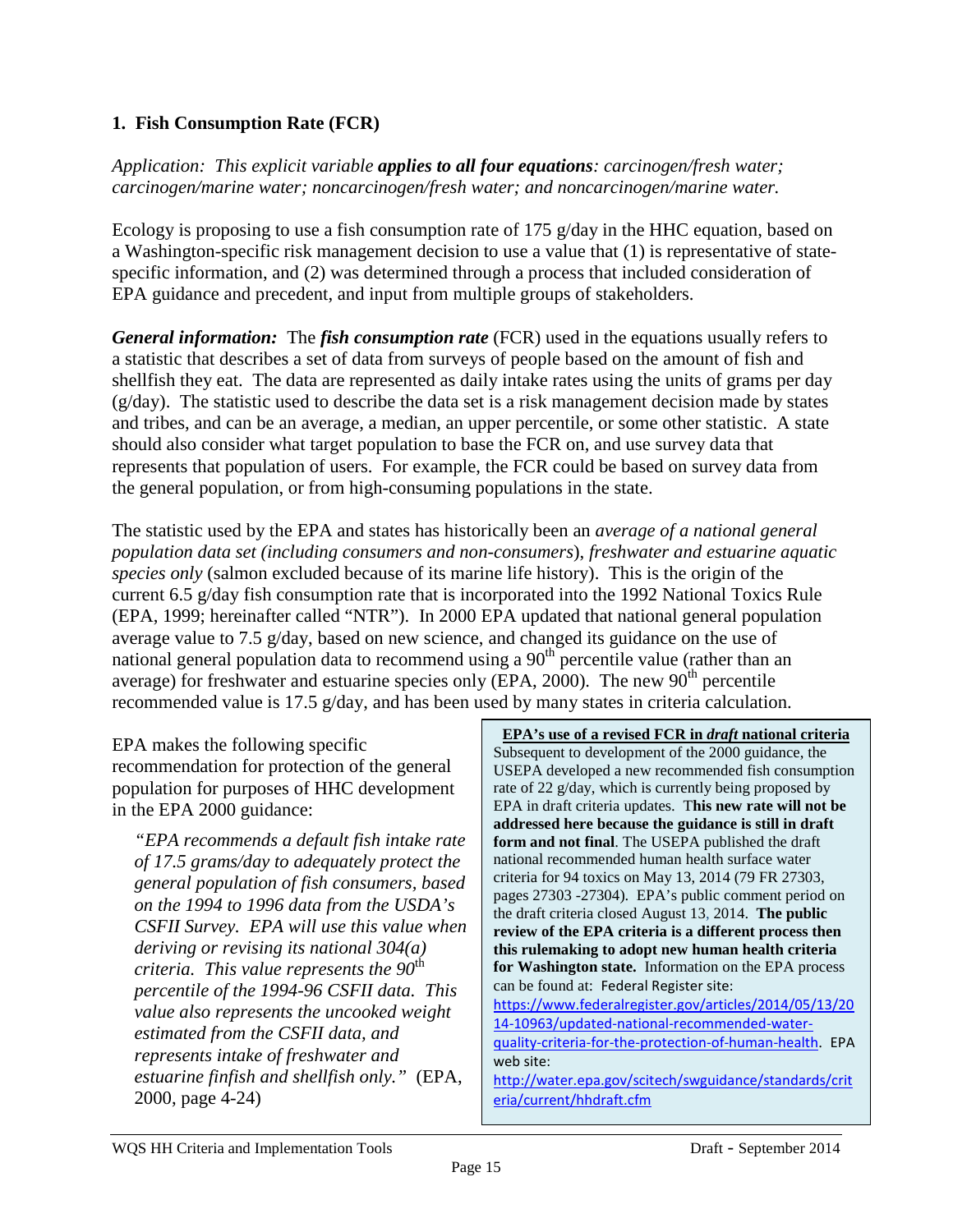EPA makes the following specific recommendation for protection of highly exposed populations:

*"EPA recommends default fish intake rates for recreational and subsistence fishers of 17.5grams/day and 142.4 grams/day, respectively. These rates are also based on uncooked weights for fresh/estuarine finfish and shellfish only. However, because the level of fish intake in highly exposed populations varies by geographical location, EPA suggests a four preference hierarchy or States and authorized Tribes to follow when deriving consumption rates that encourages use of the best local, State, or regional data available. … EPA strongly emphasizes that States and authorized Tribes should consider developing criteria to protect highly exposed population groups and use local or regional data over the default values as more representative of their target population group(s). The four preference hierarchy is: (1) use of local data; (2) use of data reflecting similar geography/population groups; (3) use of data from national surveys; and (4) use of EPA's default intake rates."* (EPA, 2000, pages 4-24 to 4-25, emphasis added)

Since Washington has a strong tradition of fish and shellfish harvest and consumption from local waters, and within-state survey information indicates that different groups of people harvest fish both recreationally and for subsistence (Ecology, 2013), *Ecology has made the risk management decision to base the fish consumption rate used in the HHC equation on "highly exposed populations,"* which include, among other groups, the following: tribes, Asian Pacific Islanders, recreational and subsistence fishers, immigrant populations, etc. Fish consumption rates developed in several surveys around the Pacific Northwest are summarized and discussed in a recent Ecology publication (Ecology, 2013).

*The choice of an FCR is a risk management decision made by states:* The choice of an FCR that represents a specific population, and the statistic (e.g., average, median, or other percentile) representing the distribution of individual FCRs from that specific population, is a risk management decision made by states. EPA provides language on this risk management decision in EPA 2000:

*"Risk management is the process of selecting the most appropriate guidance or regulatory actions by integrating the results of risk assessment with engineering data and with social, economic, and political concerns to reach a decision. In this Methodology, the choice of a default fish consumption rate which is protective of 90 percent of the general population is a risk management decision. The choice of an acceptable cancer risk by a State or Tribe is a risk management decision."* (Section 2.2)

As discussed above, the statistic used by the EPA and states has historically been an *average of a national general population data set.* The FCR incorporated into the NTR is an average. Ecology is continuing use of the average statistic as described above and below.

## *Decision for draft rule:*

Ecology is proposing to use an FCR of 175  $g$ /day for calculating the HHC, based on a statespecific risk management input made by Governor Inslee [\(http://governor.wa.gov/news/releases/article.aspx?id=293\)](http://governor.wa.gov/news/releases/article.aspx?id=293).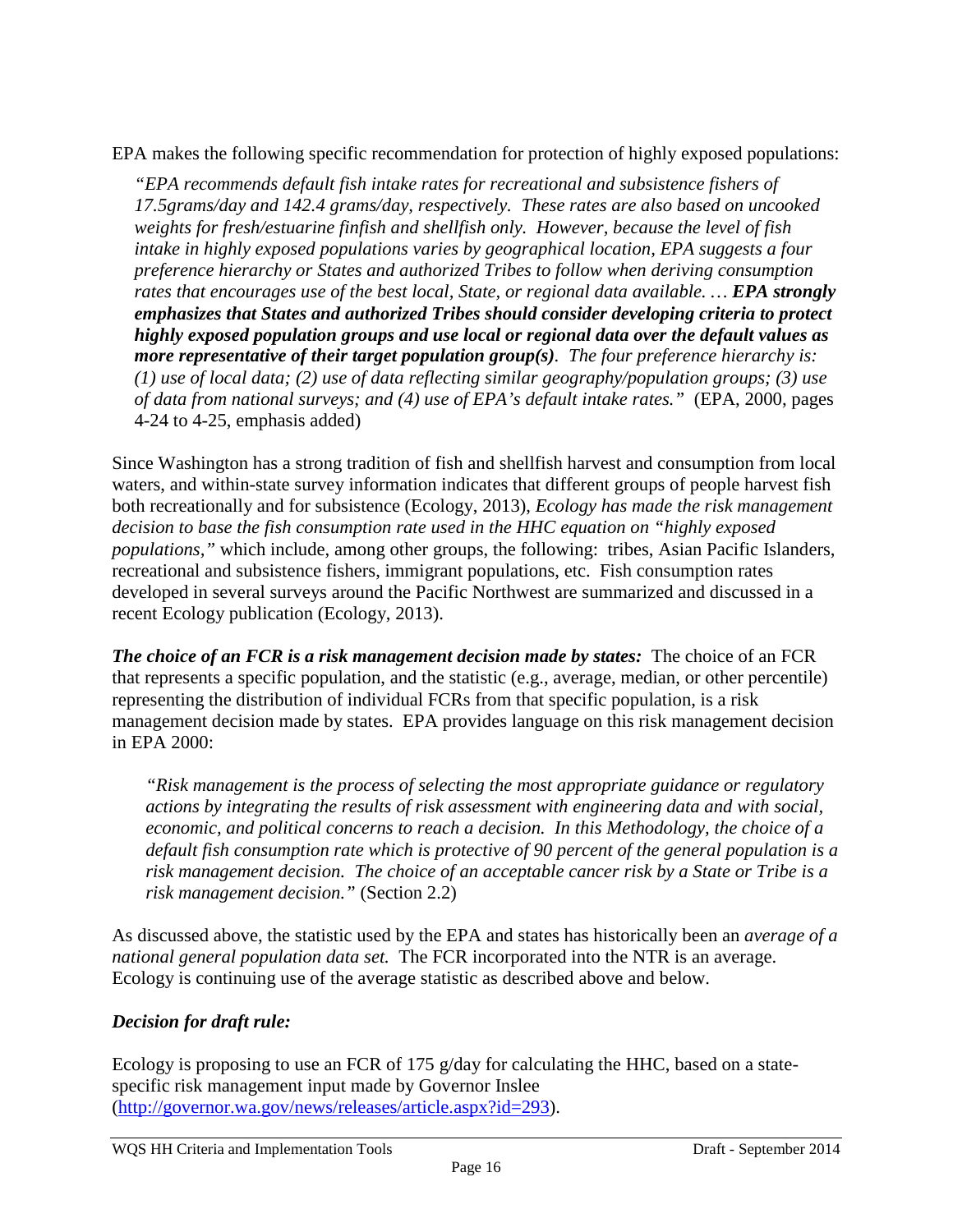This value is representative of average FCRs ("all fish and shellfish," including all salmon, restaurant, locally caught, imported, and from other sources) for highly exposed populations that consume both fish and shellfish from Puget Sound waters. 175 g/day is considered an "endorsed" value. This numeric value was used by the Oregon Department of Environmental Quality to calculate HHC in a 2011 rulemaking. Groups endorsing the use of this numeric value include EPA and several tribes. Average FCR values for various highly exposed groups that harvest both fish and shellfish from Puget Sound waters are found in Ecology, 2013.

## **2. Risk level (RL)**

### *Application: This explicit variable applies only to equations for carcinogens: carcinogen/fresh water and carcinogen/marine water.*

Ecology is proposing to update the upper bound estimate of excess/additional lifetime cancer risk (the Risk Level; RL) value used in the equation from a one-in-one million additional lifetime risk of developing a cancer to one-in-one-hundred thousand**,** based on a state-specific risk management announcement made by Governor Inslee

(http://governor.wa.gov/news/releases/article.aspx?id=293). This direction included considerations of engineering, social, economic and political concerns. (This does not apply to the criteria for total PCBs, which are discussed in the PCBs section of this document).

*Choice of a risk level is a risk management decision made by states:* The choice of an acceptable additional lifetime cancer risk level is a risk management decision made by states. EPA provides specific language on this in EPA 2000:

*"Risk management is the process of selecting the most appropriate guidance or regulatory actions by integrating the results of risk assessment with engineering data and with social, economic, and political concerns to reach a decision. In this Methodology, the choice of a default fish consumption rate which is protective of 90 percent of the general population is a risk management decision. The choice of an acceptable cancer risk by a State or Tribe is a risk management decision."* (Section 2.2)

*General information:* The *risk level* used in the HHC equations for carcinogens is defined as the "upper bound estimate of excess lifetime cancer risk" (EPA, 2000). The risk level value is only used when calculating criteria for pollutants that may cause cancer. Applying the risk level to the equation results in a HHC concentration that would hypothetically be expected to increase an individual's lifetime risk of cancer by no more than the assigned risk level, regardless of the cancer risk that may come from exposure to the chemical from sources other than surface water.

EPA 2000 guidance recommends that states and tribes set human health criteria risk levels for the general population at either one additional occurrence of cancer, after 70 years of daily exposure, in 100,000 people (1 x 10<sup>-5</sup>) or one in 1,000,000 people (1 x 10<sup>-6</sup>). EPA 2000 guidance also recommends that for states with high fish consuming populations, the most highly exposed populations should not exceed a risk level of one additional occurrence of cancer in 10,000 people (1 x 10 $<sup>-4</sup>$ ). Washington's current HHC from the National Toxics Rule applies a</sup> risk level of one additional occurrence of cancer in  $1,000,000$  (1 x  $10^{-6}$ ).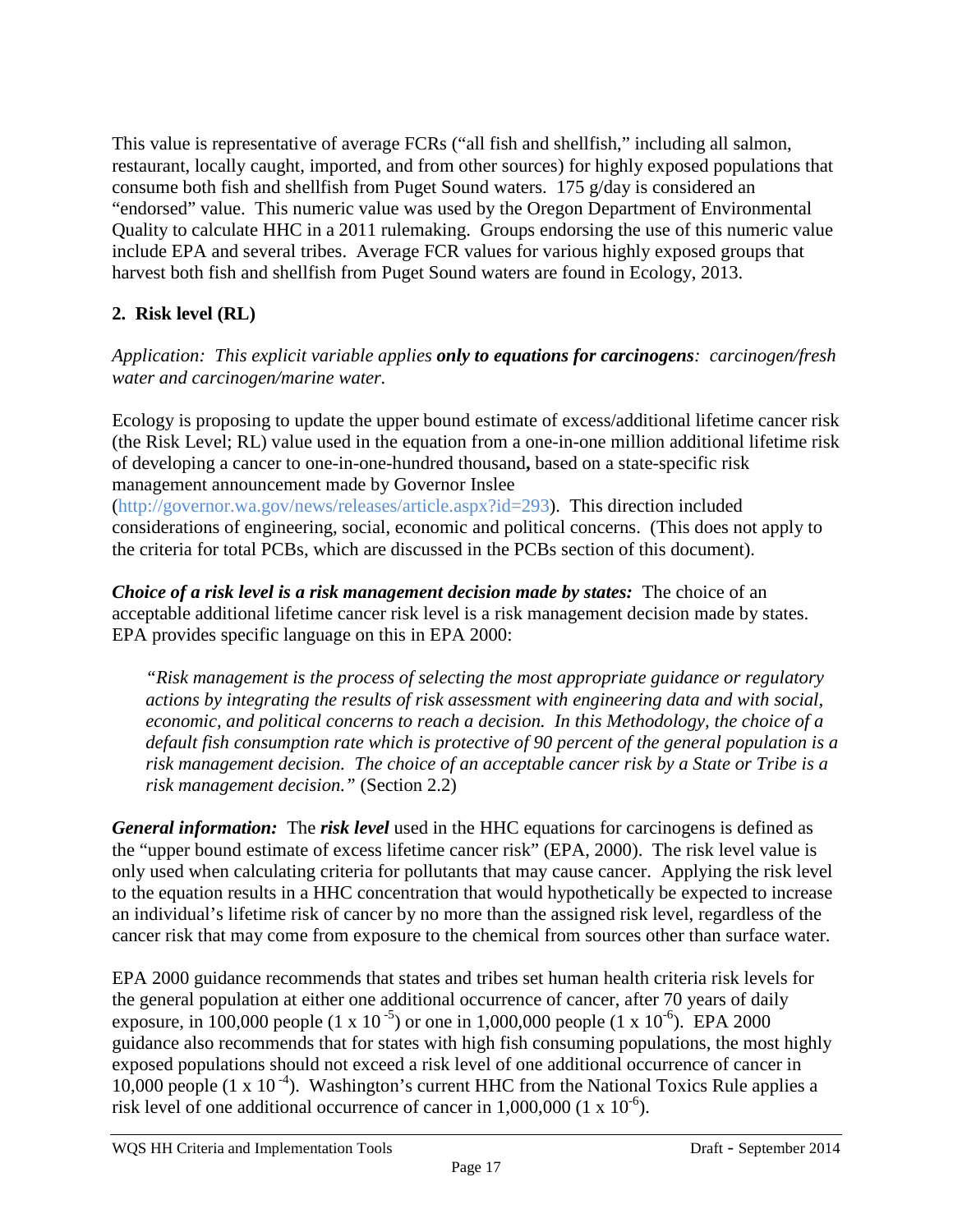The choice of risk level is a policy decision by the state. Nationwide, states and tribes have typically chosen to use a risk level of one additional occurrence of cancer in 100,000 people (1 x  $10^{-5}$ ) or one in 1,000,000 people (1 x 10<sup>-6</sup>) for HHC. This is demonstrated in a list of state and tribal risk levels provided to Ecology by EPA Region 10. This list was presented as part of Ecology's Policy Forum #3, held February 8, 2013. EPA guidance advises that states and tribes using these risk levels must ensure that the risk level for the most highly exposed subpopulations does not exceed one additional occurrence of cancer in 10,000 people  $(1 \times 10^{-4})$  (EPA, 2000). Section 303(c) of the CWA directs the requirements for setting and revising water quality standards.

It should be noted that it is not possible to assume that an equal amount of risk will be realized by the entire population of a state. All other factors being equal, people and groups who consume more fish and shellfish are inherently at greater risk from those contaminants than those who do not (given that contaminants are present in these items and that equal concentrations of contaminants are present in the consumed items). Regardless of the specific fish consumption rate used in the criteria calculations, or the final water quality criteria that are applied to waters, unequal risk among groups and individuals will always exist because of differences in fish consumption habits. This difference would exist even if criteria were not present. Therefore it is not reasonable to assume that a given risk level chosen by a state reflects actual risk across all populations or among all individuals in the entire state.

CWA regulatory programs can use a variety of excess lifetime cancer risk levels, but generally range from 1 in 10,000  $(1x10^{-4})$  to 1 in 1,000,000  $(1x10^{-6})$ . See table below for two specific Clean Water Act programs with associated risk levels.

<span id="page-23-0"></span>

| Table 3: CWA regulatory programs                                                                                                                                                                                       |                                                                                                                                                                                          |                                                                                                                                                                                                                                                                                                                                                                                                                                                                                                                                                                                |  |
|------------------------------------------------------------------------------------------------------------------------------------------------------------------------------------------------------------------------|------------------------------------------------------------------------------------------------------------------------------------------------------------------------------------------|--------------------------------------------------------------------------------------------------------------------------------------------------------------------------------------------------------------------------------------------------------------------------------------------------------------------------------------------------------------------------------------------------------------------------------------------------------------------------------------------------------------------------------------------------------------------------------|--|
| <b>Federal CWA program</b>                                                                                                                                                                                             | <b>Acceptable Risk Level</b>                                                                                                                                                             | Other Information/State CWA program information                                                                                                                                                                                                                                                                                                                                                                                                                                                                                                                                |  |
| Clean Water Act $303(c)$ –<br>requirements for states to<br>adopt surface water criteria<br>EPA publishes 304(a)<br>recommended criteria to<br>$assist states - these are$<br>published at a $1x10^{-6}$ risk<br>level | EPA 2000 guidance<br>recommend that States<br>and Tribes set criteria at<br>$1x10^{-5}$ or $1x10^{-6}$<br>Most highly exposed<br>populations should not<br>exceed $1x10^{-4}$ risk level | Washington WQS contain a risk level of 1x10 <sup>-6</sup> .<br>National Toxics Rule (1992, contains Washington's current HHC) (40 CFR<br>131): $1x10^{-6}$ . This risk level is applied in combination with average and<br>upper percentile exposure factors in the criteria equations.                                                                                                                                                                                                                                                                                        |  |
| CWA Section 405 (40 CFR<br>Part 503) Biosolids                                                                                                                                                                         | $1x10^{-4}$                                                                                                                                                                              | EPA risk assessment for biosolids:<br>http://water.epa.gov/scitech/wastetech/biosolids/503rule index.cfm See in<br>particular Chapter 6 for rationale for use of $1x10^{-4}$ risk level for biosolids<br>(EPA general website for biosolids:<br>http://water.epa.gov/scitech/wastetech/biosolids/)<br>Ecology implements 40CFR503, as directed by state law. Ecology must<br>regulate to meet federal standards for biosolids. See:<br>http://www.ecy.wa.gov/programs/swfa/biosolids/lawsandrules.html<br>State Law-Chapter 70.97J RCW<br>State Rule-Chapter 173-308 WAC (PDF) |  |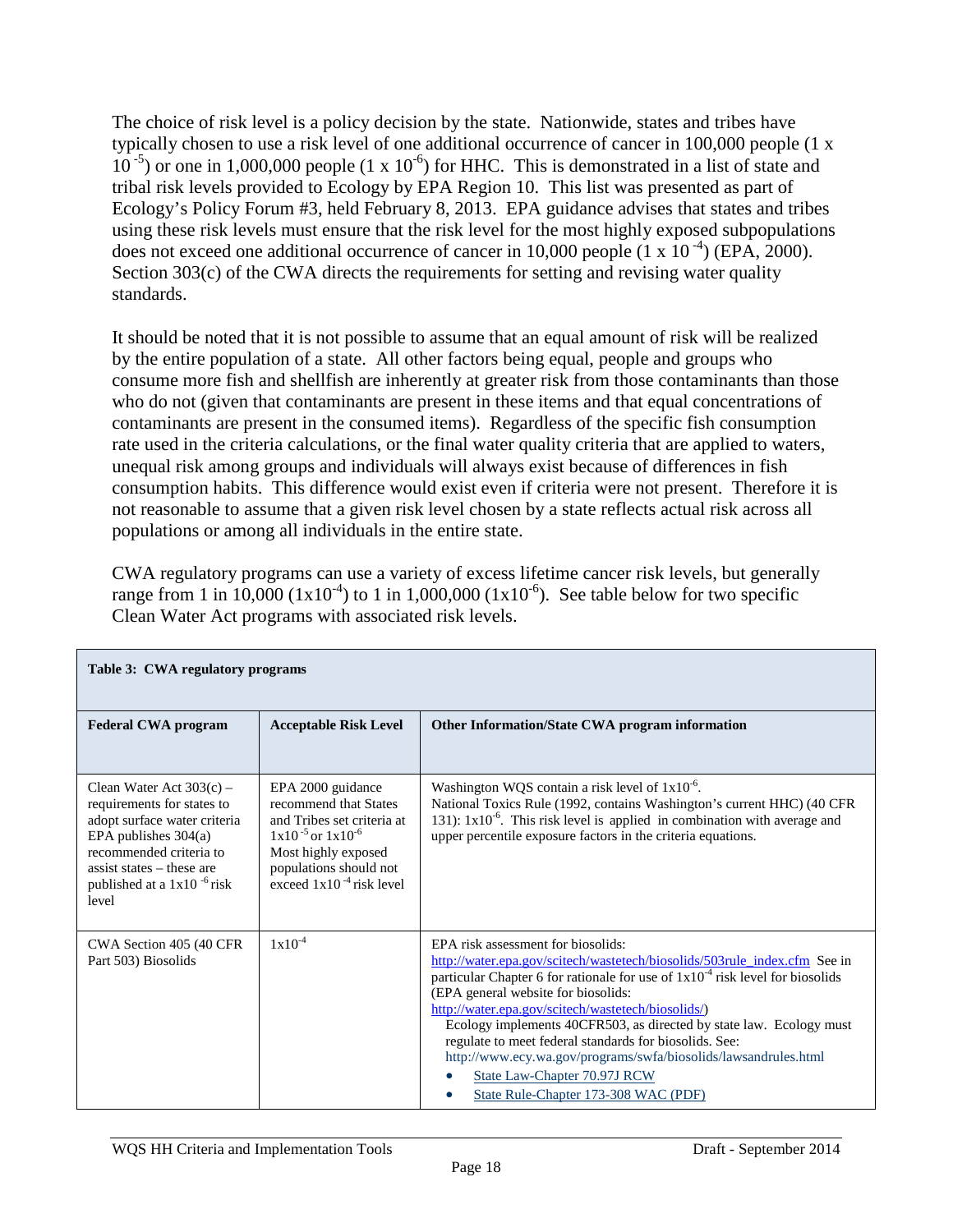*How well do the criteria equations characterize risk?* Even though the HHC equations appear to directly stipulate risk, other factors (those within the HHC equations and those not included in the HHC equations) complicate the ability to gauge an individual's or population's actual risk level.

Direct quantification of risk for populations is described in EPA guidance (EPA, 2000) as follows:

*"EPA's Guidelines For Exposure Assessment (USEPA, 1992) describes the extreme difficulty in making accurate estimates of exposures and indicates that uncertainties at the more extreme ends of the distribution increase greatly. On quantifying population exposures/risks, the guidelines specifically state:*

*In practice, it is difficult even to establish an accurate mean health effect risk for a population. This is due to many complications, including uncertainties in using animal data for human dose-response relationships, nonlinearities in the dose response curve, projecting incidence data from one group to another dissimilar group, etc. Although it has been common practice to estimate the number of cases of disease, especially cancer, for populations exposed to chemicals, it should be understood that these estimates are not meant to be accurate estimates of real (or actuarial) cases of disease. The estimate's*  value lies in framing hypothetical risk in an understandable way rather than in any literal *interpretation of the term "cases."(EPA 2000, pages 2-1 to 2-1)*

*Washington's current risk level and information on changing the risk level:* On December 18, 1991, in its official comments on EPA's proposed National Toxics Rule, the Department of Ecology (Ecology) urged EPA to promulgate human health criteria for the state at  $1x10^{-6}$ . At the time, Ecology understood that the  $1x10^{-6}$  risk level would be applied with a 6.5 grams/day fish consumption rate of freshwater and estuarine fish, and that higher consumption rates would still be protective, but at a different risk level (for example, a 65 grams/day fish consumption rate will have an estimated  $1x10^{-5}$  risk level) as this was clearly described by EPA in the November 19, 1991 proposed NTR. During the summer of 1992, the state formally proposed and held public hearings on revisions to its water quality standards. The standards, which were scheduled for adoption in late November 1992, include a risk level of 1x10-6 *.* 

In the 1992 NTR (EPA, 1992) the following excerpt (#3. Approach for States that Fully Comply Subsequent to Issuance of this Final Rule) provided information to states planning to adopt their own criteria in order to be removed from the NTR:

*As discussed in prior Sections of this Preamble, the water quality standards program has been established with an emphasis on State primacy. Although this rule was developed to Federally promulgate toxics criteria for States, EPA prefers that States maintain primacy, revise their own standards, and achieve full compliance. EPA is hopeful this rule will provide additional impetus for non-complying States to adopt the criteria for priority toxic pollutants necessary to comply with section 303(c)(2)(B).*

*Removal of a State from the rule will require another rulemaking by EPA according to the requirements of the Administrative Procedure Act (5 U.S.C. 551 et seq.). EPA will withdraw the Federal rule without a notice and comment rulemaking when the State adopts standards*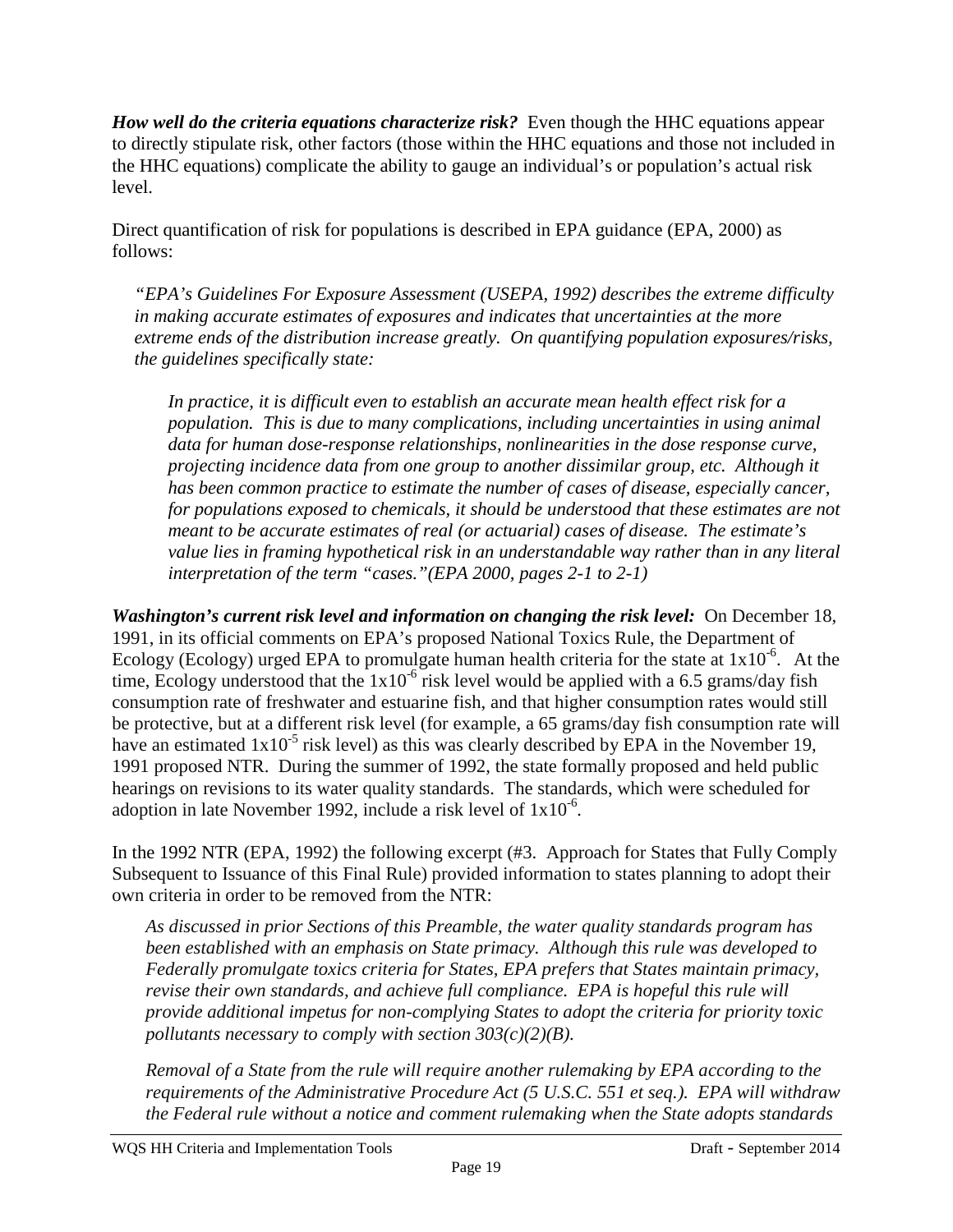*no less stringent than the Federal rule (i.e., standards which provide, at least, equivalent environmental and human health protection). For example, see 51 FR 11580, April 4, 1986, which finalized EPA's removal of a Federal rule for the State of Mississippi.*

*However, if a State adopts standards for toxics which are less stringent than the Federal rule but, in the Agency's judgment, fully meet the requirements of the Act, EPA will propose to withdraw the rule with a Notice of proposed rulemaking and provide for public participation. This procedure would be required for partial or complete removal of a State from this rulemaking. An exception to this requirement would be when a State adopts a human health criterion for a carcinogen at a 10-5 risk level where the Agency has promulgated at a 10-6 risk level. In such a case, the Agency believes it would be appropriate to withdraw the Federal criterion without notice and comment because the Agency has considered in this rule that criteria based on either 10-5 or 10-6 risk levels meet the requirements of the Act. A State covered by this final rule could adopt the necessary criteria using any of the three Options or combinations of those Options described in EPA's 1989 guidance." (*1992 NTR, emphasis added*)*

*How risk was applied in this draft rule:* The approach Ecology used to calculate the draft HHC is very similar to that used by EPA to calculate their CWA 304(a) national recommended criteria. EPA's method, however, focuses on providing protection to the general population, while the Ecology approach focuses on protection of highly exposed populations, which in Washington are assumed to include (among others) tribes, recreational, and subsistence fishers. Washington implemented this change of focus in the draft criteria equations by changing the FCR variable from a statistic (the average) that represents the general population FCR distribution to an equivalent statistic (the average) representative of FCR distributions of highly exposed populations.

Washington applied the risk framework developed by EPA for the current federal HHC rule (the 1992 NTR) to highly exposed populations in Washington in the following manner:

- Washington is currently under the federal National Toxics Rule (NTR) for HHC. Those criteria are set at a  $10^{-6}$  risk level and the risk level is applied to the arithmetic mean (average) of the *general population.*
- For this draft rule, the risk level of  $10^{-5}$  was applied to a FCR of 175 g/day that is representative of the arithmetic means (averages) of *highly exposed populations* (instead of the general population). (Note: the risk level used for total PCBs is different from  $10^{-5}$  – please see section on Challenging Chemicals: PCBs.)

Most states follow EPA's approach and apply the state's default risk level to a general population, and then ensure that highly exposed populations do not exceed EPA's upper levels of allowed risk.

*Decision for draft rule:* Washington is making the preliminary decision to apply the risk level of  $10^{-5}$  to highly exposed populations, which includes recreational fishers, subsistence fishers, tribes, and immigrant fishers.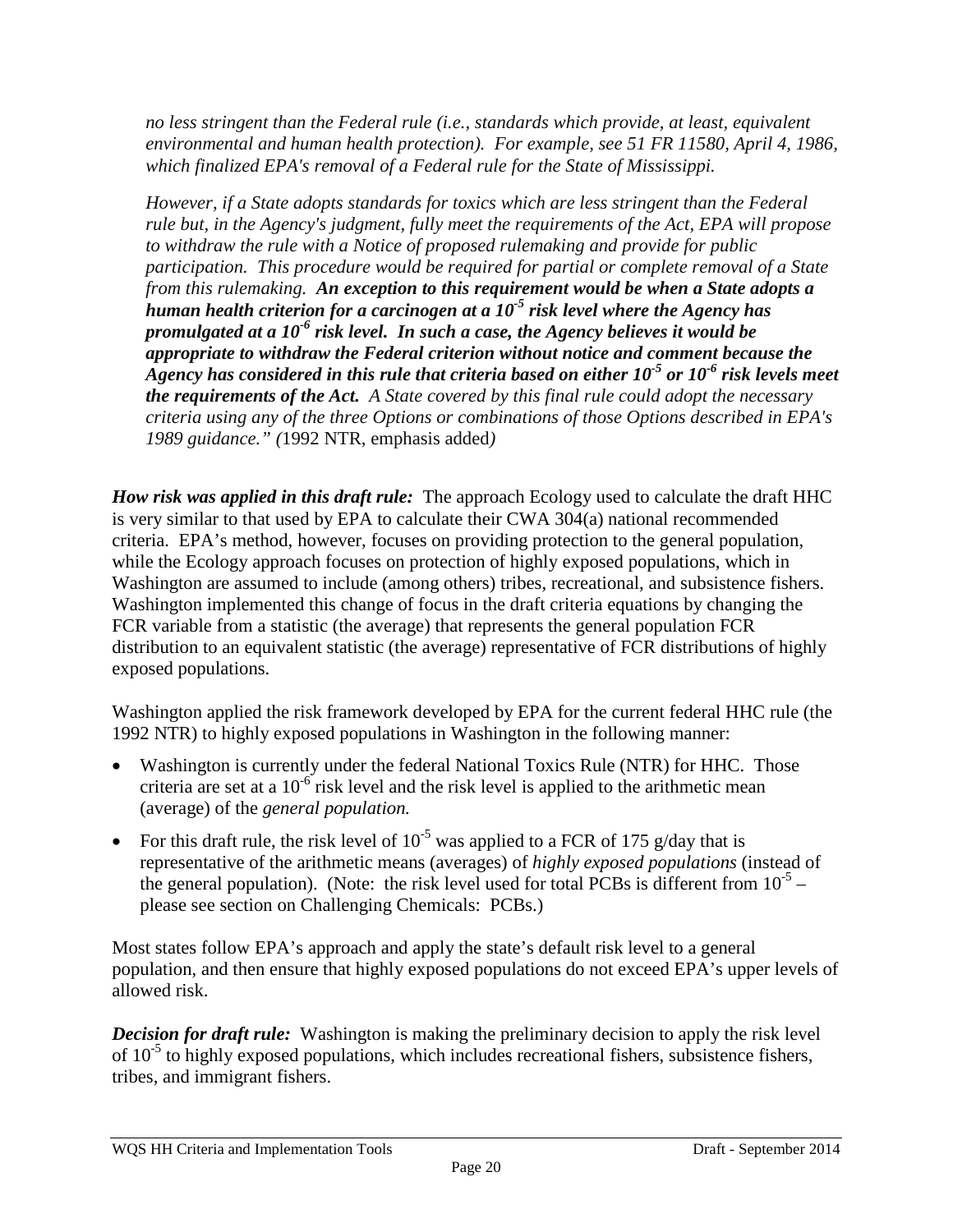### **3. Relative Source Contribution (RSC)**

*Application: This explicit variable applies only to equations for noncarcinogens: noncarcinogen/fresh water and noncarcinogen/marine water.*

Ecology is proposing that the draft rule uses a relative source contribution value of one (1), which is the same as was used in the NTR.

*Background:* The Relative Source Contribution (RSC) is a variable in the HHC equation that represents the portion of an individual's daily exposure to a contaminant that is attributed to sources regulated by the Clean Water Act as opposed to sources of toxic chemicals that are not regulated by the Clean Water Act. The RSC only applies to the equations for noncarcinogens.

The HHC are used to regulate pollution sources that discharge to waters of the state and fall under Clean Water Act regulation, in order to control chemical exposure from untreated surfacewater used for drinking water, and eating fish and shellfish that live in those waters. The RSC is intended to account for secondary sources of pollutants, such as atmospheric deposition or marine fish sources (e.g. mercury in tuna) that are not regulated by Clean Water Act authorities.

RSCs are used in the criteria equation only for non-carcinogens and non-linear carcinogens. Non-carcinogenic chemicals express their toxicity through threshold effects are more likely to express effects when a specific dose – the reference dose  $(RfD)$  – is surpassed. The RSC assumes that exposure of a particular chemical through surface water (i.e. drinking water and fish/shellfish consumption) contributes a portion of the RfD, with the remaining portion from exposure to other sources such as dietary intake other than non-local fish and shellfish. The portion of RfD exposure through surface water is the RSC, expressed as a decimal fraction. For example, a RSC of 0.4 indicates 40% of the RfD is due to exposure through surface waters and 60% is due to other sources.

The 1980 EPA guidance for HHC (EPA 1980) (used to develop the pre-2000 HHC), included the alternative of considering total exposure from all sources in the criteria calculations, but the CWA 304(a) HHC developed following these guidelines assumed an RSC of 1.0 (EPA, 2002). The 1992 National Toxics Rule HHC applied an RSC of 1.0 (100% allocation of exposure given to sources regulated by the Clean Water Act).

The EPA 2000 guidance and follow-up clarifications from EPA (2013), recommend new default values for the RSC to be used in the HHC equations for noncarcinogens:

*"In the absence of scientific data, the application of the EPA's default value of 20 percent RSC in calculating 304(a) criteria or establishing State or Tribal water quality standards under Section 303(c) will ensure that the designated use for a water body is protected. This 20 percent default for RSC can only be replaced where sufficient data are available to develop a scientifically defensible alternative value. If appropriate scientific data demonstrating that other sources and routes of exposure besides water and freshwater/estuarine fish are not anticipated for the pollutant in question, then the RSC may be raised to the appropriate level, based on the data, but not to exceed 80 percent. The 80 percent ceiling accounts for the fact that some sources of exposure may be unknown."*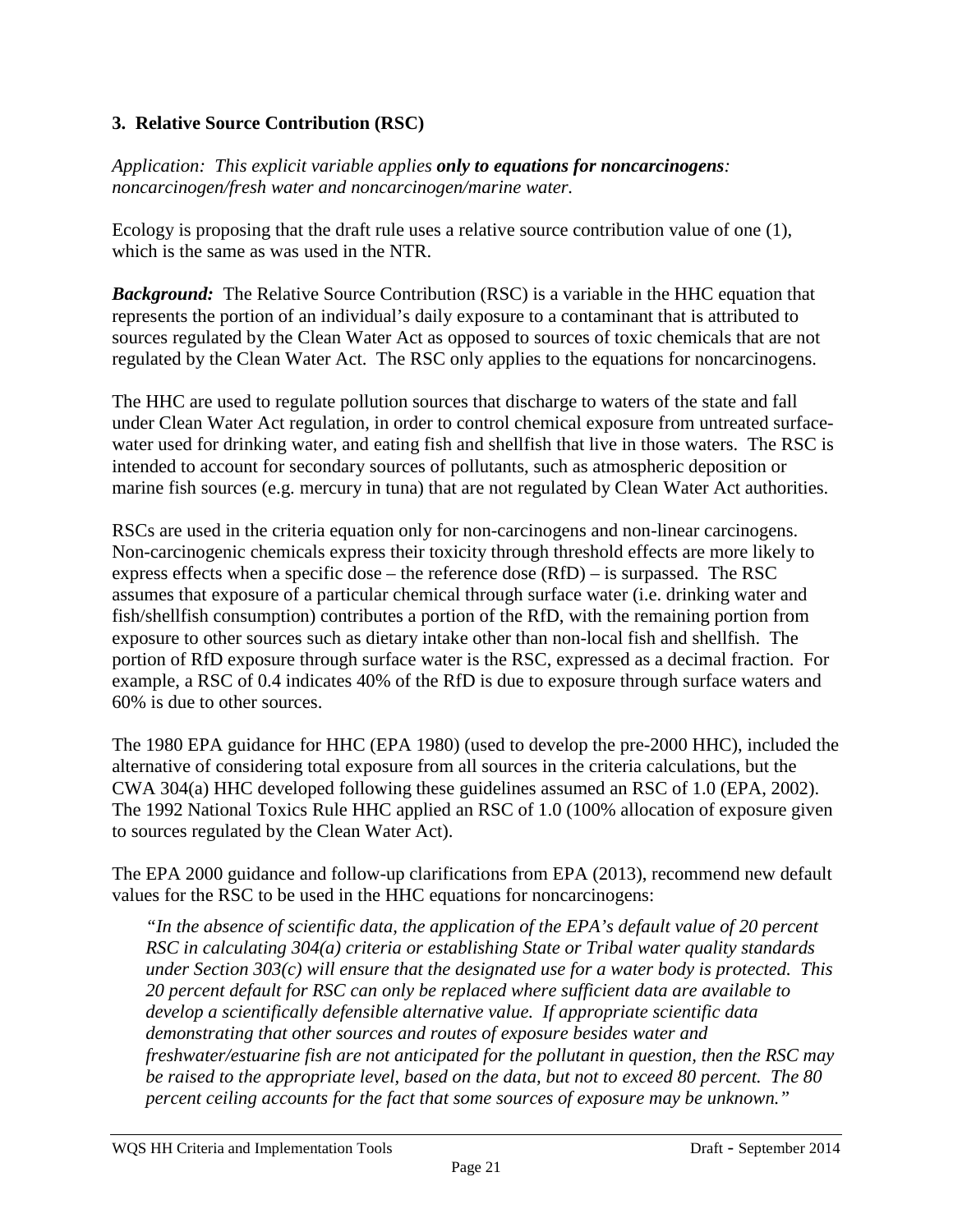In the simplest terms, EPA's latest RSC guidance recommends two conservative default approaches:

- If sources of exposure to a chemical are not known, then a default RSC of 0.2 is included in the equation.
- If sources of exposure to a chemical are well known and documented, then a calculated RSC is included in the equation. This calculated RSC gives the HHC the remainder of the reference dose or allowable daily exposure that is not accounted for by other non-CWA sources. EPA guidance suggests that the RSC value cannot be greater than 0.8.

An inherent assumption in how the RSC for HHC is developed is that all other sources of the contaminant are required to be accounted for in the exposure scenario, and the HHC get the remainder of the reference dose or allowable daily exposure that is assumed to come from sources under the authority of the Clean Water Act. The resulting situation seems contradictory: as the contribution of a contaminant from water sources becomes smaller, the HHC becomes more stringent and in effect becomes a larger driver for more restrictive limits.

The use of an RSC affects criteria calculation results as follows:

If the RSC is 1.0, then it does not change the resulting criteria calculation.

If the RSC is 0.8, then the criterion becomes more stringent by 20%.

If the RSC is 0.5, then the criterion becomes more stringent by 50%.

If the RSC is 0.2, then the criterion becomes more stringent by 80%.

The RSC can drive, very directly, the resulting human health water quality criteria and related regulatory and permit levels. Using a RSC of 0.2, for example, means that an ambient water quality criterion that would otherwise be 10 units would be reduced by 80% to 2 units, thus becoming lower, or more stringent, in order to compensate for sources that are outside of the sources regulated by the Clean Water Act. Many other programs that address toxics, such as the Safe Drinking Water Act and the Superfund Clean-up Program, also establish similar concentration goals but then use a risk management approach that allows for consideration of other factors, such as cost and feasibility, in establishing actual compliance levels that have to be achieved. Conversely, the ambient water quality criteria under the Clean Water Act set direct regulatory levels that are enforced as both ambient concentrations in the water body (through the CWA 303(d) program with subsequent load allocation requirements (40CFR130)) as well as through NPDES permit levels (criteria applied at end-of-pipe or with use of a dilution zone, depending on the specific circumstances).

EPA's Water Quality Standards Handbook: Second Edition (EPA, 2012) provides additional guidance on this subject. This guidance is different from the EPA 2000 guidance, and indicates that in practice criteria may be based on risk from only the surface water exposure routes:

### *"Human Exposure Considerations*

*A complete human exposure evaluation for toxic pollutants of concern for bioaccumulation would encompass not only estimates of exposures due to fish consumption but also exposure from background concentrations and other exposure routes. The more important of these include recreational and occupational contact, dietary intake from other than fish, intake*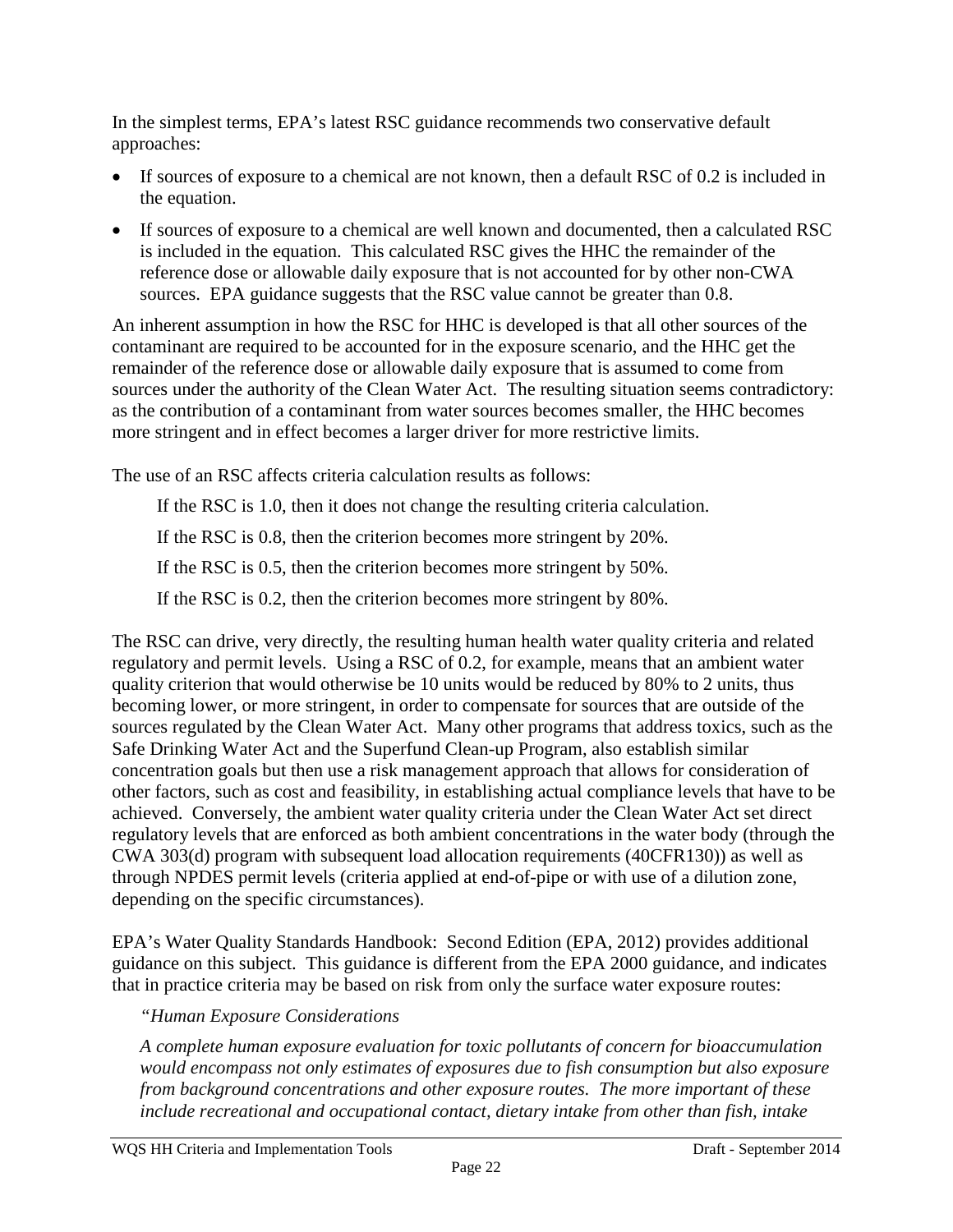*from air inhalation, and drinking water consumption. For section 304(a) criteria development, EPA typically considers only exposures to a pollutant that occur through the ingestion of water and contaminated fish and shellfish. This is the exposure default assumption, although the human health guidelines provide for considering other sources where data are available (see 45 F.R. 79354). Thus the criteria are based on an assessment of risks related to the surface water exposure route only (57 F.R. 60862-3)." (text copied from EPA web site on 3/17/2014:* 

*[http://water.epa.gov/scitech/swguidance/standards/handbook/chapter03.cfm#section13,m,](http://water.epa.gov/scitech/swguidance/standards/handbook/chapter03.cfm#section13,m) section 3.1.3).*

The use of an RSC to compensate for sources outside the scope of the Clean Water Act when establishing HHC is a risk management decision that states need to carefully weigh. If the scope of the Clean Water Act is limited to addressing potential exposures from NPDES- or other Clean Water Act regulated discharges to surface water, it could be argued that an RSC of less than 1.0 inappropriately expands of the scope of what the CWA would be expected to control. On the other hand, if it is assumed that the scope of the Clean Water Act includes consideration and protection from other sources of toxics not regulated by the Clean Water Act, such as atmospheric deposition or marine fish sources (e.g. mercury in tuna), one could argue for an RSC of less than 1.0. The role of the RSC and how to calculate it is an issue that must be carefully considered by a state when establishing HHC.

*Decision for draft rule:* Because the geographic and regulatory scope of the CWA addresses contaminant discharge directly to waters of the state (not other sources or areas), Ecology is making a risk management decision that this draft rule continue to use a relative source contribution of one  $(RSC = 1)$ . Given the limited ability of the Clean Water Act to control sources outside its jurisdiction, Ecology strongly believes that this is a prudent decision.

## **4. Body Weight (BW)**

*Application: This explicit variable applies to all four equations: carcinogen/fresh water; carcinogen/marine water; noncarcinogen/fresh water; and noncarcinogen/marine water.*

Ecology is proposing to update the BW value used in the equation, based on new science and local data, from 70 kg to 80 kg.

*Background:* The BW approach included in the 1992 NTR, EPA's 2000 guidance, and EPA's published recommended national CWA 304(a) criteria values is to use an average adult BW in the HHC calculation. The BW historically used in EPA guidance and regulation is 70 kilograms (154 pounds). EPA's most recent Exposure Factors Handbook (EPA, 2011) provides an updated average BW of 80 kilograms (176 pounds), which also closely aligns with the tribal average adult BWs of the Tulalip and Suquamish tribes (EPA, 2007) of 81.8 and 79 kilograms, respectively. This newer science and local data compels Ecology to consider using the updated BW value in the HHC equations.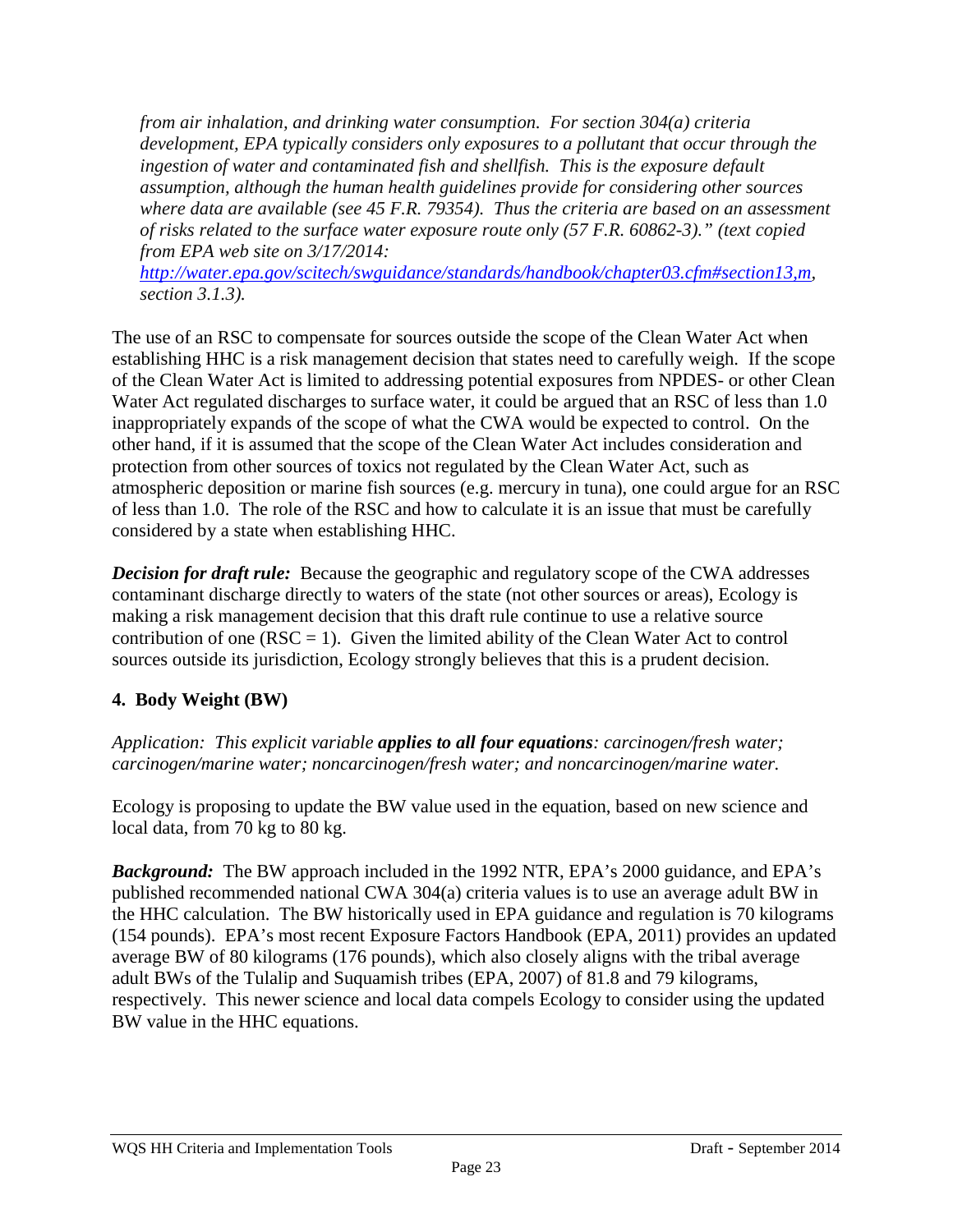<span id="page-29-0"></span>

|             | Table 4: Summary of guidance and studies on body weight                                                                                                                                                                                                                                                                                                                                                                                            |                                                                                                                                                                 |  |  |  |
|-------------|----------------------------------------------------------------------------------------------------------------------------------------------------------------------------------------------------------------------------------------------------------------------------------------------------------------------------------------------------------------------------------------------------------------------------------------------------|-----------------------------------------------------------------------------------------------------------------------------------------------------------------|--|--|--|
| <b>Date</b> | <b>Source</b>                                                                                                                                                                                                                                                                                                                                                                                                                                      | <b>BW</b> input                                                                                                                                                 |  |  |  |
| 1992        | National Toxics Rule (40CFR131.36)                                                                                                                                                                                                                                                                                                                                                                                                                 | $70 \text{ kg}$ = average adult body weight                                                                                                                     |  |  |  |
| 2000        | EPA 2000 HHC Methodology (EPA -822-B-00-004)                                                                                                                                                                                                                                                                                                                                                                                                       | EPA recommends using $70 \text{ kg}$ = average adult body<br>weight as "a representative average value for both male<br>and female adults:"                     |  |  |  |
|             |                                                                                                                                                                                                                                                                                                                                                                                                                                                    | "EPA recommends maintaining the default body"<br>weight of 70 kg for calculating AWQC as a<br>representative average value for both male and<br>female adults." |  |  |  |
| 2007        | Tribal FCR studies – as summarized in: USEPA Reg. 10,<br>Framework for Selecting and Using Tribal Fish and Shellfish<br><b>Consumption Rates for Risk-Based</b><br>Decision Making at CERCLA and RCRA Cleanup Sites in<br>Puget Sound and the Strait of Georgia, Working Document, To<br>Be Applied in Consultation with Tribal Governments on a Site-<br>specific Basis,<br>Revision 00.2007 (EPA, 2007, Tables B-1 and B-2 in Appendix<br>$B)$ . | Tulalip Tribe $= 81.8$ kg average adult<br>Suquamish Tribe $= 79$ kg average adult                                                                              |  |  |  |
| 2011        | EPA Exposure Factors Handbook - 2011 edition. EPA 600/R-<br>090/052F. (EPA, 2011)                                                                                                                                                                                                                                                                                                                                                                  | EPA recommends 80 kg for average adult body weight                                                                                                              |  |  |  |

Table 4 provides HHC-relevant information on use of this exposure factor.

*Decision for draft rule:* Based on this information Ecology is making a preliminary decision to update the BW value used in the equation, based on new science and local data, from 70 kg to 80 kg.

### **5. Drinking Water Intake (DI)**

*Application: This explicit variable applies only to equations for fresh waters: carcinogen/fresh water and noncarcinogen/fresh water.*

Ecology is proposing to use the EPA 2000 recommended DI value of 2 L/day to calculate criteria in the draft rule.

*Background:* The DI approach included in the 1992 NTR, EPA's 2000 guidance, and EPA's published recommended CWA 304(a) national criteria values is to use an approximate  $90<sup>th</sup>$ percentile adult exposure value in the HHC calculation. The DI historically used in EPA guidance and regulation is 2 liters/day.

An excerpt from the EPA 2000 guidance that recommends using 2 liters/day states:

*"EPA recommends maintaining the default drinking water intake rate of 2 L/day to protect most consumers from contaminants in drinking water. EPA believes that the 2 L/day assumption is representative of a majority of the population over the course of a lifetime. EPA also notes that there is comparatively little variability in water intake within the population compared with fish intake (i.e., drinking water intake varies, by and*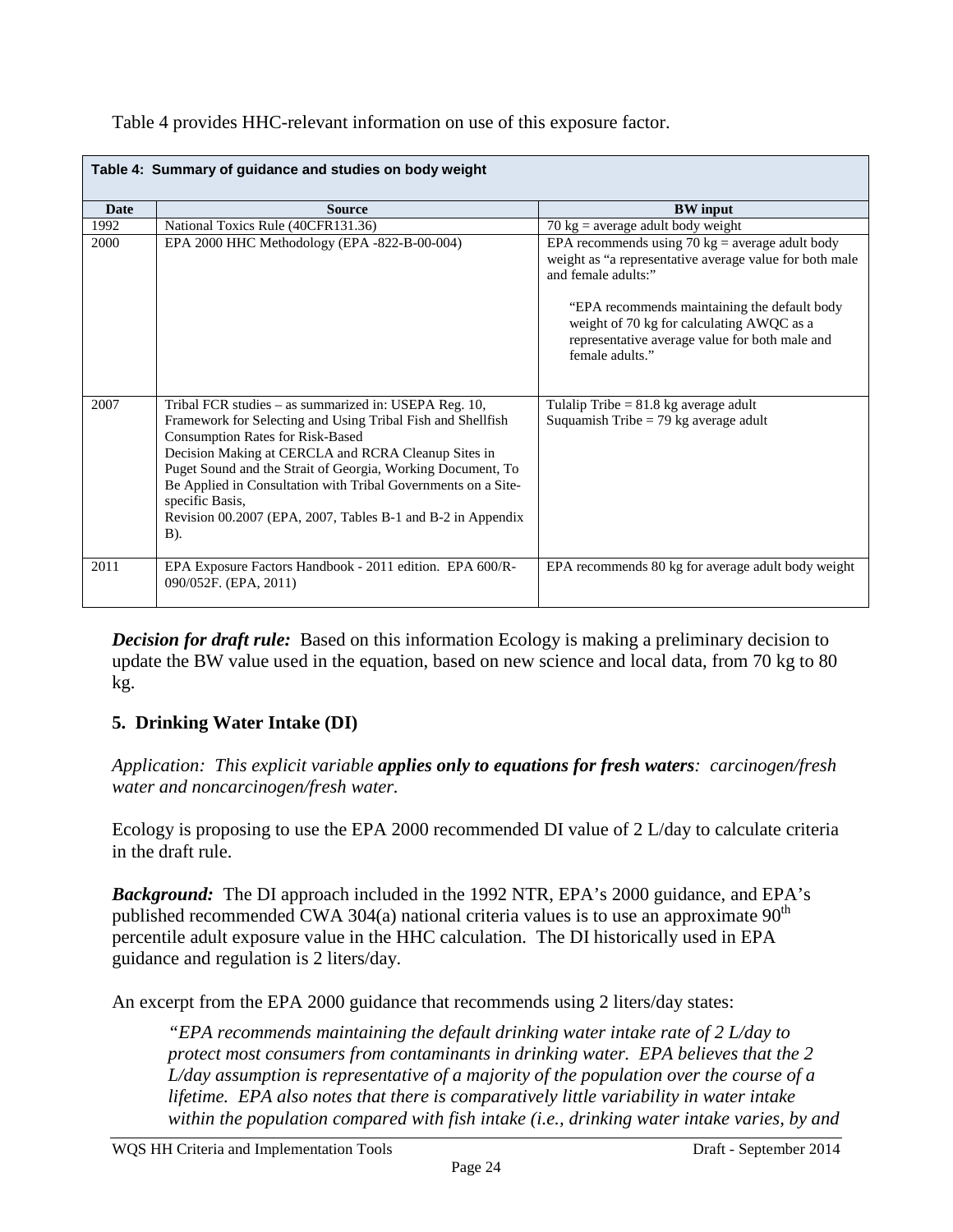*large, by about a three-fold range, whereas fish intake can vary by 100-fold). EPA believes that the 2 L/day assumption continues to represent an appropriate risk management decision…" (EPA, 2000,* (pages 4-22 to 4-23)

EPA's most recent Exposure Factors Handbook (EPA, 2011, Tables 3-10, 3-26, and 3-27) provides examples of updated  $90<sup>th</sup>$  percentile adult (ages 18-65) DI values between 2.1 and 3.1 liters/day, based on national data. These values are for direct and indirect (water added in the preparation of a food or beverage) consumption of water, and are further explained in the tables specified above. EPA released new *Supplemental Guidance for Superfund* on February 6, 2014 (memo from Dana Stalcup, USEPA to Superfund National Policy Managers, Regions 1-10; OSWER Directive 9200.1-120) that incorporates and adopts updates to *Risk Assessment Guidance for Superfund: Human Health Evaluation Manual, Part A through E*, based on data in the 2011 Exposure Factors Handbook. This includes a recommended 90<sup>th</sup> percentile adult drinking water intake value of 2.5 L/day. EPA also published draft national recommended human health surface water criteria for 94 toxics on May 13, 2014 (79 FR 27303, Pages 27303 -27304) that include use of a  $90<sup>th</sup>$  percentile adult drinking water intake value of 3.0 L/day, based on data in the 2011 Exposure Factors Handbook. These different new  $90<sup>th</sup>$  percentile values result from use of different data sets.

<span id="page-30-0"></span>

| Table 5: Exposure factor |                                                                                             |                                                                                                                                                                                                                                                                                                                                                                                                                                                                                                                                                                                                                                                                                                                     |  |  |
|--------------------------|---------------------------------------------------------------------------------------------|---------------------------------------------------------------------------------------------------------------------------------------------------------------------------------------------------------------------------------------------------------------------------------------------------------------------------------------------------------------------------------------------------------------------------------------------------------------------------------------------------------------------------------------------------------------------------------------------------------------------------------------------------------------------------------------------------------------------|--|--|
| <b>Date</b>              | <b>Source</b>                                                                               | DI input                                                                                                                                                                                                                                                                                                                                                                                                                                                                                                                                                                                                                                                                                                            |  |  |
| 1992                     | National Toxics Rule,<br>40CFR131.36 (EPA 1992)                                             | 2 L/day = approximate $90th$ percentile                                                                                                                                                                                                                                                                                                                                                                                                                                                                                                                                                                                                                                                                             |  |  |
| 2000                     | <b>EPA 2000 HHC</b><br>Methodology, EPA -822-<br>B-00-004 (EPA, 2000)                       | EPA recommends using 2 L/day:<br>"EPA recommends maintaining the default drinking water intake rate of 2 L/day to<br>protect most consumers from contaminants in drinking water. EPA believes that<br>the 2 L/day assumption is representative of a majority of the population over the<br>course of a lifetime. EPA also notes that there is comparatively little variability in<br>water intake within the population compared with fish intake (i.e., drinking water<br>intake varies, by and large, by about a three-fold range, whereas fish intake can<br>vary by 100-fold). EPA believes that the 2 L/day assumption continues to represent<br>an appropriate risk management decision" (pages 4-22 to 4-23) |  |  |
| 2011                     | <b>EPA Exposure Factors</b><br>Handbook - 2011 edition.<br>EPA 600/R-090/052F<br>(EPA 2011) | The Exposure Factors Handbook contains new information on DI for various ages,<br>groups, consumer types, and water sources. It provides updated 90 <sup>th</sup> percentile<br>adult DI values, based on national data, See Chapter 3.                                                                                                                                                                                                                                                                                                                                                                                                                                                                             |  |  |
| 2014                     | EPA 2014; OSWER<br>Directive 9200.1-120.                                                    | Previous default value was 2 L/day. Currently recommended value is 2.5 L/day,<br>which is the 90th percentile of consumer-only ingestion of drinking water ( $\geq 21$<br>years of age)                                                                                                                                                                                                                                                                                                                                                                                                                                                                                                                             |  |  |
| 2014                     | EPA, 2014: May 13, 2014<br>(79 FR 27303, Pages<br>27303-27304                               | Previous default value (EPA 2000) was 2 L/day. The draft updated drinking water<br>intake (DI) is 3 L/day for consumer-only water ingestion at the 90th percentile for<br>adults ( $\geq$ 21 years of age)                                                                                                                                                                                                                                                                                                                                                                                                                                                                                                          |  |  |

Below is information on this exposure factor:

**Decision for draft rule**: At this time, Ecology proposes to continue to use the EPA 2000 recommended DI value of 2 liters/day to calculate criteria for the draft rule. Washington statespecific information has not been obtained, so consideration of local data in comparison with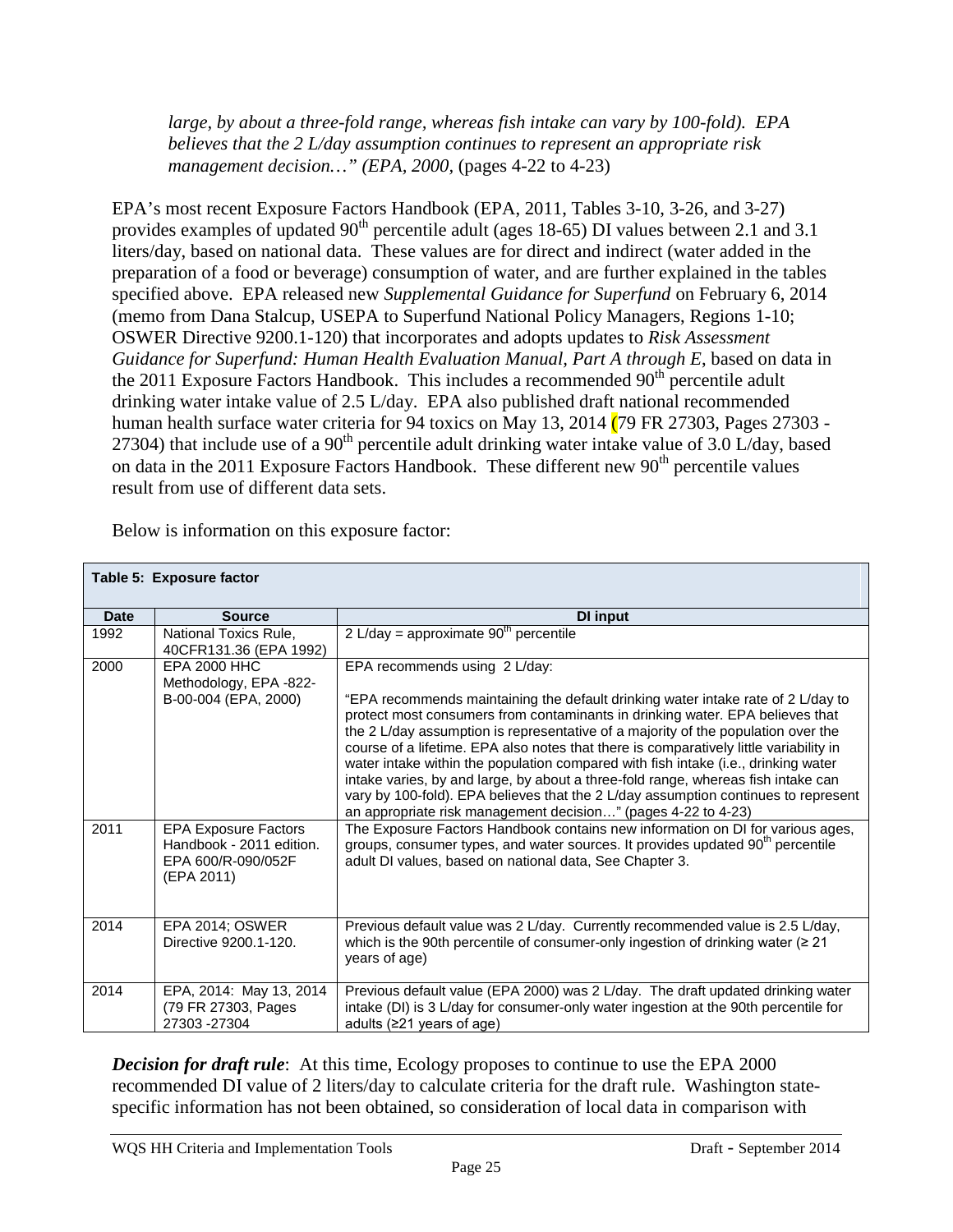national data has not been possible thus far in the rulemaking process. However, a different value will be considered if data or information is brought forward that compels Ecology to consider whether data from the newer *Exposure Factors Handbook* (EPA, 2011), EPA's new 2014 OSWER Directive, or the DI value used to calculate EPA's new draft national recommended human health surface water criteria should be used.

## **6. Reference Dose (RfD)**

*Application: This explicit variable applies only to noncarcinogens: noncarcinogen/fresh water; and noncarcinogen/marine water.*

*Background:* The reference dose is an estimate of the daily exposure to the human population (including sensitive subgroups) via ingestion to a chemical that is likely to be without appreciable risk of deleterious health effects during a lifetime. The RfD applies only to noncarcinogens. EPA has developed chronic RfDs for use in regulatory programs. These can be found in EPA's Integrated Risk Information System (IRIS)(EPA, 2014).

*Decision for draft rule:* Ecology proposes to continue to use EPA IRIS RfDs to calculate the criteria for non-carcinogens for the draft rule. However, for some cases Ecology used non-IRIS values provided by USEPA to calculate criteria. These are indicated in the spreadsheet handout Draft –Washington Human Health Criteria Review Documents (Revised 8/8/2014) found at [http://www.ecy.wa.gov/programs/wq/swqs/WAHHCrevdocs080714.pdf.](http://www.ecy.wa.gov/programs/wq/swqs/WAHHCrevdocs080714.pdf) New information/comment received during the rulemaking could result in use of different values.

## **7. Cancer Slope Factor (CSF)**

### *Application: This explicit variable applies only to carcinogens: carcinogen/fresh water and carcinogen/marine water.*

At this time, Ecology proposes to continue to use EPA IRIS CSF for carcinogens to calculate the criteria in the draft rule. However, for some cases, Ecology used non-IRIS values provided by USEPA to calculate criteria. New information/comment received during the rulemaking could result in use of different values.

*Background:* The *cancer slope factor (CSF)* provides a measure of the toxicity of an identified carcinogen. This slope factor is used for chemicals where the carcinogenic risk is assumed to decrease linearly as the chemical dose decreases. The CSF is specific to each chemical and can be found in the EPA IRIS (EPA, 2014).

Ecology is proposing to use, with few exceptions, the EPA IRIS CSF for carcinogens to calculate the criteria in the draft rule. Ecology has made the decision not to use the CSFs in HHC calculations for chloroform, inorganic arsenic and 2,3,7,8-TCDD based on recent scientific information and uncertainty surrounding assessment of carcinogenicity. Rationale for each of these chemicals varies, and is explained below.

At any given time, there will be some IRIS toxicity factors undergoing review. In these cases, EPA has a specific process that is followed to review and develop revised factors. At present, several toxicity factors are under review, two of which have been under review for many years: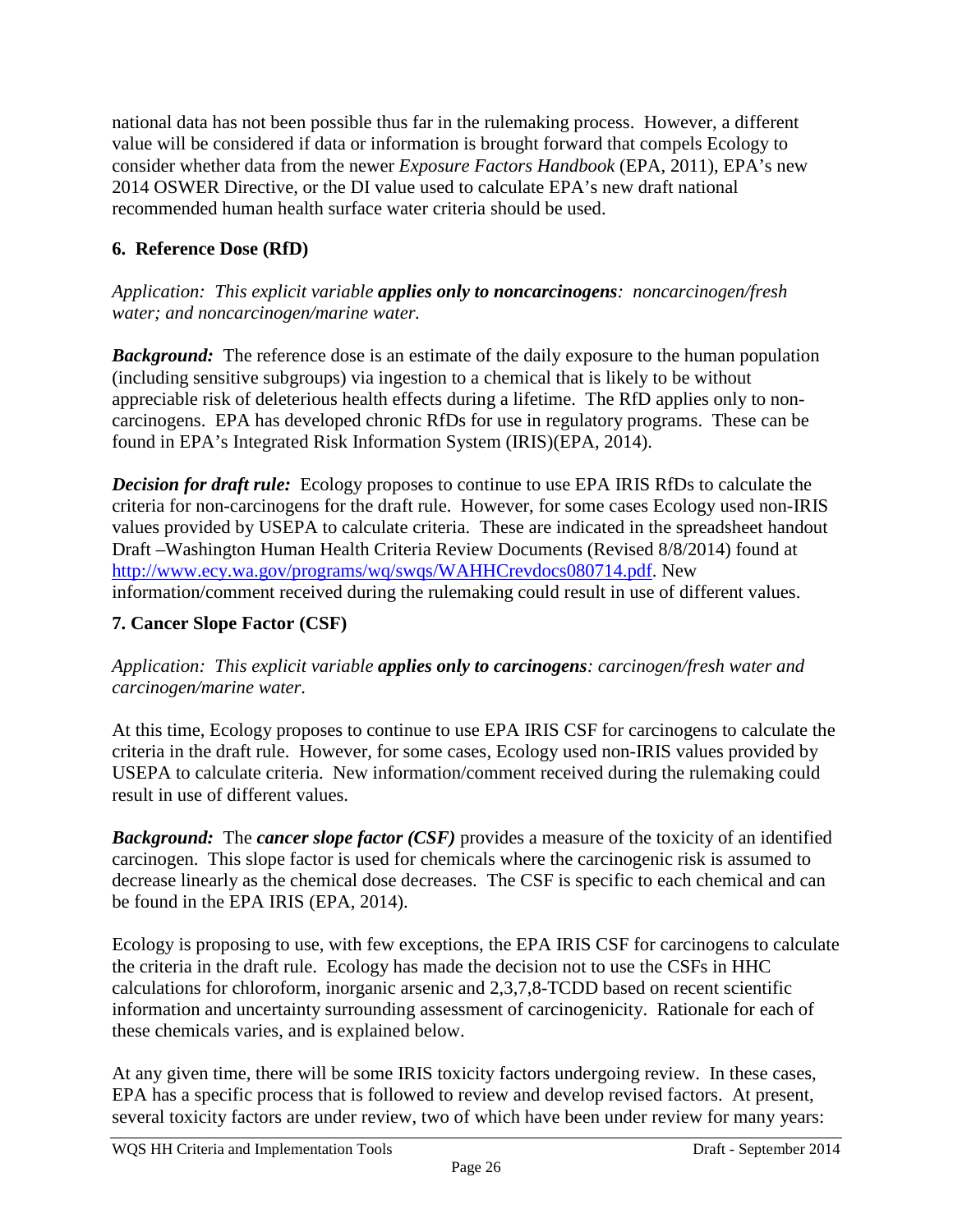the carcinogenicity reviews of inorganic arsenic and 2,3,7,8-TCDD. Information of the status of the reviews (copied from the EPA IRIS website March 2014) is below. The uncertainty around agreed-upon cancer slope factors for these chemicals is considerable, as evidenced by the long history of the review processes as well as the lack of a prospective date for completion.

|                                                                                                                                                                                                                                                                                                   | <b>Integrated Risk Information System</b>                                                                                                                          |                                                    | <sup>2</sup> Share          |  |  |  |
|---------------------------------------------------------------------------------------------------------------------------------------------------------------------------------------------------------------------------------------------------------------------------------------------------|--------------------------------------------------------------------------------------------------------------------------------------------------------------------|----------------------------------------------------|-----------------------------|--|--|--|
|                                                                                                                                                                                                                                                                                                   | Search: C All EPA O IRIS<br><b>Recent Additions   Contact Us</b>                                                                                                   | Go                                                 |                             |  |  |  |
| You are here: EPA Home >> Research >> Environmental Assessment >> IRIS Home >> IRISTrack Detailed Report<br><b>IRISTrack Detailed Report</b>                                                                                                                                                      |                                                                                                                                                                    |                                                    |                             |  |  |  |
|                                                                                                                                                                                                                                                                                                   |                                                                                                                                                                    | Arsenic, inorganic Assessment Milestones and Dates |                             |  |  |  |
|                                                                                                                                                                                                                                                                                                   | <b>Milestone</b>                                                                                                                                                   | <b>Projected Start Date *</b>                      | <b>Projected End Date *</b> |  |  |  |
|                                                                                                                                                                                                                                                                                                   | Draft Development (hazard identification)                                                                                                                          | FY03/2nd Quarter                                   | FY14/2nd Quarter            |  |  |  |
|                                                                                                                                                                                                                                                                                                   | Release lit search and evidence tables                                                                                                                             | FY14/2nd Quarter                                   | $TBD$ **                    |  |  |  |
|                                                                                                                                                                                                                                                                                                   | Draft Development (dose-response analysis)                                                                                                                         | $TBD$ **                                           | $TBD$ **                    |  |  |  |
|                                                                                                                                                                                                                                                                                                   | <b>Agency Review</b>                                                                                                                                               | $TBD$ **                                           | $TBD$ **                    |  |  |  |
|                                                                                                                                                                                                                                                                                                   | <b>Interagency Science Consultation</b>                                                                                                                            | $TBD$ **                                           | $TBD$ **                    |  |  |  |
|                                                                                                                                                                                                                                                                                                   | <b>Public Comment Period</b>                                                                                                                                       | $TBD$ **                                           | TBD **                      |  |  |  |
| tions                                                                                                                                                                                                                                                                                             | <b>External Peer Review</b>                                                                                                                                        | $TBD$ **                                           | $TBD$ **                    |  |  |  |
|                                                                                                                                                                                                                                                                                                   | Final Agency Review/Interagency Science Discussion and<br><b>Posting Final Assessment</b>                                                                          | $TBD$ **                                           | $TBD$ **                    |  |  |  |
| * For EPA, the Fiscal Year (FY) starts in October and ends in September of the following year. First quarter runs from October through December: the second from January through March: the<br>third from April through June; and the fourth from July through September.<br>** To be determined. |                                                                                                                                                                    |                                                    |                             |  |  |  |
|                                                                                                                                                                                                                                                                                                   | Note: Arsenic is in early stages of draft development. Literature search and evidence tables will be released for public comment, followed by a<br>public meeting. |                                                    |                             |  |  |  |
| Recent Additions   Advanced Search   IRIS Home   Environmental Assessment   Research                                                                                                                                                                                                              |                                                                                                                                                                    |                                                    |                             |  |  |  |

<span id="page-32-0"></span>**Figure 2: Integrated risk information system**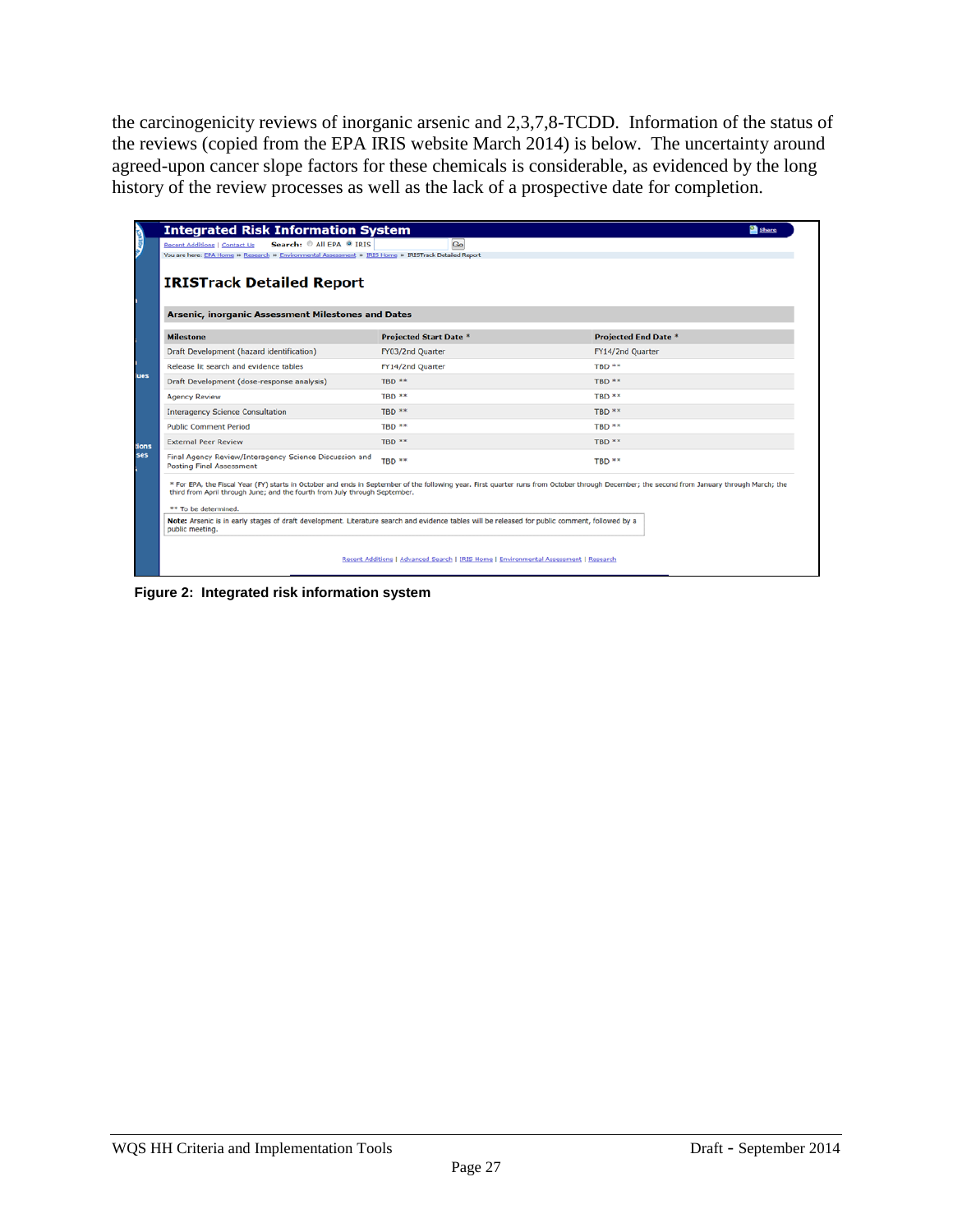| US http://www.epa.gov/iris/subst/1024.htm<br>$\mathcal{P}$ $\mathbb{R}$ & $\mathbb{C}$ $\times$ $\left\  \frac{US}{EPA}$ 2,3,7,8-Tetrachlorodibenzo- $\times$                                                                                                                                                                                                                                                                                                                                                                                                                                                                                                                                  |                                                                                                                                                                                                                                                                                                                                                       |  |  |  |  |
|------------------------------------------------------------------------------------------------------------------------------------------------------------------------------------------------------------------------------------------------------------------------------------------------------------------------------------------------------------------------------------------------------------------------------------------------------------------------------------------------------------------------------------------------------------------------------------------------------------------------------------------------------------------------------------------------|-------------------------------------------------------------------------------------------------------------------------------------------------------------------------------------------------------------------------------------------------------------------------------------------------------------------------------------------------------|--|--|--|--|
| Edit View Favorites Tools Help                                                                                                                                                                                                                                                                                                                                                                                                                                                                                                                                                                                                                                                                 |                                                                                                                                                                                                                                                                                                                                                       |  |  |  |  |
| Suggested Sites v (B) Web Slice Gallery v A Access WA (B) Ecology FTP Site C Idaho Department of Envi                                                                                                                                                                                                                                                                                                                                                                                                                                                                                                                                                                                          | <b>A → 5</b> → ⊡                                                                                                                                                                                                                                                                                                                                      |  |  |  |  |
| II. CARCINOGENICITY ASSESSMENT FOR LIFETIME EXPOSURE                                                                                                                                                                                                                                                                                                                                                                                                                                                                                                                                                                                                                                           |                                                                                                                                                                                                                                                                                                                                                       |  |  |  |  |
| Substance Name - 2,3,7,8-tetrachlorodibenzo-p-dioxin (TCDD)<br>CASRN - 1746-01-6                                                                                                                                                                                                                                                                                                                                                                                                                                                                                                                                                                                                               |                                                                                                                                                                                                                                                                                                                                                       |  |  |  |  |
| Section I.A. Last Revised - 02/17/2012                                                                                                                                                                                                                                                                                                                                                                                                                                                                                                                                                                                                                                                         |                                                                                                                                                                                                                                                                                                                                                       |  |  |  |  |
| long term toxic effects other than carcinogenicity.                                                                                                                                                                                                                                                                                                                                                                                                                                                                                                                                                                                                                                            | This section provides information on three aspects of the carcinogenic assessment for the substance in question: the weight of evidence judgment of the likelihood that<br>the substance is a human carcinogen, and quantitative estimates of risk from oral and inhalation exposure. Users are referred to Section I of this file for information on |  |  |  |  |
| The rationale and methods used to develop the carcinogenicity information in IRIS are described in the Guidelines for Carcinogen Risk Assessment (U.S. EPA, 2005a)<br>and the Supplemental Guidance for Assessing Susceptibility from Early Life Exposure to Carcinogens (U.S. EPA, 2005b). The quantitative risk estimates are derived<br>from the application of a low dose extrapolation procedure, and are presented in two ways to better facilitate their use. First, route specific risk values are presented.<br>The "oral slope factor" is a plausible upper bound on the estimate of risk per mg/kg day of oral exposure. Similarly, a "unit risk" is a plausible upper bound on the |                                                                                                                                                                                                                                                                                                                                                       |  |  |  |  |
| estimate of risk per unit of concentration, either per µg/L drinking water (see Section II.B.1.) or per µg/m <sup>3</sup> air breathed (see Section II.C.1.). Second, the estimated<br>concentration of the chemical substance in drinking water or air when associated with cancer risks of 1 in 10,000, 1 in 100,000, or 1 in 1,000,000 is also provided.                                                                                                                                                                                                                                                                                                                                    |                                                                                                                                                                                                                                                                                                                                                       |  |  |  |  |
| There was no previous cancer assessment for TCDD on the IRIS database.                                                                                                                                                                                                                                                                                                                                                                                                                                                                                                                                                                                                                         |                                                                                                                                                                                                                                                                                                                                                       |  |  |  |  |
| MESSAGE: On August 29, 2011 EPA announced a plan to separate the Reanalysis of Key Issues Related to Dioxin Toxicity and Response to NAS Comments into two<br>volumes: Volume 1 (noncancer assessment) and Volume 2 (cancer assessment and uncertainty analysis). The noncancer assessment and TCDD RfD are provided in<br>this document. EPA will finalize Volume 2 as expeditiously as possible.                                                                                                                                                                                                                                                                                             |                                                                                                                                                                                                                                                                                                                                                       |  |  |  |  |
| <b>II.A. EVIDENCE FOR HUMAN CARCINOGENICITY</b>                                                                                                                                                                                                                                                                                                                                                                                                                                                                                                                                                                                                                                                |                                                                                                                                                                                                                                                                                                                                                       |  |  |  |  |
| Not applicable                                                                                                                                                                                                                                                                                                                                                                                                                                                                                                                                                                                                                                                                                 |                                                                                                                                                                                                                                                                                                                                                       |  |  |  |  |
| II.B. QUANTITATIVE ESTIMATE OF CARCINOGENIC RISK FROM ORAL EXPOSURE                                                                                                                                                                                                                                                                                                                                                                                                                                                                                                                                                                                                                            |                                                                                                                                                                                                                                                                                                                                                       |  |  |  |  |
| Not applicable                                                                                                                                                                                                                                                                                                                                                                                                                                                                                                                                                                                                                                                                                 |                                                                                                                                                                                                                                                                                                                                                       |  |  |  |  |
| II.C. OUANTITATIVE ESTIMATE OF CARCINOGENIC RISK FROM INHALATION EXPOSURE                                                                                                                                                                                                                                                                                                                                                                                                                                                                                                                                                                                                                      |                                                                                                                                                                                                                                                                                                                                                       |  |  |  |  |
| Not applicable                                                                                                                                                                                                                                                                                                                                                                                                                                                                                                                                                                                                                                                                                 |                                                                                                                                                                                                                                                                                                                                                       |  |  |  |  |
| _II.D. EPA DOCUMENTATION, REVIEW, AND CONTACTS (CARCINOGENICITY ASSESSMENT)                                                                                                                                                                                                                                                                                                                                                                                                                                                                                                                                                                                                                    |                                                                                                                                                                                                                                                                                                                                                       |  |  |  |  |
| <b>II.D.1. EPA DOCUMENTATION</b>                                                                                                                                                                                                                                                                                                                                                                                                                                                                                                                                                                                                                                                               |                                                                                                                                                                                                                                                                                                                                                       |  |  |  |  |
| Not applicable                                                                                                                                                                                                                                                                                                                                                                                                                                                                                                                                                                                                                                                                                 |                                                                                                                                                                                                                                                                                                                                                       |  |  |  |  |
| The cancer assessment for 2,3,7,8-tetrachlorodibenzo-p-dioxin (TCDD) is currently underway.                                                                                                                                                                                                                                                                                                                                                                                                                                                                                                                                                                                                    |                                                                                                                                                                                                                                                                                                                                                       |  |  |  |  |

<span id="page-33-0"></span>**Figure 3: Carcinogenicity assessment**

Based on these uncertainties, Ecology has made the decision not to use CSFs in HHC calculations for these two chemicals. The approach taken for arsenic is described in the section on Challenging chemicals: Arsenic. The approach taken for 2,3,7,8-TCDD is to use the most recent IRIS non-cancer reference dose for HHC calculation. This reference dose was finalized in 2012. The IRIS information is copied below (copied from the IRIS website March 2014):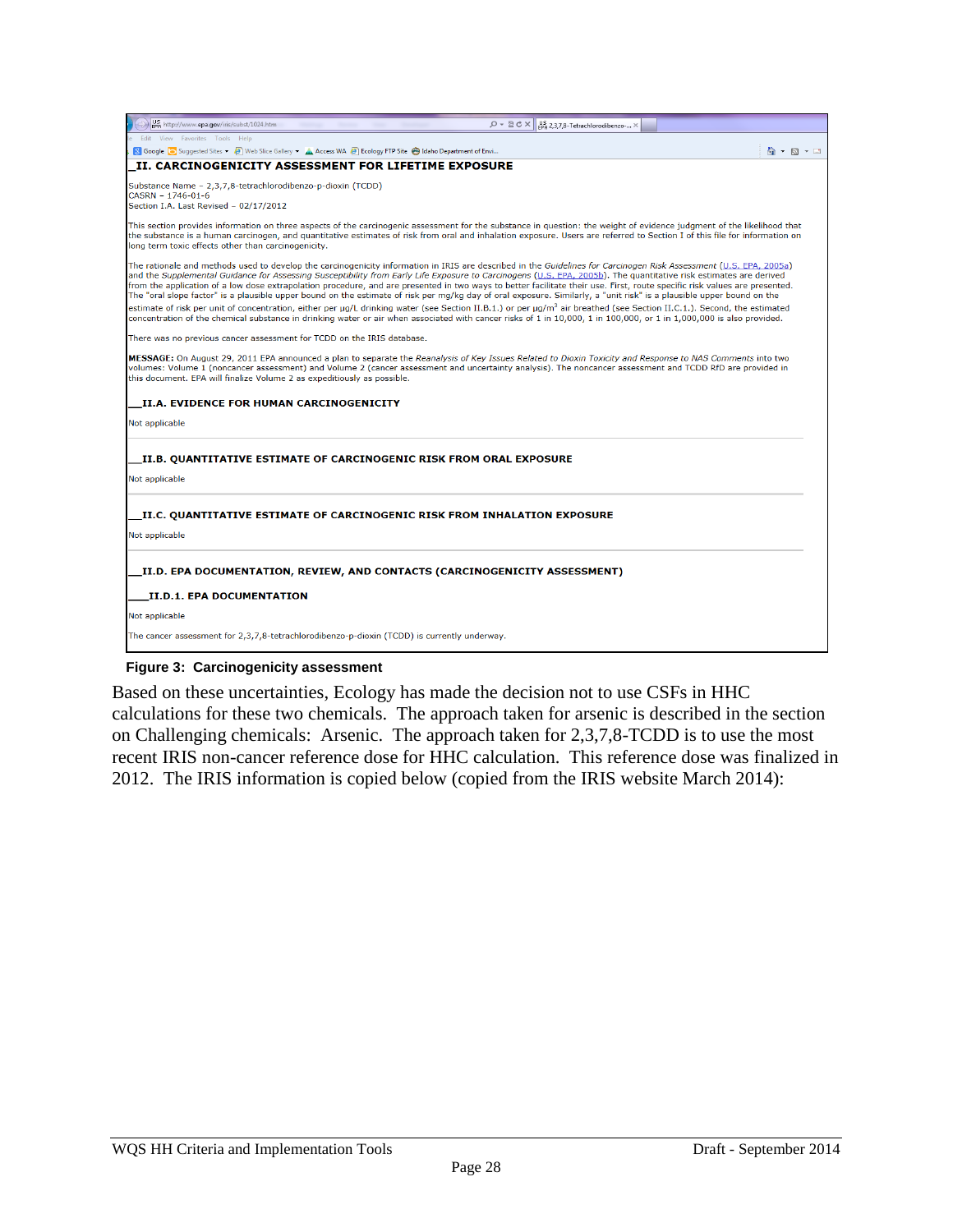|                                                                                                                                                                                                                                                                                                                                                                                                                                                                                                                                                                                                                                                                                                                                                                                                                                                                                                       | $X \cup \mathbb{Z}$ - Q<br>US 2,3,7,8-Tetrachlorodibenzo- |                     |                               |
|-------------------------------------------------------------------------------------------------------------------------------------------------------------------------------------------------------------------------------------------------------------------------------------------------------------------------------------------------------------------------------------------------------------------------------------------------------------------------------------------------------------------------------------------------------------------------------------------------------------------------------------------------------------------------------------------------------------------------------------------------------------------------------------------------------------------------------------------------------------------------------------------------------|-----------------------------------------------------------|---------------------|-------------------------------|
| Edit View Favorites Tools Help                                                                                                                                                                                                                                                                                                                                                                                                                                                                                                                                                                                                                                                                                                                                                                                                                                                                        |                                                           |                     |                               |
| S Google is uggested Sites v <sup>2</sup> Web Slice Gallery v A Access WA <sup>2</sup> Ecology FTP Site a Idaho Department of Envi                                                                                                                                                                                                                                                                                                                                                                                                                                                                                                                                                                                                                                                                                                                                                                    |                                                           |                     | € 16                          |
| STATUS OF DATA FOR 2,3,7,8-Tetrachlorodibenzo-p-dioxin (TCDD)                                                                                                                                                                                                                                                                                                                                                                                                                                                                                                                                                                                                                                                                                                                                                                                                                                         |                                                           |                     |                               |
| <b>File First On-Line 02/17/2012</b>                                                                                                                                                                                                                                                                                                                                                                                                                                                                                                                                                                                                                                                                                                                                                                                                                                                                  |                                                           |                     |                               |
| <b>Category (section)</b>                                                                                                                                                                                                                                                                                                                                                                                                                                                                                                                                                                                                                                                                                                                                                                                                                                                                             | <b>Status</b>                                             | <b>Last Revised</b> |                               |
| Chronic Oral RfD Assessment (I.A.)                                                                                                                                                                                                                                                                                                                                                                                                                                                                                                                                                                                                                                                                                                                                                                                                                                                                    | on-line                                                   | 02/17/2012          |                               |
| Chronic Inhalation RfC Assessment (I.B.)                                                                                                                                                                                                                                                                                                                                                                                                                                                                                                                                                                                                                                                                                                                                                                                                                                                              | not available                                             | 02/17/2012          |                               |
| Carcinogenicity Assessment (II.)                                                                                                                                                                                                                                                                                                                                                                                                                                                                                                                                                                                                                                                                                                                                                                                                                                                                      | message                                                   | 02/17/2012          |                               |
| _I.A. REFERENCE DOSE (RfD) FOR CHRONIC ORAL EXPOSURE<br>Substance Name - 2,3,7,8-tetrachlorodibenzo-p-dioxin (TCDD)<br>CASRN - 1746-01-6<br>Section I.A. Last Revised - 02/17/2012<br>The RfD is an estimate (with uncertainty spanning perhaps an order of magnitude) of a daily oral exposure to the human population (including sensitive subgroups)<br>that is likely to be without an appreciable risk of deleterious effects during a lifetime. The RfD is intended for use in risk assessments for health effects known or<br>assumed to be produced through a nonlinear (presumed threshold) mode of action. It is expressed in units of mg/kg-day. Please refer to the IRIS Guidance Documents<br>Web page for an elaboration of these concepts. Because RfDs can be derived for the noncarcinogenic health effects of substances that are also carcinogens, it is                           |                                                           |                     |                               |
| essential to refer to other sources of information concerning the carcinogenicity of this chemical substance. If the U.S. EPA has evaluated this substance for potential<br>human carcinogenicity, a summary of that evaluation will be contained in Section II of this file.<br>There was no previous RfD for TCDD on the IRIS database.<br>For the assessment of human health risks posed by exposure to mixtures of TCDD and dioxin-like compounds (DLCs), including polychlorinated dibenzo-p-dioxins,<br>polychlorinated dibenzofurans, and dioxin-like polychlorinated biphenyls, and when data on a whole mixture or a sufficiently similar mixture are not available, EPA<br>recommends use of the consensus mammalian Toxicity Equivalence Factor (TEF) values developed by the World Health Organization (U.S. EPA, 2010; Van den Berg et<br>al., 2006).<br>L.A.1. Chronic Oral RfD Summary |                                                           |                     |                               |
|                                                                                                                                                                                                                                                                                                                                                                                                                                                                                                                                                                                                                                                                                                                                                                                                                                                                                                       | <b>Point of Departure*</b>                                | <b>UF</b>           | <b>Chronic RfD</b>            |
|                                                                                                                                                                                                                                                                                                                                                                                                                                                                                                                                                                                                                                                                                                                                                                                                                                                                                                       | LOAEL[adjusted]: 0.020 ng/kg-day                          | 30                  | $7 \times 10^{-10}$ mg/kg-day |
|                                                                                                                                                                                                                                                                                                                                                                                                                                                                                                                                                                                                                                                                                                                                                                                                                                                                                                       | $(2.0 \times 10^{-8} \text{ mg/kg-day})$                  |                     |                               |
|                                                                                                                                                                                                                                                                                                                                                                                                                                                                                                                                                                                                                                                                                                                                                                                                                                                                                                       |                                                           |                     |                               |
|                                                                                                                                                                                                                                                                                                                                                                                                                                                                                                                                                                                                                                                                                                                                                                                                                                                                                                       | LOAEL[adjusted]: 0.020 ng/kg-day                          |                     |                               |
| <b>Cocritical Effects</b><br>Decreased sperm count and motility in men exposed to TCDD as boys<br>Epidemiologic cohort study<br>Mocarelli et al., (2008)<br>Increased TSH in neonates<br>Epidemiologic cohort study                                                                                                                                                                                                                                                                                                                                                                                                                                                                                                                                                                                                                                                                                   | $(2.0 \times 10^{-8} \text{ mg/kg-day})$                  |                     |                               |

<span id="page-34-0"></span>**Figure 4 Health hazard assessments for noncarcinogenic effects**

*Other chemicals of interest:* Chloroform criteria have historically been calculated to address cancer toxicity, and the current published EPA recommended national criteria (as of March 2014) are based on carcinogenicity. EPA is currently undergoing a major reassessment of chloroform toxicity. On 10/19/01 EPA published a new oral RfD for chloroform. IRIS provides the following statement (copied March 2014):

#### II.B.1. Summary of Risk Estimates

A dose of 0.01 mg/kg/day (equal to the RfD) can be considered protective against cancer risk

 $III.B.1.1.$  Oral Slope Factor  $-$  Not applicable (see text).

EPA published draft national recommended human health surface water criteria for chloroform on May 13, 2014. They used a point of departure-based criteria formula based on cancer effects. This formula is virtually identical to the non-cancer criteria equation, with the RfD replaced with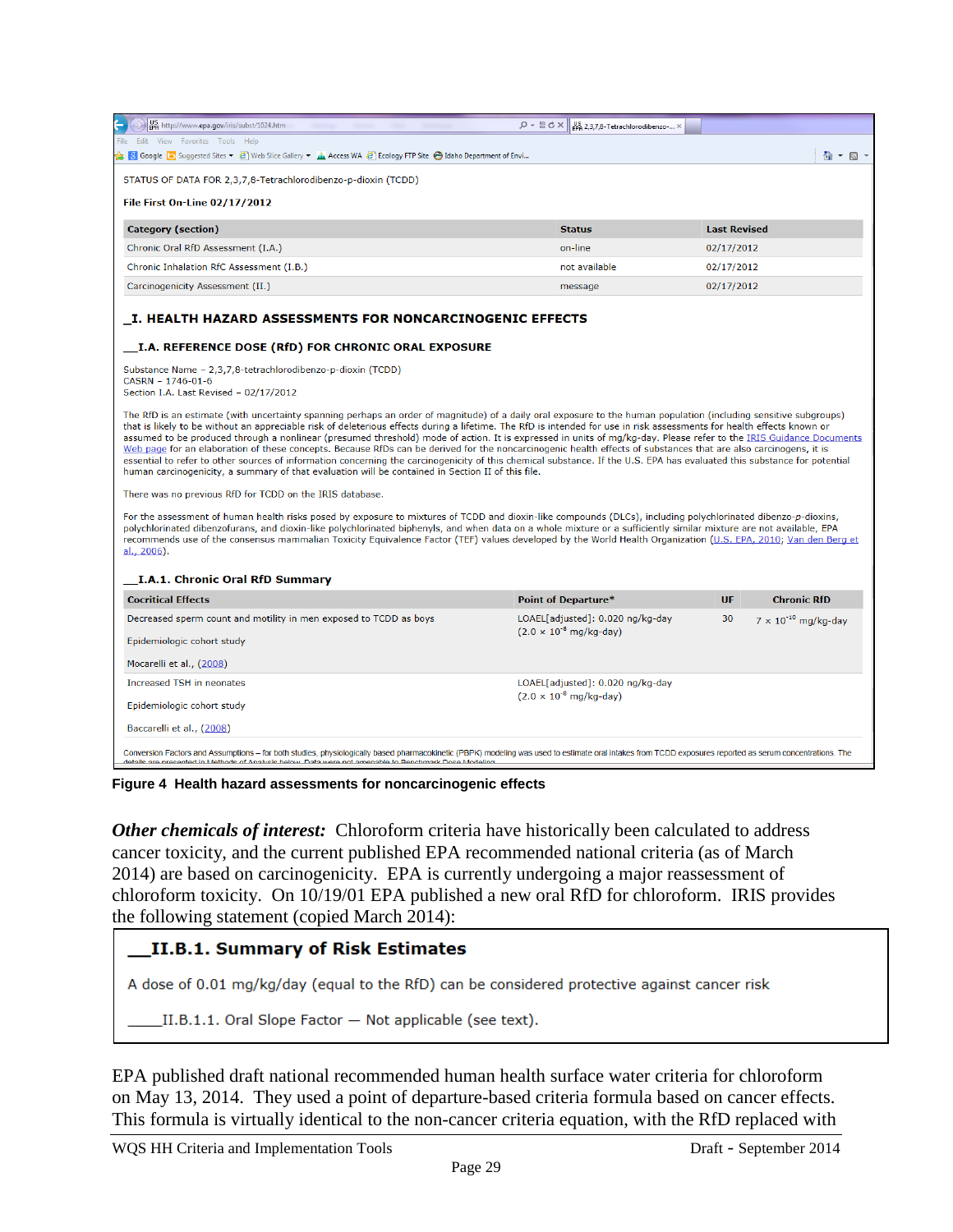a POD/uncertainty factor. The POD/uncertainty factor used by EPA in the draft criteria is equal to the reference dose of 0.01 mg/kg/day. Based on this new science and on the equivalence of the criteria calculation whether calculated for cancer or non-cancer effects, Ecology is calculating the draft criteria for chloroform, based on non-cancer effects, using the new 2001 RfD in IRIS.

*Decision for draft rule:* Ecology is proposing to use, with few exceptions, the EPA IRIS CSFs for carcinogens to calculate the criteria in the draft rule. For those cases where Ecology used non-IRIS values provided by USEPA to calculate criteria, new information/comment received during the rulemaking could result in use of different values.

Ecology is proposing, based on scientific information and/or uncertainty, not to use CSFs (either in IRIS or not in IRIS) in HHC calculations for chloroform, arsenic, and 2,3,7,8-TCDD.

### **8. Bioconcentration Factor (BCF)**

*Application: This explicit variable applies to all four equations: carcinogen/fresh water; carcinogen/marine water; noncarcinogen/fresh water; and noncarcinogen/marine water.*

Ecology is proposing to use BCFs (not BAFs) developed by EPA and as incorporated into the 1992 NTR and the EPA recommended national criteria (as of March 17, 2014) to calculate the criteria in the draft rule.

**Background:** Bioconcentration is the process of absorption of chemicals into an organism only through respiratory and dermal surfaces (Arnot and Gobas, 2006). For purposes of the human health criteria equations, bioconcentration refers to the accumulation of a chemical directly from the water by fish and shellfish. Using a bioconcentration factor (BCF) accounts for any pollution uptake fish or shellfish are exposed to in their surrounding water. Because BCFs look at a specific portion of the total uptake of a chemical, the BCFs are generally laboratory-derived or modeled values. Bioaccumulation is a broader term that refers to the accumulation of chemicals from all sources, including water, food, and sediment. Bioconcentration is a subset of bioaccumulation. Use of a BCF in criteria calculation most directly addresses uptake from the water column only.

The bioaccumulation factor (BAF) reflects uptake from all sources and pathways, which can include contaminated sediments, diet, trophic transfer, and pollutants that are sourced from areas and waters outside Washington's CWA jurisdiction (e.g., mercury).

EPA and states have generally defaulted to the use of EPA's pre-existing BCFs when calculating criteria. EPA's current and prior versions of the EPA nationally recommended human health criteria depend on use of BCFs. These BCF values are in many cases older values (developed in the late 1970's), and in many cases are based on laboratory testing of only one species (EPA 2002). EPA 2000 guidance recommends the use of a BAF in criteria calculation, and recommends that states and tribes use the methodology outlined in EPA 2000 to develop locally appropriate BAFs. On March 13, 2014, EPA published 94 draft nationally recommended human health criteria that include use of model-derived BAFs.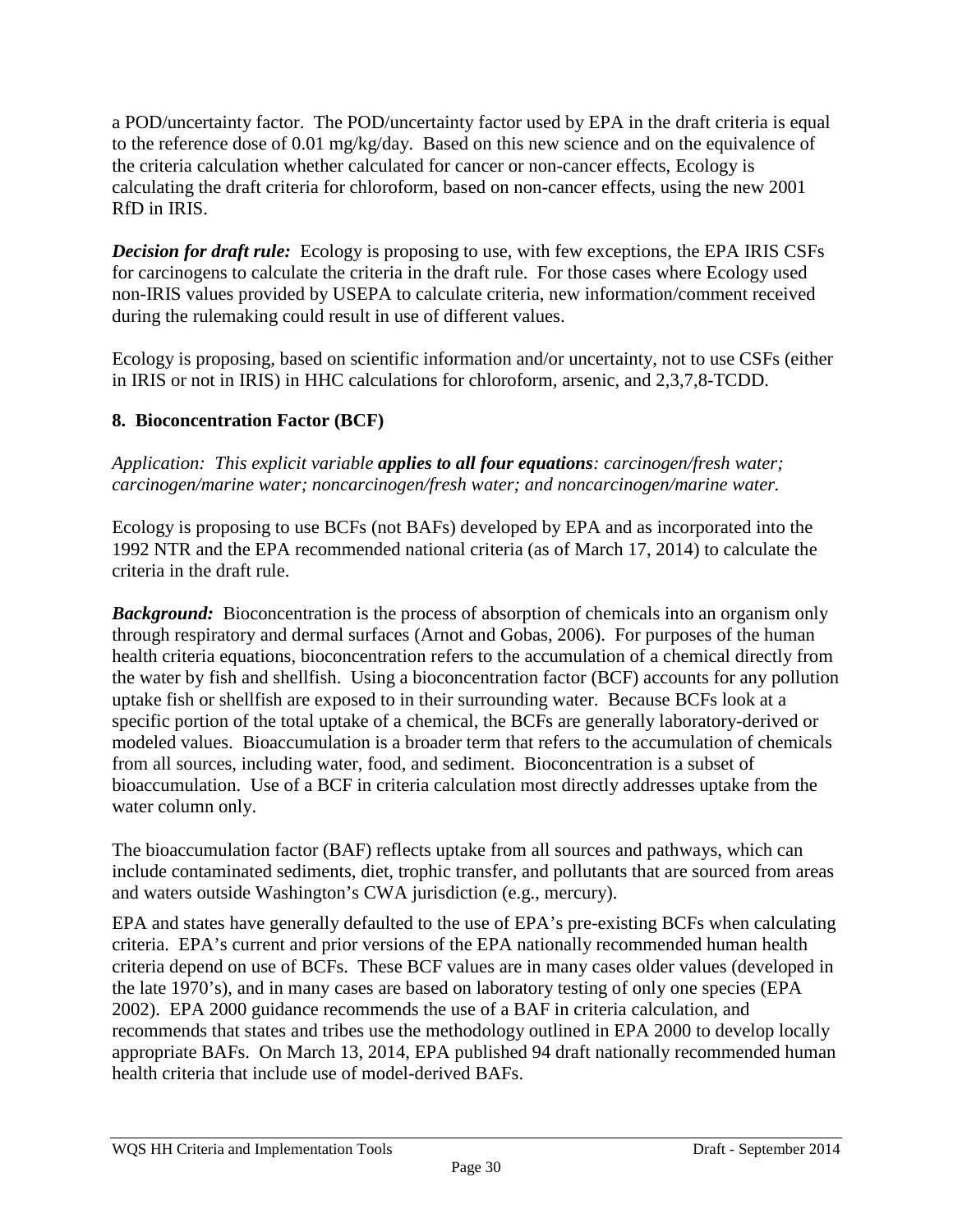In addition to the EPA 2000 Methodology, EPA's *Water Quality Standards Handbook: Second Edition* (EPA-823-B-12-002; as updated March 2012) provides indirect guidance on the exposure routes that should be accounted for in calculating human health criteria. Although the *Water Quality Standards Handbook* guidance is aimed at the direct exposure of humans to fish/shellfish and water, this concept may also be relevant to how sources of exposure (pathways) that supply contaminants to fish and shellfish are considered in criteria development, and could indicate that only exposure from the surface water (the BCF) should be considered:

#### *"Human Exposure Considerations*

*A complete human exposure evaluation for toxic pollutants of concern for bioaccumulation would encompass not only estimates of exposures due to fish consumption but also exposure from background concentrations and other exposure routes. The more important of these include recreational and occupational contact, dietary intake from other than fish, intake from air inhalation, and drinking water consumption. For section 304(a) criteria development, EPA typically considers only exposures to a pollutant that occur through the ingestion of water and contaminated fish and shellfish. This is the exposure default assumption, although the human health guidelines provide for considering other sources where data are available (see 45 F.R. 79354). Thus the criteria are based on an assessment of risks related to the surface water exposure route only (57 F.R. 60862-3)." (emphasis added, text copied from EPA web site on 3/17/2014:* 

*[http://water.epa.gov/scitech/swguidance/standards/handbook/chapter03.cfm#section13,m,](http://water.epa.gov/scitech/swguidance/standards/handbook/chapter03.cfm#section13,m) section 3.1.3).*

The decision to use a BAF, a BCF, or to use a combination of the two (BAFs for some chemicals, and BCFs for others) is a risk management decision that states need to carefully weigh. Pollutants take different paths to tissue based on their chemical characteristics. If a pollutant is largely from direct CWA-regulated discharges to waters, and the food web path goes from that water concentration to the organism, without large input from other non-CWA sources that are either actively entering the water column or from other sources already sequestered in the environment from past activities, a BAF might be most reflective of the sources regulated under the CWA. In other cases a BCF might be most representative of CWA-regulated discharge sources when other greater pathways to fish lead from non-CWA sources or legacy sources already sequestered into, and then re-sourcing to organisms, from different environmental media. The use of BAF or BCF, on a chemical specific basis, could be associated with the sources and pathways of the pollutant to the water column and organisms, and the ability of CWA and different regulatory programs to address the sources.

If the scope of the Clean Water Act is limited to addressing potential exposures from NPDES- or other Clean Water Act regulated discharges to surface water, it could be argued that use of a BAF for some chemicals inappropriately expands the scope of what the CWA would be expected to control. On the other hand, if it is assumed that the scope of the Clean Water Act includes consideration and protection from other sources of toxics not regulated by the Clean Water Act, such as atmospheric deposition or marine fish sources (e.g. mercury in tuna), one could argue for use of a BAF for some chemicals. The role of the BCF and BAF is an issue that is being carefully considered by Washington in this rulemaking effort.

*Decision for draft rule:* Because the geographic and regulatory scope of the CWA addresses contaminant discharge directly to waters of the state (not other sources or areas), Ecology is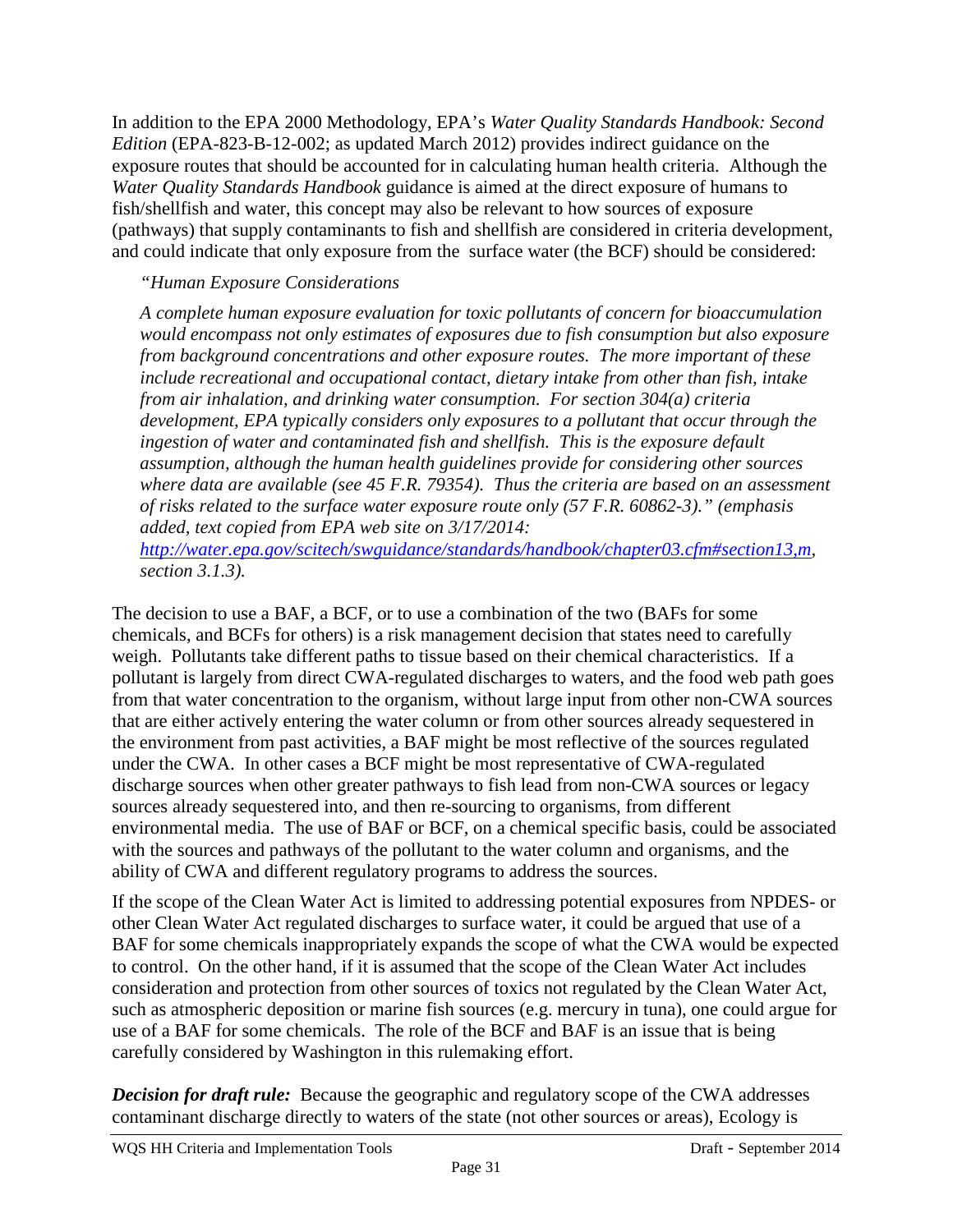making a state-specific policy decision to use BCFs (not BAFs) as developed by EPA and incorporated into the 1992 NTR and the EPA recommended 304(a) national criteria (as of March 17, 2014) to calculate the criteria in the draft rule. Given the limited ability of the Clean Water Act to control sources outside its jurisdiction, Ecology thinks this is a sound and prudent decision.

#### **9. Lifespan and duration of exposure:**

*Application: These implicit variables apply in all four equations: carcinogen/fresh water; carcinogen/marine water; noncarcinogen/fresh water; and noncarcinogen/marine water.*

Ecology proposes to specifically acknowledge the longer term durations of exposure that are implicit in the criteria calculation in the actual draft rule.

*Background:* EPA 2000 guidance for HHC development assumes a lifetime exposure of 70 years, and a duration of daily exposures over 70 years. These paired assumptions result in no overall numeric change in the equation's results. However, a change in either one of these could change the calculated results of the equation. Use of the 70-year lifespan and a duration of daily exposures over 70 years is implicit in the HHC equations.

EPA also describes the duration of exposure for the HHC in the Water Quality Standards Handbook, Second Edition (EPA, 2012) as follows:

#### *"Magnitude and Duration*

*Water quality criteria for human health contain only a single expression of allowable magnitude; a criterion concentration generally to protect against long-term (chronic) human health effects. Currently, national policy and prevailing opinion in the expert community establish that the duration for human health criteria for carcinogens should be derived assuming lifetime exposure, taken to be a 70-year time period. The duration of exposure assumed in deriving criteria for noncarcinogens is more complicated owing to a wide variety of endpoints: some developmental (and thus age-specific and perhaps genderspecific), some lifetime, and some, such as organoleptic effects, not duration-related at all. Thus, appropriate durations depend on the individual noncarcinogenic pollutants and the endpoints or adverse effects being considered."*

Ecology is proposing to adopt human health criteria based on health effects, but not on organoleptic effects, thus non-duration related exposures are not applicable to the criteria being considered in this rulemaking.

EPA's Superfund Program provides specific guidance (EPA, 1989; *Risk Assessment Guidance for Superfund, Part A,* see Section 8)*,* on interpreting the duration of exposure applicable to cancer and non-cancer effects:

Page 8-11, guidance on exposure durations for noncarcinogenic health effects:

*"Three exposure durations that will need separate consideration for the possibility of adverse noncarcinogenic health effects are chronic, subchronic, and shorter-term exposures. As guidance for Superfund, chronic exposures for humans range in duration from seven years to a lifetime; such long-term exposures are almost always of concern for*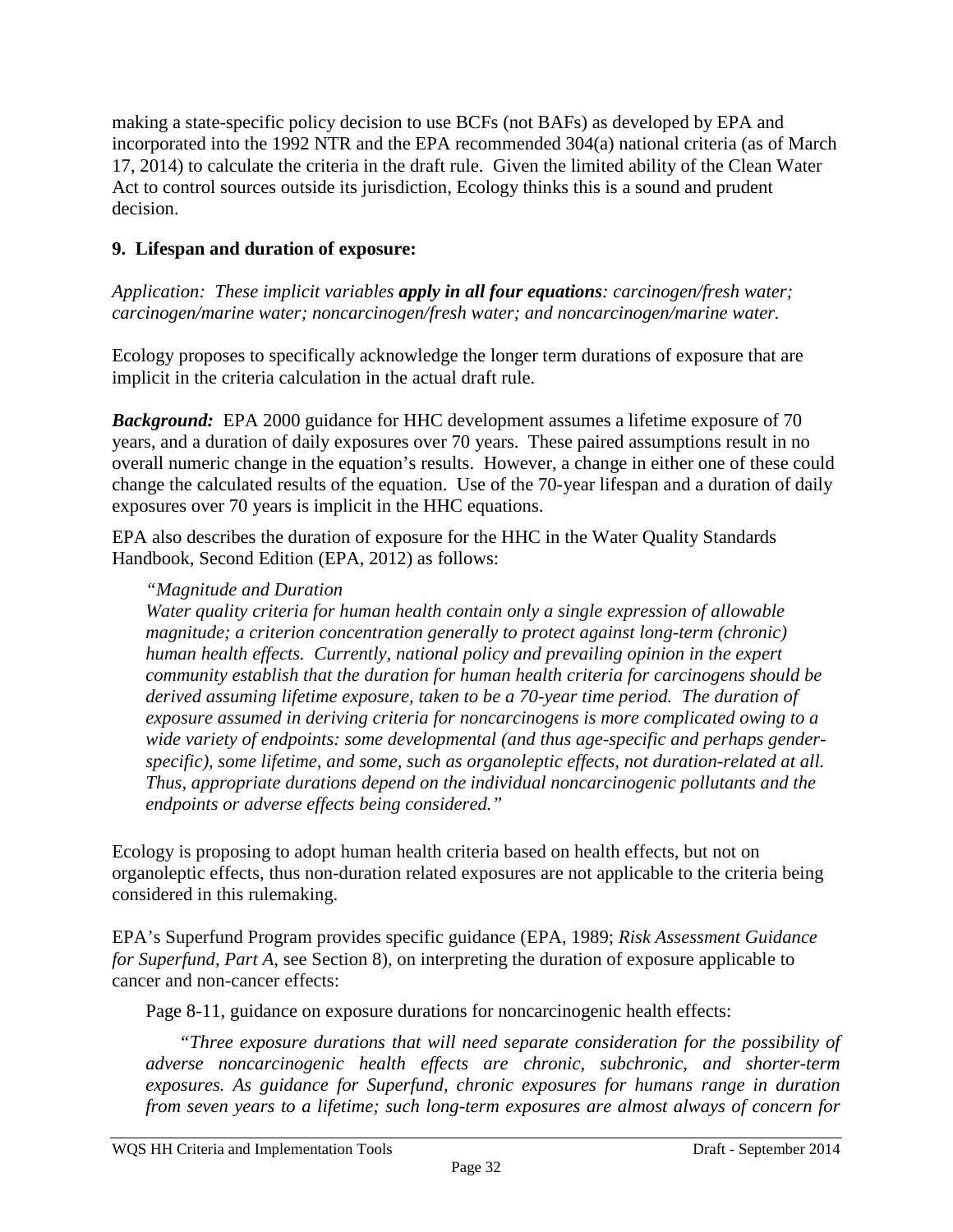*Superfund sites (e.g., inhabitants of nearby residences, year-round users of specified drinking water sources). Subchronic human exposures typically range in duration from two weeks to seven years and are often of concern at Superfund sites. For example, children might attend a junior high school near the site for no more than two or three years. Exposures less than two weeks in duration are occasionally of concern at Superfund sites. For example, if chemicals known to be developmental toxicants are present at a site, shortterm exposures of only a day or two can be of concern."*

RAGSA, Pages 8-4 to 8-5, guidance on exposure durations for carcinogenic and noncarcinogenic health effects:

*"Averaging period for exposure. If the toxicity value is based on average lifetime exposure (e.g., slope factors), then the exposure duration must also be expressed in those terms. For estimating cancer risks, always use average lifetime exposure; i.e., convert less-thanlifetime exposures to equivalent lifetime values (see EPA 1986a, Guidelines for Carcinogen Risk Assessment). On the other hand, for evaluating potential noncarcinogenic effects of less-than lifetime exposures, do not compare chronic RfDs to short-term exposure estimates, and do not convert short-term exposures to equivalent lifetime values to compare with the chronic RfDs. Instead, use subchronic or shorter-term toxicity values to evaluate short-term exposures. Check that the estimated exposure duration is sufficiently similar to the duration of the exposure in the study used to identify the toxicity value to be protective of human health (particularly for subchronic and shorter-term effects). A toxicologist should review the comparisons. In the absence of short-term toxicity values, the chronic RfD may be used as an initial screening value; i.e., if the ratio of the short-term exposure value to the chronic RfD is less than one, concern for potential adverse health effects is low. If this ratio exceeds unity, however, more appropriate short-term toxicity values are needed to confirm the existence of a significant health threat. ECAO may be consulted for assistance in finding short-term toxicity values."*

The RfDs used to calculate the human health criteria are the chronic RfDs mentioned above, as opposed to the subchronic or acute toxicity values also mentioned. Toxicity values for shorter duration exposure periods have been developed (e.g., ATSDR's Minimal Risk levels (MRLs) at [http://www.atsdr.cdc.gov/mrls/index.asp\)](http://www.atsdr.cdc.gov/mrls/index.asp).

Although the duration of exposure for the HHC can be up to 70 years, the EPA recommended criteria do not contain specific durations of exposure in either a chemical-specific or overall approach. The duration of exposure is an important characteristic needed to most effectively implement the criteria to reflect the variables and assumptions in the criteria. Because the EPA criteria and equations do not *explicitly* include a lifetime value or a duration of exposure factor, and because these factors are needed to effectively implement the criteria in a manner consistent with their implicit presence in the calculation, these implicit factors are acknowledged in the draft rule language accompanying the numeric criteria values, and will be considered by Ecology in development of permit limits and water quality assessments. The preliminary draft rule includes language that explicitly states that the criteria are calculated using durations of exposure that can be up to 70 years. Ecology will draft implementation guidance to address how this information could be used in permit limit development. This information is most likely to affect discharge limits for episodic discharges where the short term nature of some discharges may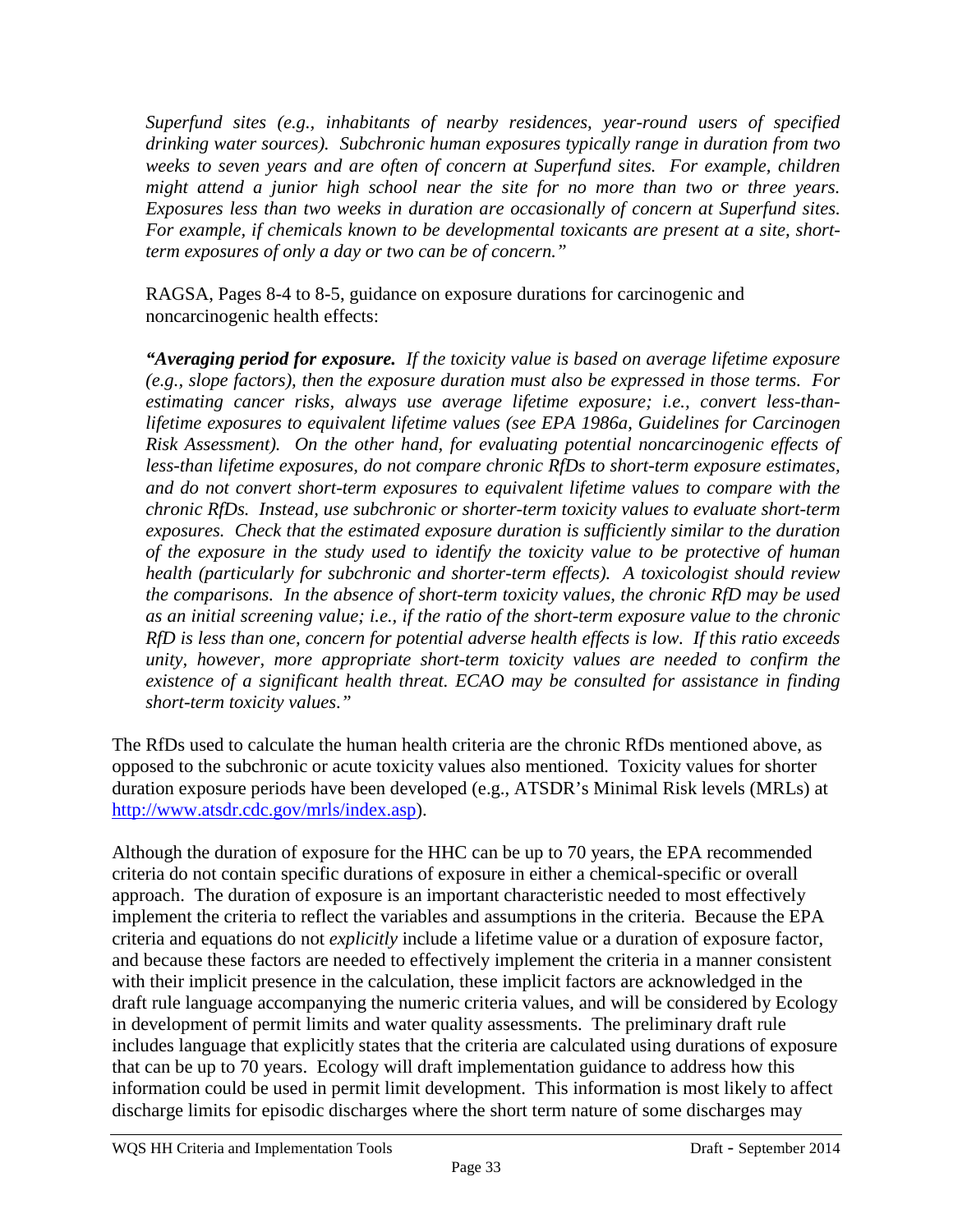make calculation of limits that are based on the longer exposure durations that are in the HHC infeasible. In these cases discharge limits, if needed, could be based on best management practises, as per 40CFR122.44(k).

*Decision for draft rule:* Ecology proposes to specifically acknowledge the longer term durations of exposure that are implicit in the criteria calculation in the draft rule.

#### **10. Hazard quotient (HQ)**

*Application: This implicit variable applies only in the noncarcinogen equations: noncarcinogen/fresh water; and noncarcinogen/marine water.*

Ecology proposes to continue to use this implicit variable in the HHC equations.

A hazard quotient equal to one represents a risk level where non-cancer effects should not be present at specified exposure assumptions. This value is implicit in the noncarcinogen HHC equations.

*Decision for draft rule:* Ecology proposes to continue to use this EPA implicit variable in the HHC noncarcinogen equations.

### **Additional Information**

Arnot, Jon A. and Frank A.P.C. Gobas, 2006. A review of bioconcentration factor (BCF) and bioaccumulation factor (BAF) assessments for organic chemicals in aquatic organisms. Environ. Rev. Vol 14 2006. Published online by the NRC Research Press: *[http://research.rem.sfu.ca/papers/gobas/A%20Review%20of%20Bioconcentration%20factor%2](http://research.rem.sfu.ca/papers/gobas/A%20Review%20of%20Bioconcentration%20factor%20(BCF)%20and.pdf) [0\(BCF\)%20and.pdf](http://research.rem.sfu.ca/papers/gobas/A%20Review%20of%20Bioconcentration%20factor%20(BCF)%20and.pdf)*

Ecology, 2013. Washington Department of Ecology. Fish Consumption Rates Technical Support Document – Chapter 6.4. Available online at: *<https://fortress.wa.gov/ecy/publications/publications/1209058.pdf>*

Ecology, 2013. Washington Department of Ecology, Water Quality Program. Policy Forum held February 8, 2013. "Risk Levels Used in Human Health Criteria". Found at: *<http://www.ecy.wa.gov/programs/wq/swqs/RiskLevelCarcinogens.pdf>*

EPA, 1980. U.S. Environmental Protection Agency. Appendix C – Guidelines and methodology used in the preparation of health effect assessment chapters of the consent decree water criteria documents. FR Vol. 45, No. 231, Nov. 28, 1980.

EPA, 1989. U.S. Environmental Protection Agency. Risk Assessment Guidance for Superfund Volume I Human Health Evaluation Manual (Part A) Interim Final. EPA/540/1-89/002 EPA, 1989. U.S. Environmental Protection Agency. National primary and secondary drinking water regulations. 40 CFR Parts 141, 142, and 143. FR Vol. 54, No. 97, Monday May 22, 1989. Page 22062.

EPA, 1992. U.S. Environmental Protection Agency. Toxics criteria for those states not complying with Clean Water Act section 303(c)(2)(B). 40 CFR Part 131.36. Also known as the National Toxics Rule.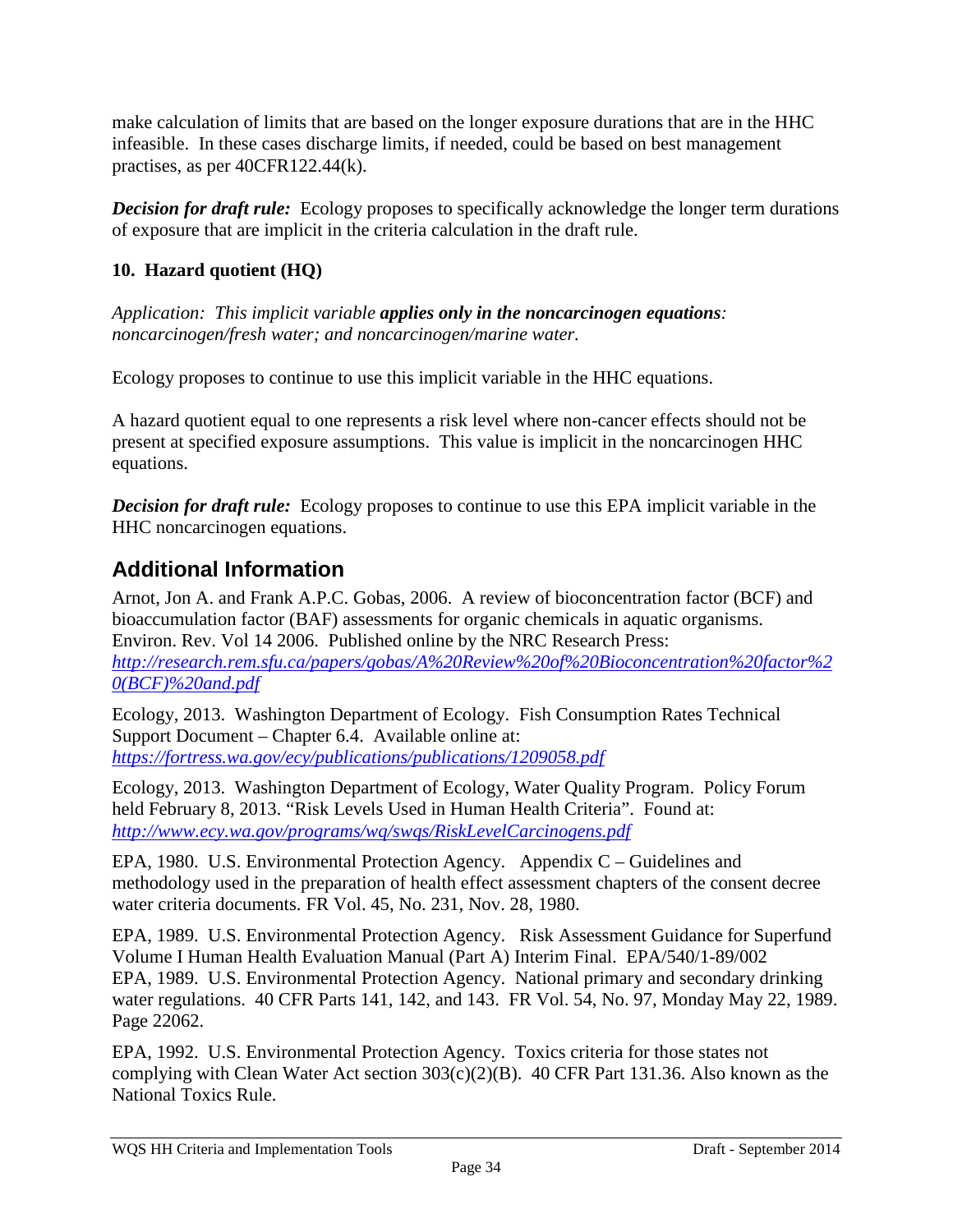EPA, 1995. U.S. Environmental Protection Agency. A guide to the biosolids risk assessments for the EPA Part 503 Rule. EPA/832-B-93-005. Sept., 1995. *[http://water.epa.gov/scitech/wastetech/biosolids/503rule\\_index.cfm](http://water.epa.gov/scitech/wastetech/biosolids/503rule_index.cfm)* 

EPA, 1999. U.S. Environmental Protection Agency. Toxics criteria for those states not complying with Clean Water Act section 303(c)(2)(B), originally published in 1992, amended in 1999 for PCBs. *[http://www.ecfr.gov/cgi-bin/text-](http://www.ecfr.gov/cgi-bin/text-idx?SID=76816a2f92256bf94a548ed3115cee23&node=40:23.0.1.1.18.4.16.6&rgn=div8)*

*[idx?SID=76816a2f92256bf94a548ed3115cee23&node=40:23.0.1.1.18.4.16.6&rgn=div8](http://www.ecfr.gov/cgi-bin/text-idx?SID=76816a2f92256bf94a548ed3115cee23&node=40:23.0.1.1.18.4.16.6&rgn=div8)*

EPA, 2000. U.S. Environmental Protection Agency. Methodology for Deriving Ambient Water Quality Criteria for the Protection of Human Health, (EPA-822-R-00-004), also known as the "EPA 2000 guidance":

*[http://water.epa.gov/scitech/swguidance/standards/upload/2005\\_05\\_06\\_criteria\\_humanhealth\\_](http://water.epa.gov/scitech/swguidance/standards/upload/2005_05_06_criteria_humanhealth_method_complete.pdf) [method\\_complete.pdf.](http://water.epa.gov/scitech/swguidance/standards/upload/2005_05_06_criteria_humanhealth_method_complete.pdf)* 

EPA, 2000. U.S. Environmental Protection Agency. Methodology for Deriving Ambient Water Quality Criteria for the Protection of Human Health Technical Support Document. Volume 2: Development of National Bioaccumulation Factors. Available online at:

*[http://water.epa.gov/scitech/swguidance/standards/upload/2005\\_05\\_06\\_criteria\\_humanhealth\\_](http://water.epa.gov/scitech/swguidance/standards/upload/2005_05_06_criteria_humanhealth_method_tsdvol2.pdf) [method\\_tsdvol2.pdf](http://water.epa.gov/scitech/swguidance/standards/upload/2005_05_06_criteria_humanhealth_method_tsdvol2.pdf)*

EPA, 2002. U.S. Environmental Protection Agency. National Recommended Water Quality Criteria: 2002. Human health criteria calculation matrix. EPA-822-R-02-012. November 2002. at

*[http://water.epa.gov/scitech/swguidance/standards/upload/2002\\_12\\_30\\_criteria\\_wqctable\\_hh\\_c](http://water.epa.gov/scitech/swguidance/standards/upload/2002_12_30_criteria_wqctable_hh_calc_matrix.pdf) [alc\\_matrix.pdf](http://water.epa.gov/scitech/swguidance/standards/upload/2002_12_30_criteria_wqctable_hh_calc_matrix.pdf)*

EPA, 2007. U.S. Environmental Protection Agency. Region 10 Framework for Selecting and Using Tribal Fish and Shellfish Consumption Rates for Risk-Based Decision Making at CERCLA and RCRA Cleanup Sites in Puget Sound and the Strait of Georgia, Working Document, To Be Applied in Consultation with Tribal Governments on a Site-specific Basis, Revision 00.2007

*[\(http://yosemite.epa.gov/R10/CLEANUP.NSF/7780249be8f251538825650f0070bd8b/e12918970](http://yosemite.epa.gov/R10/CLEANUP.NSF/7780249be8f251538825650f0070bd8b/e12918970debc8e488256da6005c428e/$FILE/Tribal%20Shellfish%20Framework.pdf) [debc8e488256da6005c428e/\\$FILE/Tribal%20Shellfish%20Framework.pdf,](http://yosemite.epa.gov/R10/CLEANUP.NSF/7780249be8f251538825650f0070bd8b/e12918970debc8e488256da6005c428e/$FILE/Tribal%20Shellfish%20Framework.pdf)*

EPA, 2011. U.S. Environmental Protection Agency. EPA Exposure Factors Handbook - 2011 edition (EPA 600/R-090/052F), at *[http://www.epa.gov/ncea/efh/pdfs/efh-complete.pdf.](http://www.epa.gov/ncea/efh/pdfs/efh-complete.pdf)*

EPA, 2012. U.S. Environmental Protection Agency. Water Quality Standards Handbook: Second Edition (EPA-823-B-12-002; March 2012);

*[http://water.epa.gov/scitech/swguidance/standards/handbook/index.cfm\)](http://water.epa.gov/scitech/swguidance/standards/handbook/index.cfm)*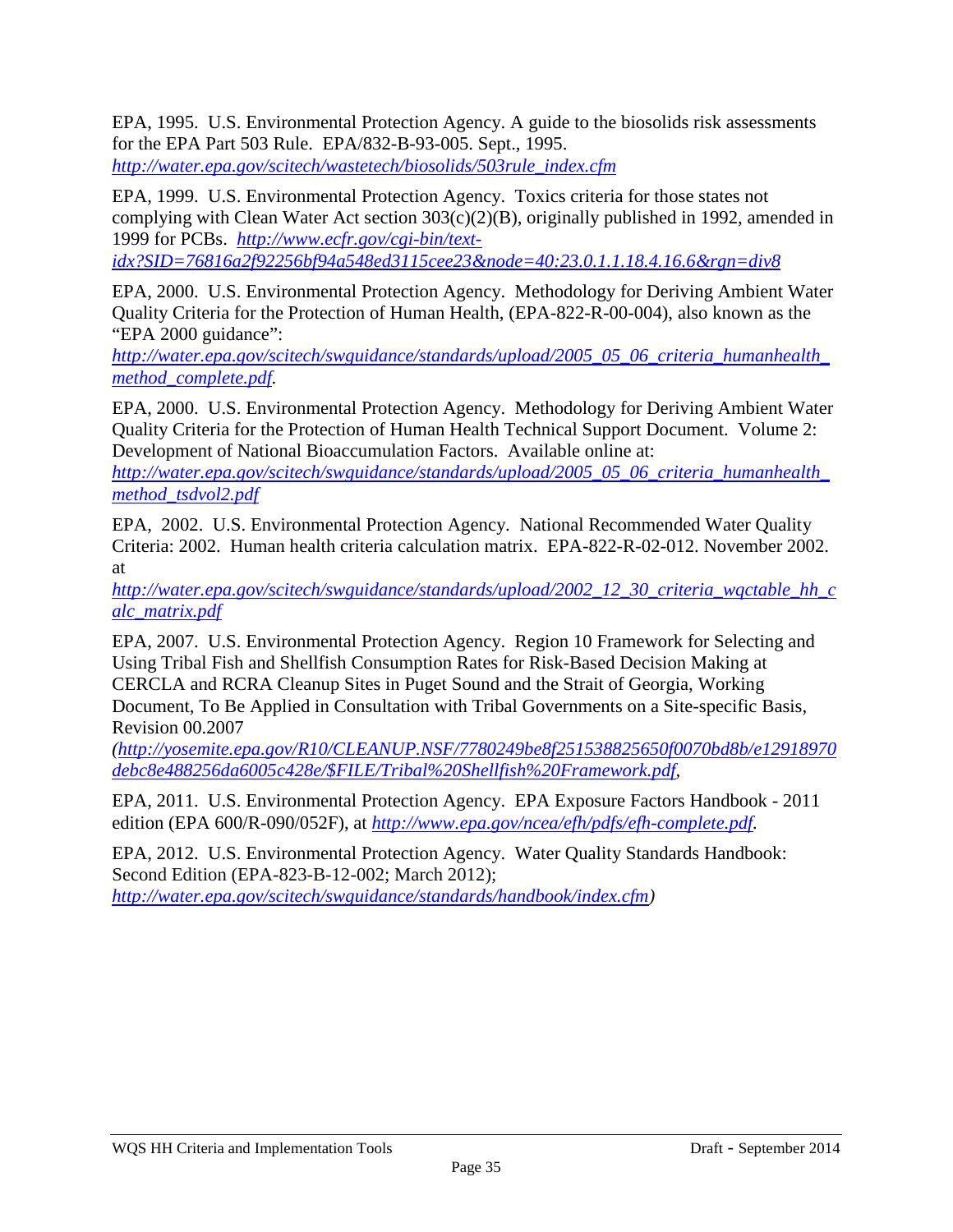EPA, 2013. U.S. Environmental Protection Agency. EPA Human Health Ambient Water Quality Criteria and Fish Consumption Rates Frequently Asked Questions. January 18, 2013. Available online at:

*[http://water.epa.gov/scitech/swguidance/standards/criteria/health/methodology/upload/hhfaqs.p](http://water.epa.gov/scitech/swguidance/standards/criteria/health/methodology/upload/hhfaqs.pdf) [df](http://water.epa.gov/scitech/swguidance/standards/criteria/health/methodology/upload/hhfaqs.pdf)*

EPA, 2014. U.S. Environmental Protection Agency. National Recommended Human Health Criteria list: *<http://water.epa.gov/scitech/swguidance/standards/criteria/current/index.cfm>*

*(Note: This website was referenced 4/2014 and may have changed since that date)*

EPA, 2014. U.S. Environmental Protection Agency. Integrated Risk Information System (IRIS), at<http://www.epa.gov/IRIS/> . *(Note: This website was referenced 4/2014 and may have changed since that date)*

EPA, 2014. U.S. Environmental Protection Agency. *Supplemental Guidance for Superfund. Risk Assessment Guidance for Superfund: Human Health Evaluation Manual*. Memo from Dana Stalcup, USEPA, to Superfund National Policy Managers, Regions 1-10; OSWER Directive 9200.1-120). Available online at:

[http://www.epa.gov/oswer/riskassessment/pdf/superfund-hh-exposure/OSWER-Directive-9200-](http://www.epa.gov/oswer/riskassessment/pdf/superfund-hh-exposure/OSWER-Directive-9200-1-120-ExposureFactors.pdf) [1-120-ExposureFactors.pdf](http://www.epa.gov/oswer/riskassessment/pdf/superfund-hh-exposure/OSWER-Directive-9200-1-120-ExposureFactors.pdf)

ODEQ, 2011. Oregon Department of Environmental Quality. Human Health Criteria Issue Paper 2008-2011. Available online at:

*[http://www.deq.state.or.us/wq/standards/docs/toxics/humanhealth/rulemaking/HumanHealthToxi](http://www.deq.state.or.us/wq/standards/docs/toxics/humanhealth/rulemaking/HumanHealthToxicCriteriaIssuePaper.pdf) [cCriteriaIssuePaper.pdf](http://www.deq.state.or.us/wq/standards/docs/toxics/humanhealth/rulemaking/HumanHealthToxicCriteriaIssuePaper.pdf)*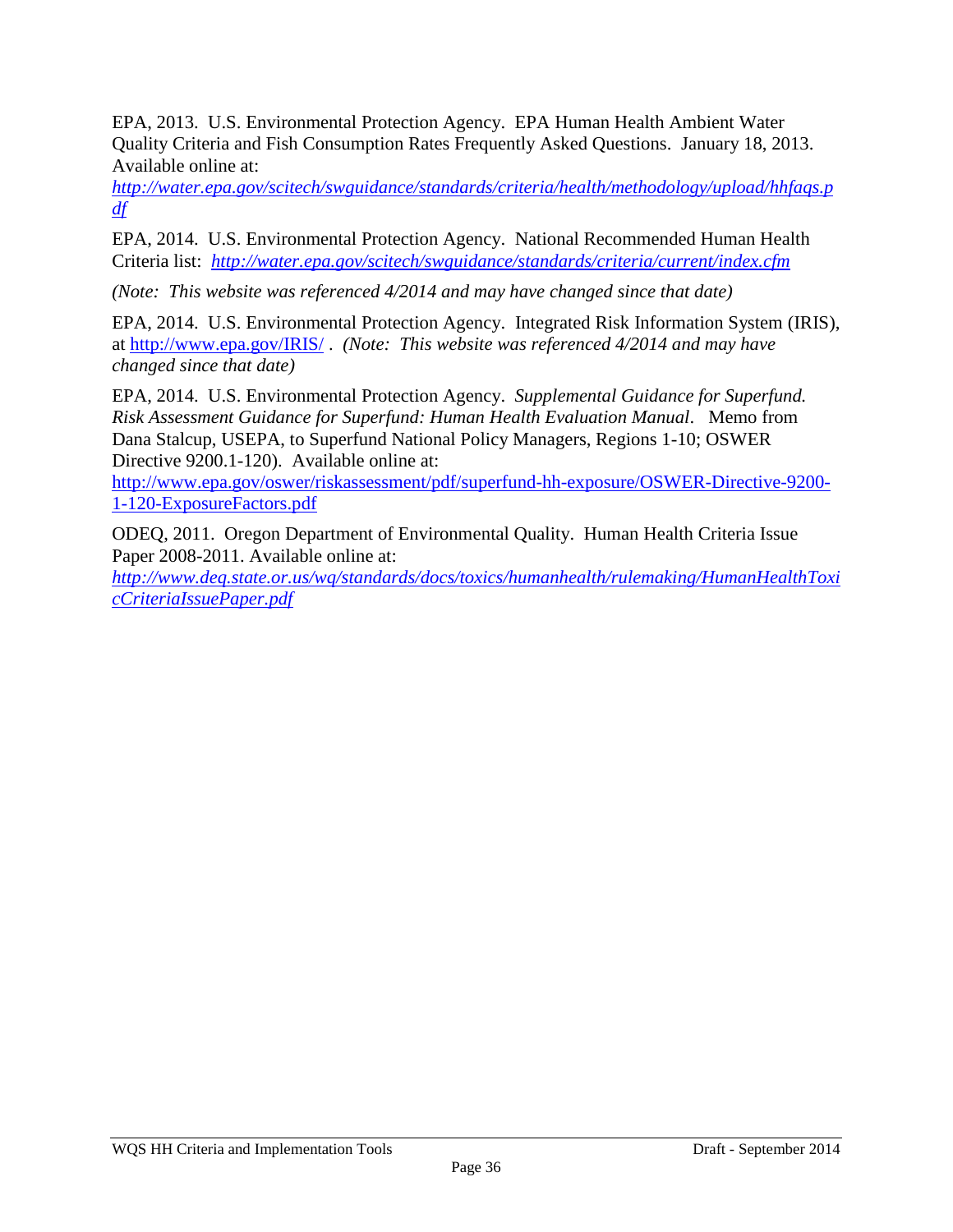# **Challenging Chemicals: Polychlorinated Biphenyls (PCBs)**

# **Proposal**

Ecology is proposing preliminary draft human health criteria (HHC) for total polychlorinated biphenyls (PCBs) of 0.00017 µg/L for most freshwaters (drinking surface waters and ingesting fish and shellfish) and 0.00017 µg/L for marine and estuarine waters and a limited number of fresh waters (fish and shellfish ingestion only). For ease of reference, these different exposure routes are called fresh and marine for the remainder of this document. This decision on criteria concentrations is based on state risk management decisions and is in conformance with EPA historic and recent HHC development guidance.

A comparison of the current human health criteria (HHC) with the proposed criteria for PCBs is:

| <b>National Toxics Rule (NTR) HHC</b> | 2014 Proposed HHC          |
|---------------------------------------|----------------------------|
| Freshwater: 0.00017 ug/L              | Freshwater: $0.00017$ µg/L |
| Marine: 0.00017 ug/L                  | Marine: 0.00017 ug/L       |

### **Background**

Polychlorinated Biphenyls (PCBs) are a group of man-made chlorinated organic compounds. There are 209 individual PCB compounds, known as congeners. Aroclor is a commonly used trade name for specific PCB mixtures and is often referenced in PCB regulations. PCBs in the environment are human-caused and there are no known natural sources. Used as coolants and lubricants in electrical equipment because of their insulating properties, manufacturing of PCBs was halted in 1979 (EPA, 2014) due to evidence that PCBs accumulate and persist in the environment and can cause harmful health effects. Products made before 1979 that may contain PCBs include older fluorescent lighting fixtures and electrical devices. Even though they are "banned," PCBs are still allowed in many products manufactured and sold in the United States, including many pigments and caulking. The concentrations of PCBs in these products are regulated by the U.S. Environmental Protection Agency (EPA) under the Toxic Substances Control Act regulations.

Health effects that have been associated with exposure to PCBs include acne-like skin conditions in adults and neurobehavioral and immunological changes in children. PCBs have been shown to cause cancer in animals (EPA 2014). Studies in exposed workers have shown changes in blood and urine that may indicate liver damage. PCB exposures in the general population are not likely to result in skin and liver effects. (ATSDR, 2001)

According to the Agency for Toxics Substances & Disease Registry, exposure routes for PCBs include:

• Leaks from old fluorescent lighting fixtures and electrical devices and appliances, such as television sets and refrigerators, that were made 30 or more years ago that may be a source of skin exposure.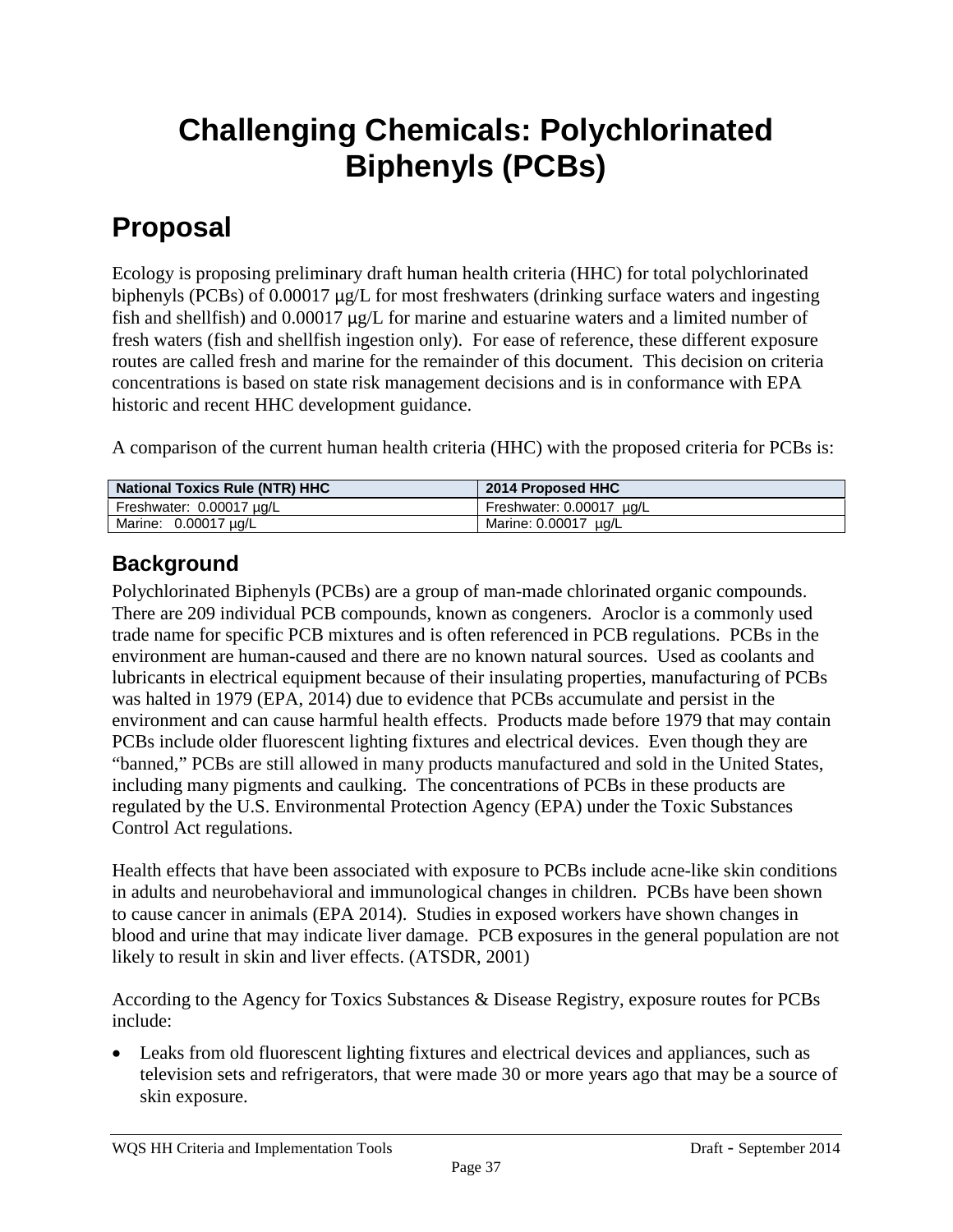- Eating contaminated food. The main dietary sources of PCBs are fish (especially sport fish caught in contaminated lakes or rivers), meat, and dairy products.
- Breathing air near hazardous waste sites and drinking contaminated well water.
- In the workplace during repair and maintenance of PCB transformers; accidents, fires or spills involving transformers, fluorescent lights, and other old electrical devices; and disposal of PCB materials.

**Washington's human health criteria for PCBs:** Washington's cancer-based human health criteria for PCBs are currently based on revisions to the 1992 National Toxics Rule (NTR). The 1992 rule included human health criteria for individual Aroclors that were calculated by using a cancer potency factor of 7.7 per mg/kg-day (EPA, 1992). EPA reassessed the cancer potency of PCBs in 1996 (EPA, 1996) and adopted an approach that distinguishes among PCB mixtures by using information on environmental mixtures and different exposure pathways. Based on this reassessment, EPA derived a new cancer potency factor of 2 per mg/kg-day. EPA revised the NTR human health criterion for PCBs in 1999 (EPA, 1999) to incorporate this new science. The newer NTR criterion (and current Washington standard) is 0.00017 µg/L for the protection of human health from consumption of aquatic organisms and water, and the consumption of aquatic organisms only.

**PCBs in Washington's surface waters:** PCBs are difficult to detect in surface waters. Commonly used analytical methods (e.g. EPA Method 608) do not detect PCBs at the low concentrations in water at which they occur. Because PCBs in waters are difficult to detect, methods that depend on concentration of PCBs in fish and shellfish tissue are frequently used to assess PCB levels across the state. Aquatic biota accumulate PCBs as part of their exposure to the food web, and the PCBs are often detected in fish and shellfish tissue. The use of fish and shellfish tissue monitoring data are used to support development of Washington Department of Health fish advisories (WDOH, 2014) and 303(d) (impaired waters) lists (Ecology, 2012). Monitoring information demonstrates that PCBs are widespread in the environment, but have in general been decreasing in concentrations since the 1979 "ban" on use of PCBs was put in place.

Regulatory issues: PCBs present regulatory challenges for CWA programs because:

- PCBs were widely used prior to the 1979 "ban".
- PCBs are widespread in the sediments and in biota.
- PCBs are long-lasting and bind readily to fats. Because of this they continue to cycle in the environment and in the food web. PCBs readily accumulate in organisms.
- PCBs are transported through the atmosphere.
- Because PCBs are transported along many pathways, and come from many sources associated with human habitation and use, they are found widely in environments that range from pristine to highly developed.
- Although PCBs can often be detected (using sensitive analytical methods) in treated effluents, treatment plants are not designed to remove these chemicals.

These PCB characteristics make them particularly difficult to control, and efforts to address PCBs are multimedia, including contaminated site clean-up, regulation of PCBs in products, and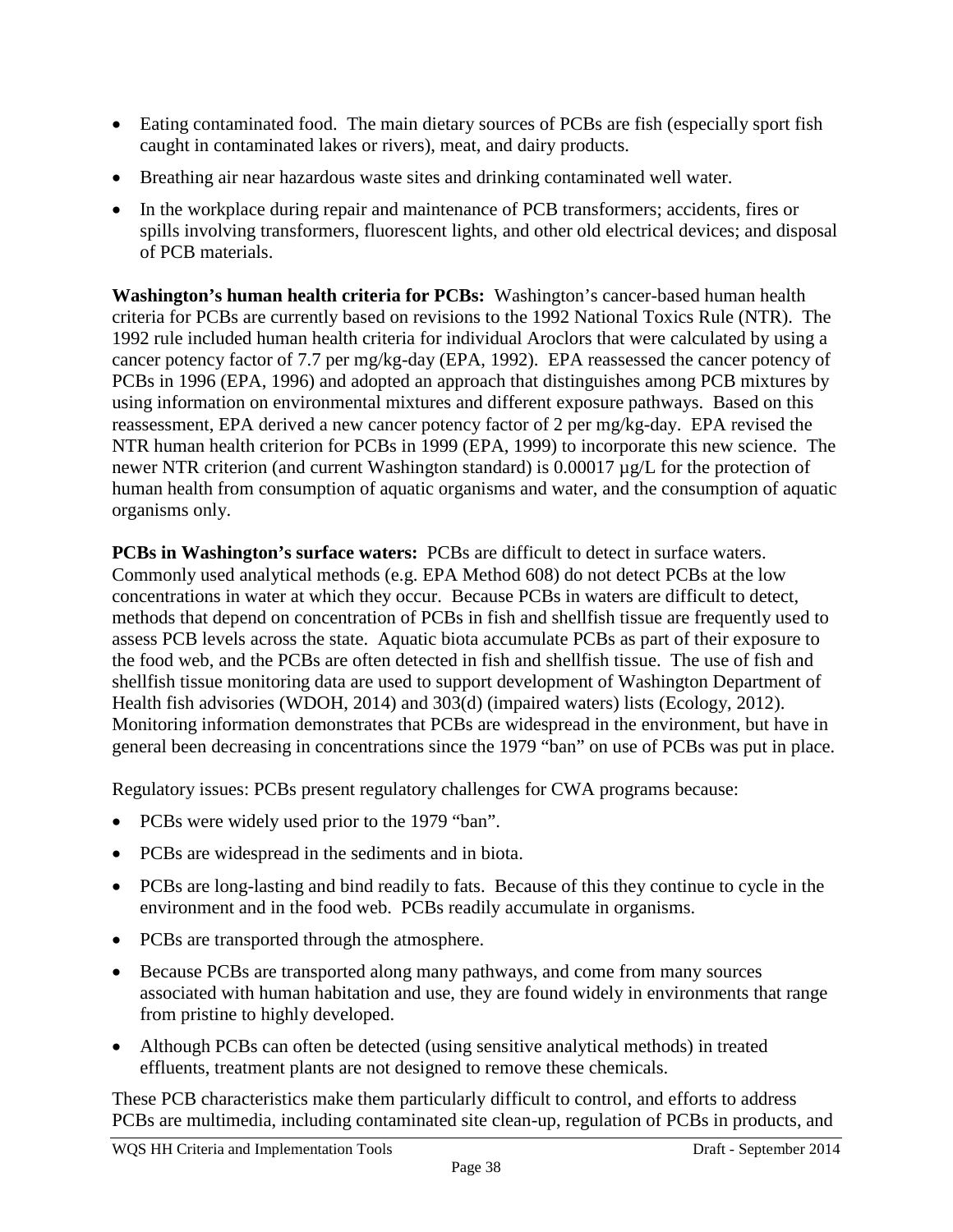reductions of PCBs from airborne sources. Disposal of PCBs requires specifically designed equipment. Ecology is currently developing a Chemical Action Plan for PCBs to address additional multi-media approaches to control PCBs entering the environment (Ecology, 2014).

## **Basis for Ecology's proposal**

Ecology is proposing draft human health criteria for total PCBs based on an approach that is consistent with EPA's 2000 Human Health Criteria Guidance (EPA, 2000) and that also provides a high level of protection for Washingtonians. Ecology proposes to use a state-specific risk level exclusively for PCBs. The criteria values calculated from this risk level are then overlain by Governor Inslee's risk management direction

[\(http://governor.wa.gov/news/releases/article.aspx?id=293\)](http://governor.wa.gov/news/releases/article.aspx?id=293) that *no new criterion concentration should be less protective than the existing NTR criterion concentration*. In cases where criteria go up in concentration, the new draft criteria would default to the NTR criterion. In the case of PCBs the draft criteria based on this default and are equal to the NTR criteria.

State-specific risk management decisions on chemical-specific risk levels are consistent with EPA HHC guidance as well as with precedent from other states. For example, EPA approved inorganic arsenic criteria adopted by the Oregon Department of Environmental Quality (ODEQ) based on  $1x10^{-4}$  and  $1x10^{-5}$  risk levels, even though risk levels for other chemicals were set to 10<sup>-</sup>  $6$  (ODEO, 2011). This criteria development approach combines the current cancer-based calculation with a state-specific risk level. All other variables in the HHC equations for PCBs would remain the same. The state-specific risk level being proposed is summarized as follows:

| <b>Equation</b><br>variable                 | <b>Risk Value</b>                                                                                                                                  | <b>Information</b>                                                                                                                                                                                                                                                                                                                                                                                                                                                                                                                                                                                                                                                                                                                                                                                                                                                                                                                                                                                   |
|---------------------------------------------|----------------------------------------------------------------------------------------------------------------------------------------------------|------------------------------------------------------------------------------------------------------------------------------------------------------------------------------------------------------------------------------------------------------------------------------------------------------------------------------------------------------------------------------------------------------------------------------------------------------------------------------------------------------------------------------------------------------------------------------------------------------------------------------------------------------------------------------------------------------------------------------------------------------------------------------------------------------------------------------------------------------------------------------------------------------------------------------------------------------------------------------------------------------|
| Additional<br>lifetime cancer<br>risk level | $4.0 \times 10^{-5}$<br>0.00004)<br>$= 4$ possible<br>additional cancer<br>occurrences in<br>100,000 people<br>after 70 years of<br>daily exposure | Choice of a state-specific risk level is a risk management decision made<br>by individual states. EPA 2000 guidance (EPA, 2000) specifies that the<br>maximum risk level for highly exposed populations should not exceed<br>$1x10-4$ (1 possible additional cancer occurrence in 10,000 people after 70<br>years of daily exposure.) The chemical-specific risk level for PCBs was<br>chosen to be consistent with the level of risk/hazard in the toxicity factor<br>used by the WDOH in developing fish advisories. This is an estimated<br>cancer risk at the corresponding safe dose (RfD) for a chemical. This<br>value was developed as follows:<br>Equation:<br>RfD (mg/kg-day) x cpf (mg/kg-day) <sup>-1</sup> = Risk Level<br>Equation with PCB toxicity factors:<br>$2.0 \times 10^{-5}$ mg/kg-day x 2.0 mg/kg-day <sup>-1</sup> = 4.0 x 10 <sup>-5</sup><br>This state-specific risk level is a <i>lower</i> level of risk (is <i>more protective</i> )<br>than allowed in EPA guidance. |

Since the bioconcentration factor for PCBs is very large, exposure through drinking water is negligible. The calculated criteria for exposure routes with and without drinking water are virtually the same, as are the calculated criteria values. The calculated total PCB criteria using this approach are 0.00029 µg/L. When these calculated values are compared to the NTR values, the proposed draft criteria values default downward to the NTR values of 0.00017 µg/L. These values are shown below.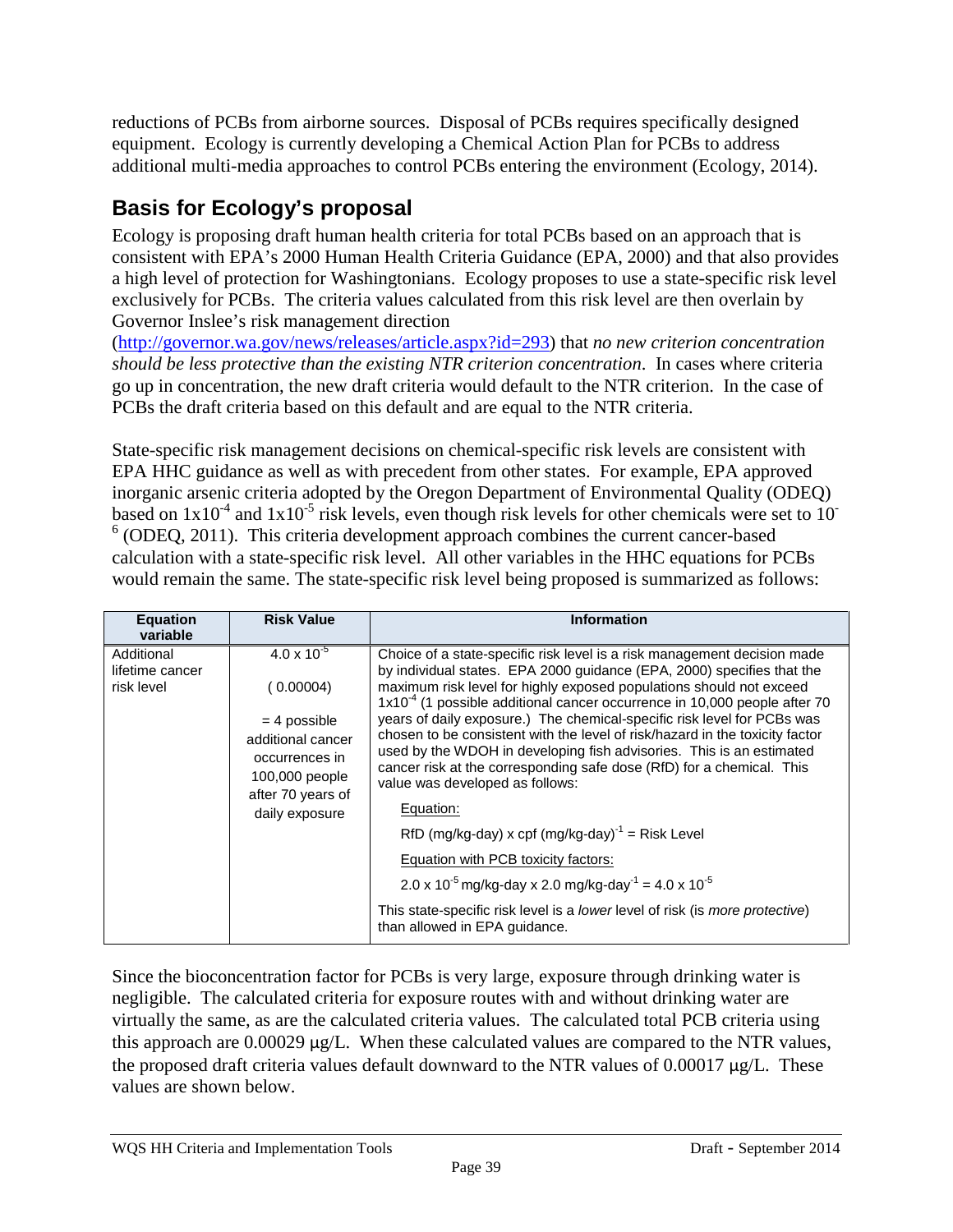| Additional lifetime Cancer Risk Level                             | Average Fish Consumption Rate<br>(g/day) | Calculated HHC concentration<br>$(\mu g/L =$ parts per billion) |  |  |
|-------------------------------------------------------------------|------------------------------------------|-----------------------------------------------------------------|--|--|
| Calculated value:                                                 |                                          |                                                                 |  |  |
| $4 \times 10^{-5}$<br>Four-in-one hundred thousand<br>$= 0.00004$ | 175                                      | 0.00029                                                         |  |  |
| Draft proposed criteria (= Current NTR Criteria)                  |                                          |                                                                 |  |  |
| 0.00017                                                           |                                          |                                                                 |  |  |

#### **References**

ATDSR, 2001. Agency for Toxic Substances and Disease Registry. ToxFAQs for Polychlorinated Biphenyls (PCBs). February 2001 version. Available online at: <http://www.atsdr.cdc.gov/toxfaqs/tf.asp?id=140&tid=26>

Ecology, 2012. Washington Department of Ecology. Water Quality Program, Current EPA Approved Water Quality Assessment website, see:

*[http://www.ecy.wa.gov/programs/wq/303d/currentassessmt.html\)](http://www.ecy.wa.gov/programs/wq/303d/currentassessmt.html). (Note: This website was referenced 4/2014 and may have changed since that date)*

Ecology, 2014. Washington Department of Ecology. Environmental Information Monitoring Database at [http://www.ecy.wa.gov/eim/.](http://www.ecy.wa.gov/eim/) *(Note: This website was referenced 4/2014 and may have changed since that date)*

Ecology, 2014. Washington Department of Ecology. Polychlorinated Biphenols (PCBs) website, see: *<http://www.ecy.wa.gov/programs/swfa/pbt/pcb.html>*. *(Note: This website was referenced 4/2014 and may have changed since that date)*

EPA, 1992. U.S. Environmental Protection Agency. Toxics criteria for those states not complying with Clean Water Act section 303(c)(2)(B). 40 CFR Part 131.36. Also known as the National Toxics Rule.

EPA, 1996. U.S. Environmental Protection Agency. PCBs: Cancer Dose-Response Assessment and Applications to Environmental Mixtures. September 1996. EPA/600/P–96/001F. Available online at: *<http://www.epa.gov/osw/hazard/tsd/pcbs/pubs/pcb.pdf>*

EPA, 1999. U.S. Environmental Protection Agency. Federal Register: Volume 64, Number 216. Water Quality Standards; Establishment of Numeric Criteria for Priority Toxic Pollutants; States' Compliance – Revision of PCBs Criteria. Page 61181-61196. See: *<http://www.epa.gov/fedrgstr/EPA-WATER/1999/November/Day-09/w25559.htm>*

EPA, 2000. U.S. Environmental Protection Agency. Methodology for Deriving Ambient Water Quality Criteria for the Protection of Human Health, (EPA-822-R-00-004), also known as the "EPA 2000 guidance":

[http://water.epa.gov/scitech/swguidance/standards/upload/2005\\_05\\_06\\_criteria\\_humanhealth\\_m](http://water.epa.gov/scitech/swguidance/standards/upload/2005_05_06_criteria_humanhealth_method_complete.pdf) [ethod\\_complete.pdf.](http://water.epa.gov/scitech/swguidance/standards/upload/2005_05_06_criteria_humanhealth_method_complete.pdf)

EPA, 2000. U.S. Environmental Protection Agency. Methodology for Deriving Ambient Water Quality Criteria for the Protection of Human Health Technical Support Document. Volume 2: Development of National Bioaccumulation Factors. Available online at:

[http://water.epa.gov/scitech/swguidance/standards/upload/2005\\_05\\_06\\_criteria\\_humanhealth\\_m](http://water.epa.gov/scitech/swguidance/standards/upload/2005_05_06_criteria_humanhealth_method_tsdvol2.pdf) [ethod\\_tsdvol2.pdf](http://water.epa.gov/scitech/swguidance/standards/upload/2005_05_06_criteria_humanhealth_method_tsdvol2.pdf)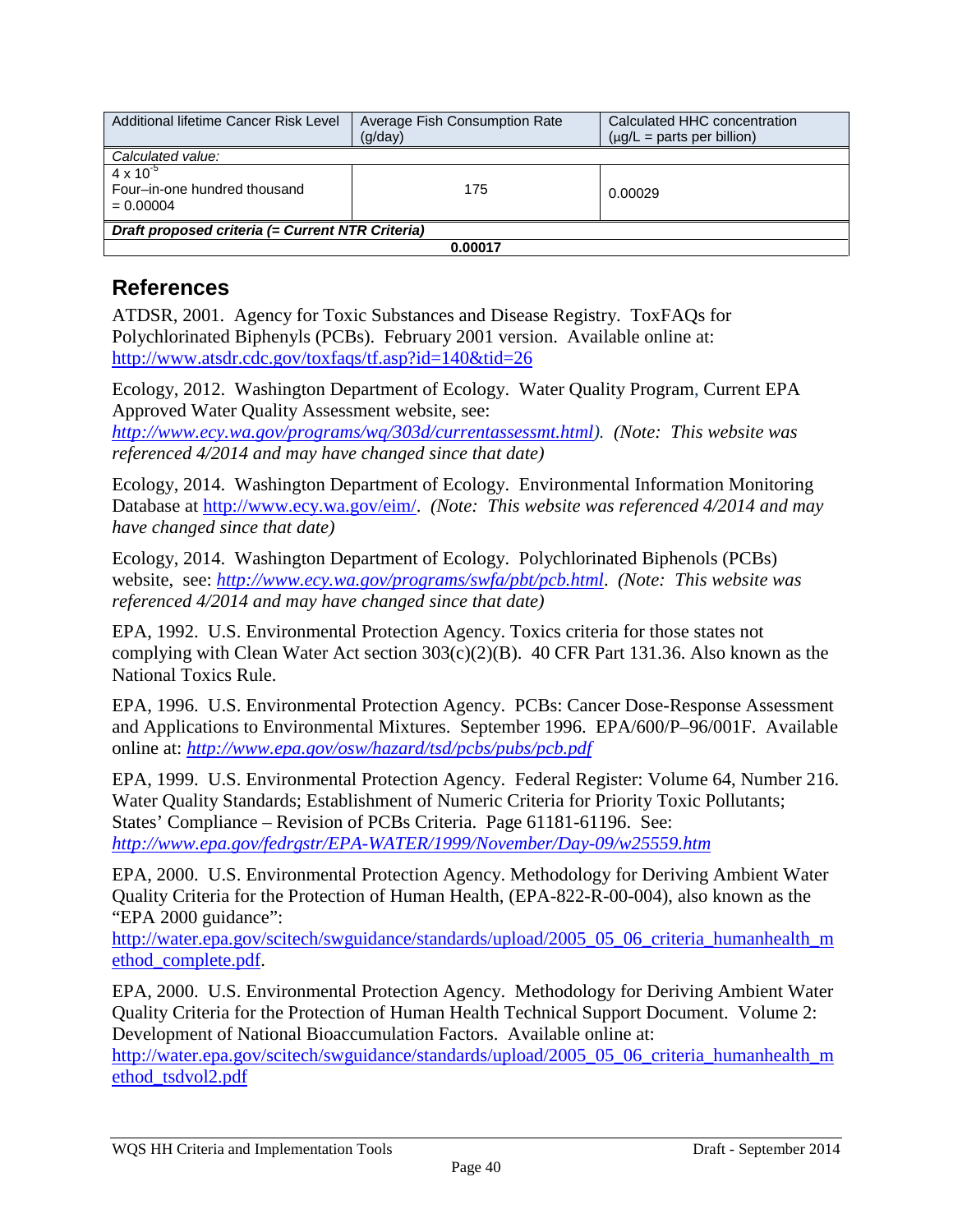EPA, 2011. U.S. Environmental Protection Agency. EPA Exposure Factors Handbook - 2011 edition (EPA 600/R-090/052F), at [http://www.epa.gov/ncea/efh/pdfs/efh-complete.pdf.](http://www.epa.gov/ncea/efh/pdfs/efh-complete.pdf)

EPA, 2011. U.S. Environmental Protection Agency. PCB TMDL Handbook. U.S. EPA Office of Wetlands, Oceans and Watersheds. December 2011. EPA 841-R-11-006. Available online at: [http://water.epa.gov/lawsregs/lawsguidance/cwa/tmdl/upload/pcb\\_tmdl\\_handbook.pdf](http://water.epa.gov/lawsregs/lawsguidance/cwa/tmdl/upload/pcb_tmdl_handbook.pdf) 

EPA, 2013. U.S. Environmental Protection Agency. Health Effects of PCBs, EPA website on basic information about PCBs,

at:*<http://www.epa.gov/solidwaste/hazard/tsd/pcbs/pubs/effects.htm>*. *(Note: This website was referenced 4/2014 and may have changed since that date)*

EPA, 2014. U.S. Environmental Protection Agency. Integrated Risk Information System (IRIS), at<http://www.epa.gov/IRIS/> .

EPA, 2014. U.S. Environmental Protection Agency. Hazardous Waste PCBs Fact Sheet. Available online at:<http://www.epa.gov/solidwaste/hazard/tsd/pcbs/about.htm>*(Note: This website was referenced 4/2014 and may have changed since that date)*

ODEQ, 2011. Oregon Department of Environmental Quality. Human Health Criteria Issue Paper 2008-2011. Available online at:

[http://www.deq.state.or.us/wq/standards/docs/toxics/humanhealth/rulemaking/HumanHealthToxi](http://www.deq.state.or.us/wq/standards/docs/toxics/humanhealth/rulemaking/HumanHealthToxicCriteriaIssuePaper.pdf) [cCriteriaIssuePaper.pdf](http://www.deq.state.or.us/wq/standards/docs/toxics/humanhealth/rulemaking/HumanHealthToxicCriteriaIssuePaper.pdf)

ODEQ, 2013. Oregon Department of Environmental Quality. Memo: Implementation Instructions for Polychlorinated Biphenyls (PCBs) Water Quality Criteria. June 21, 2013. Available online at:<http://www.deq.state.or.us/wq/standards/docs/toxics/MemoPCBs.pdf>

WDOH, 2014. Washington Department of Health. Fish Consumption Advisories, see: *<http://www.doh.wa.gov/CommunityandEnvironment/Food/Fish/Advisories.aspx>*. *(Note: This website was referenced 4/2014 and may have changed since that date)*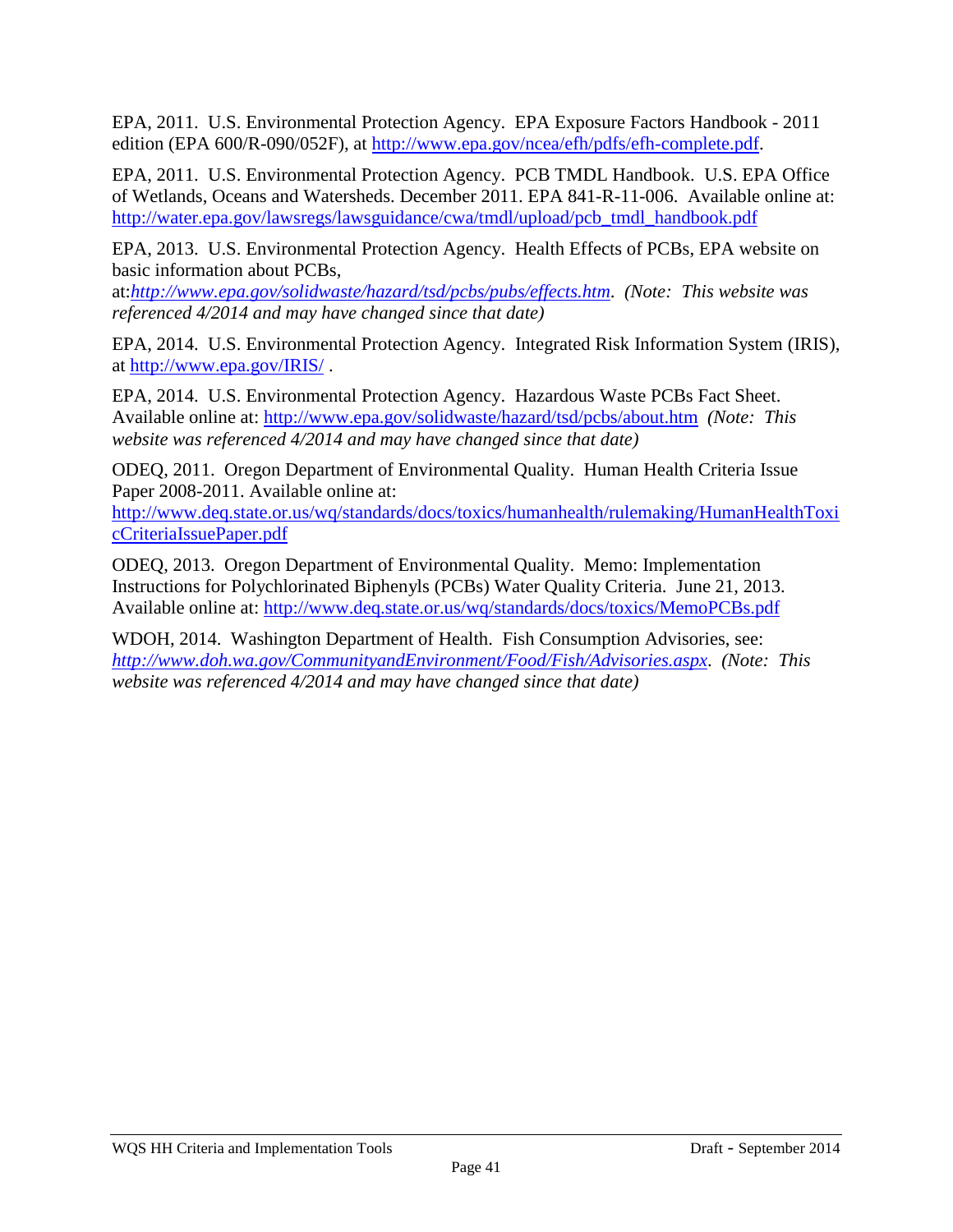*Page intentionally left blank.*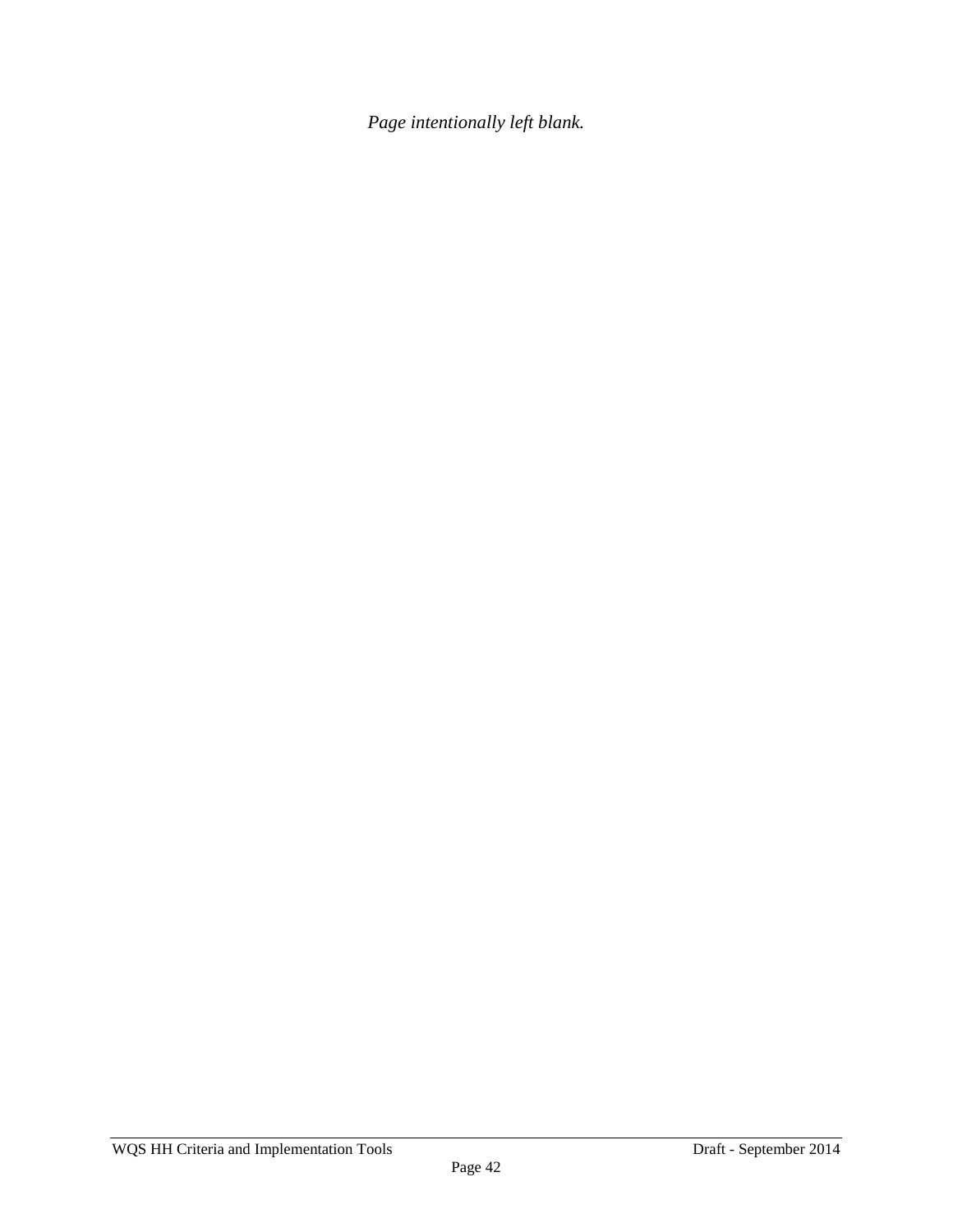# **Challenging Chemicals: Arsenic**

# **Proposal**

Ecology is proposing (1) surface water human health criteria for arsenic of 10  $\mu$ g/L (total arsenic) and (2) required arsenic pollution minimization efforts.

This criteria is equivalent to the Safe Drinking Water Act (SDWA), Maximum Contaminant Level (MCL) that applies in Washington for drinking water sources. The decision to use the drinking water MCL is based on scientific information, regulatory precedent by other states and EPA, and acknowledgement of high concentrations of naturally occuring arsenic in Washington surface waters.

A comparison of the current human health criteria (HHC) with the proposed HHC for arsenic is:

| <b>National Toxics Rule (NTR) HHC</b> | 2014 Proposed HHC            |
|---------------------------------------|------------------------------|
| Freshwater: 0.018 ug/L (inorganic)    | Freshwater and Marine Water: |
| Marine: 0.14 µg/L (inorganic)         | 10 $\mu$ g/L (total)         |

### **Background**

Arsenic is a naturally occurring element present in the environment in both inorganic and organic forms. Arsenic is present in rocks, soils, and the waters in contact with them, and concentrations in ground waters in the United States generally are highest in the West, with elevated levels also commonly occurring in the Midwest and Northeast. (USGS, 2000). Inorganic forms of arsenic are considered to be the most toxic, and are found in groundwater and surface water, as well as in many foods. A wide variety of adverse health effects, including skin and internal cancers, and cardiovascular and neurological effects, have been attributed to chronic arsenic exposure, primarily from drinking water (NAS, 1999; CTD, 2013).

There are also anthropogenic sources of arsenic in the environment, which include pesticides and herbicides, pressure treated lumber (this is a legacy source, as production of new pressure treated lumber treated with an arsenic compound has been phased out), fertilizers, pharmaceuticals, electronic semiconductors, automobile lead-acid batteries, lead bullets and shot, and metal smelting.

**Current Standards in Washington State**: Washington's current Water Quality Standards (WQS) for arsenic are contained in the state's water quality standards rule for aquatic life criteria (WAC 173-201A-240). Arsenic standards are also contained in the United States Environmental Protection Agency (EPA)-promulgated National Toxics Rule (NTR) (EPA 1992; 40 CFR 131.36). Both human health criteria (HHC) and aquatic life criteria are shown in Table 6 and are expressed as micrograms per liter (μg/L), which is equivalent to parts per billion (ppb).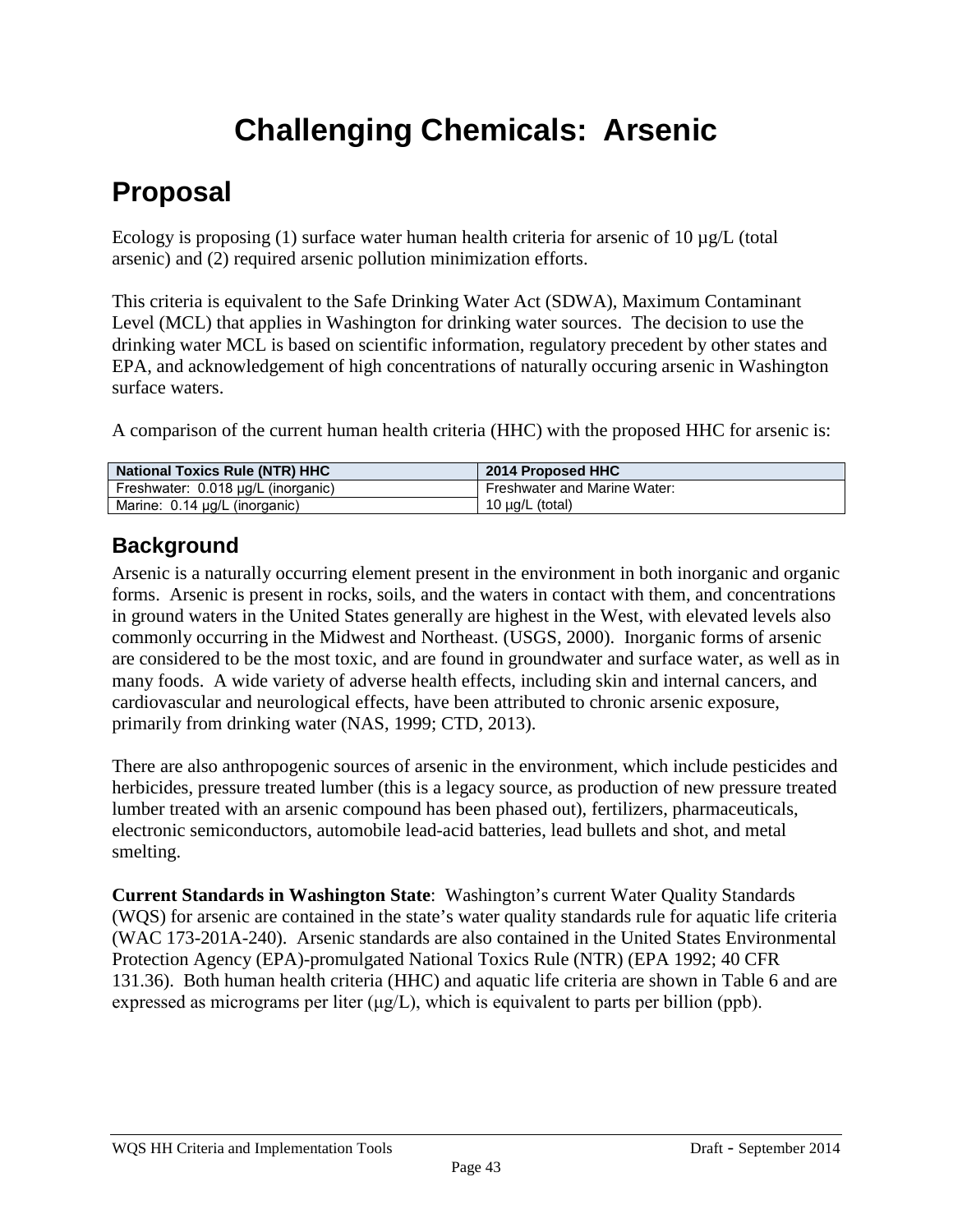| Table 6: Washington's current water quality standards for arsenic |                |                                                         |              |             |                           |
|-------------------------------------------------------------------|----------------|---------------------------------------------------------|--------------|-------------|---------------------------|
| National Toxics Rule (NTR)- Human<br>Health Criteria (1992)       |                | Washington State Water Quality Standards (WAC 173-201A) |              |             |                           |
| Freshwater-                                                       | Marine-        | <b>Acute Marine</b>                                     | Chronic      | Acute       | <b>Chronic Freshwater</b> |
| Organism + Water                                                  | Organism Only  |                                                         | Marine       | Freshwater  |                           |
| 0.018 $\mu$ g/L                                                   | $0.14 \mu g/L$ | $69 \mu g/L$                                            | $36 \mu q/L$ | 360 µg/L    | 190 µg/L                  |
| (inorganic)                                                       | (inorganic)    | (dissolved)                                             | (dissolved)  | (dissolved) | (dissolved)               |

In addition to the NTR and the state WQS, EPA establishes Maximum Contaminant Levels (MCLs) for arsenic under the federal Safe Drinking Water Act. Up until 2001, the drinking water MCL for arsenic was 50 μg/L. EPA lowered the arsenic MCL to 10 μg/L in 2001 (EPA, 2001), following an extensive public process. The new standard went into effect for public supplies of drinking water nationwide in 2006. SDWA standards for arsenic in Washington are under the authority of the Washington Department of Health (WDOH).

EPA is currently in the process of reviewing the toxicity information in the Integrated Risk Information System (IRIS) related to inorganic arsenic, and plans to submit its next draft to the National Research Council for peer review (EPA, 2014). The cancer slope factor currently in IRIS is an older value developed in 1988.

**HHC for arsenic in other states**: Nationwide, nearly half of the states use the SDWA MCL value of 10 μg/L for their arsenic HHC (ODEQ, 2011, P. 19).

In the west, where naturally high levels of arsenic in groundwater and geology are prevalent, six states have also adopted the SDWA MCL as their HHC for arsenic. Oregon took a different approach and adopted risk-based HHC for arsenic (Table 7).

EPA promulgated HHC for the state of California in 2000, as the California Toxics Rule. However, EPA did not promulgate criteria for arsenic and acknowledged the limitations associated with using the 1988 IRIS cancer slope factor. The following is language from the EPA's 2000 promulgation of the California Toxics Rule (EPA, 2000):

*"EPA is not promulgating human health criteria for arsenic in today's rule. EPA recognizes that it promulgated human health water quality criteria for arsenic for a number of States in 1992, in the NTR, based on EPA's 1980 section 304(a) criteria guidance for arsenic established, in part, from IRIS values current at that time. However, a number of issues and uncertainties existed at the time of the CTR proposal concerning the health effects of arsenic…."*

*"…Today's rule defers promulgating arsenic criteria based on the Agency's previous risk assessment of skin cancer.…."*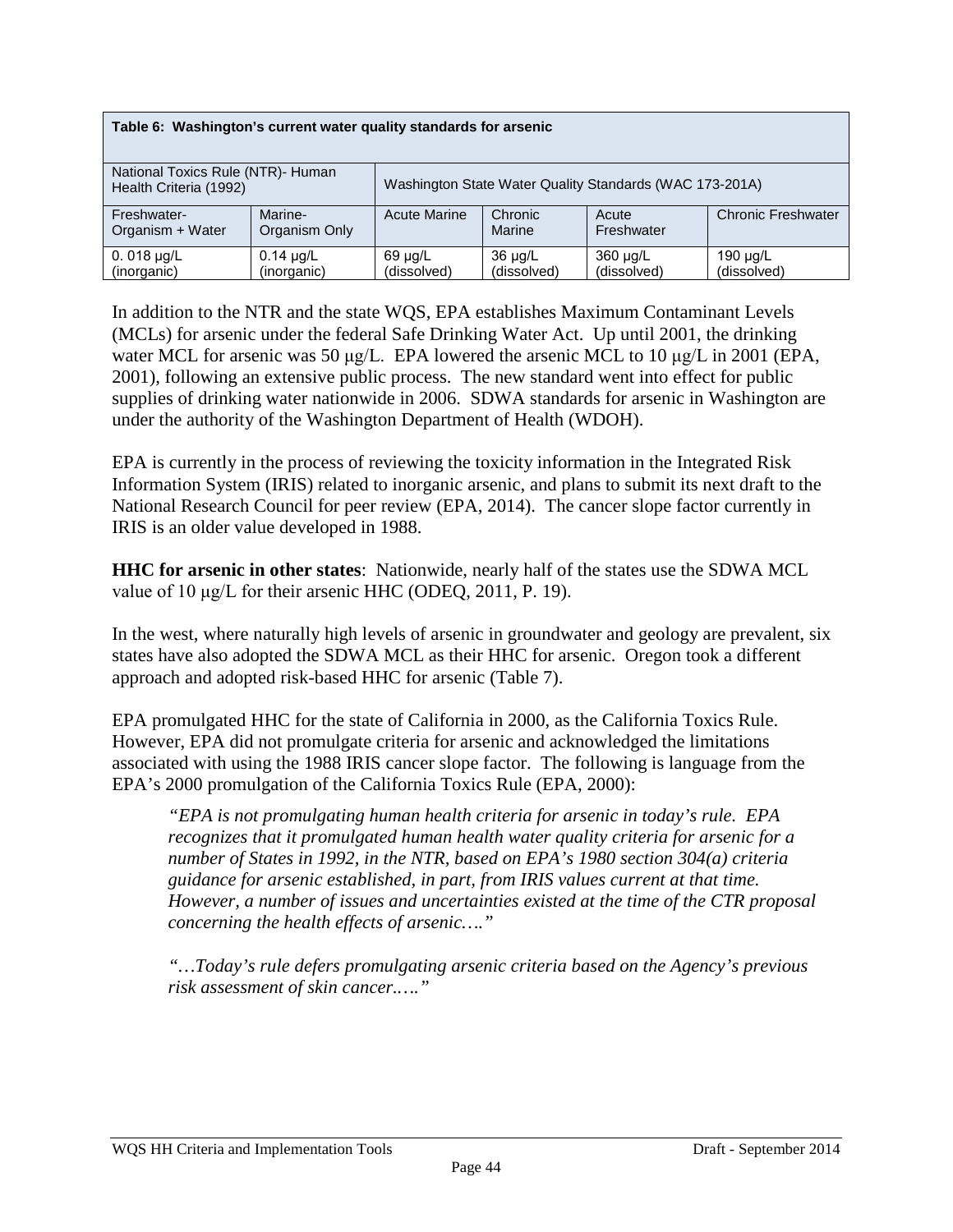| Table 7: Human health criteria for arsenic in Western States |                                                                                                            |                                                                                                                                                                                                                                                                                                                                                                          |  |  |  |
|--------------------------------------------------------------|------------------------------------------------------------------------------------------------------------|--------------------------------------------------------------------------------------------------------------------------------------------------------------------------------------------------------------------------------------------------------------------------------------------------------------------------------------------------------------------------|--|--|--|
| <b>State</b>                                                 | Arsenic criteria ug/L                                                                                      | <b>Basis</b>                                                                                                                                                                                                                                                                                                                                                             |  |  |  |
| Alaska<br>Idaho                                              | 10 (total arsenic)<br>10 (total arsenic)                                                                   |                                                                                                                                                                                                                                                                                                                                                                          |  |  |  |
| Wyoming<br>Nevada<br>Utah<br>New Mexico                      | 10 (total arsenic)<br>10 (total arsenic)<br>10 (total arsenic)<br>10 (total arsenic)                       | Same as SDWA MCL                                                                                                                                                                                                                                                                                                                                                         |  |  |  |
| Oregon                                                       | 2.1 (drinking surface + fish and<br>shellfish: "fresh waters") (inorganic<br>arsenic)                      | $1 \times 10^{-4}$ cancer risk level                                                                                                                                                                                                                                                                                                                                     |  |  |  |
|                                                              | 1.0 (fish and shellfish only: marine<br>and estuarine)(inorganic arsenic)                                  | $1 \times 10^{-5}$ cancer risk level                                                                                                                                                                                                                                                                                                                                     |  |  |  |
| California <sup>(1)</sup>                                    | 5.0<br>Note: California uses the term<br>"objective", which is comparable to<br>the term "state criteria." | Objectives are found in individual<br>Basin Plans for the California<br><b>Regional Water Quality Control</b><br>Boards (see notes below for<br>examples <sup>(1)</sup> -Based on Maximum<br>Contaminant Levels as<br>specified in Table 64431-A<br>(Inorganic Chemicals) of Section<br>64431, Title 22 of the California<br>Code of Regulations, as of June 3,<br>2005. |  |  |  |

Notes:

<sup>(1)</sup> (California Regional Water Quality Control Board, San Francisco Bay Region, 2013), (Los Angeles Regional Water Quality Control Board, 1994), (North Coast Regional Water Quality Control Board, 2011), (Regional Water Quality Control Board, Central Coast Region, 2011)

**Concentrations of arsenic in surface waters of Washington:** In Washington, natural levels of inorganic arsenic in surface freshwaters are most frequently below the SDWA MCL of 10 µg/L total arsenic, but are frequently higher than the NTR HHC inorganic arsenic concentration of 0.018 ug/L. In situations where natural conditions result in ambient concentrations that are greater than the NTR criteria concentrations, Ecology uses the "natural conditions" provision in the water quality standards at WAC 173-201A-260 rather than the numeric criteria.

The following provides one example of a total maximum daily load (TMDL) study that demonstrates natural concentrations of arsenic from the Similkameen River in Okanogan County:

The Similkameen River "TMDL Evaluation for Arsenic" (Ecology, 2002) noted that "EPA human health criteria of 0.018 and 0.14 ug/L are, however, consistently exceeded by an order of magnitude or more." Ecology's TMDL demonstrated that natural background arsenic levels in the Similkameen River are greater the NTR human health criteria. The TMDL determined that the Similkameen River naturally exceeds the EPA arsenic criteria upstream of the areas disturbed by mining. It was determined that natural conditions constitute the water quality criteria. Because arsenic levels naturally exceed criteria, the loading capacity for the river was set equal to the natural background concentration of arsenic. The TMDL was approved by EPA in 2004.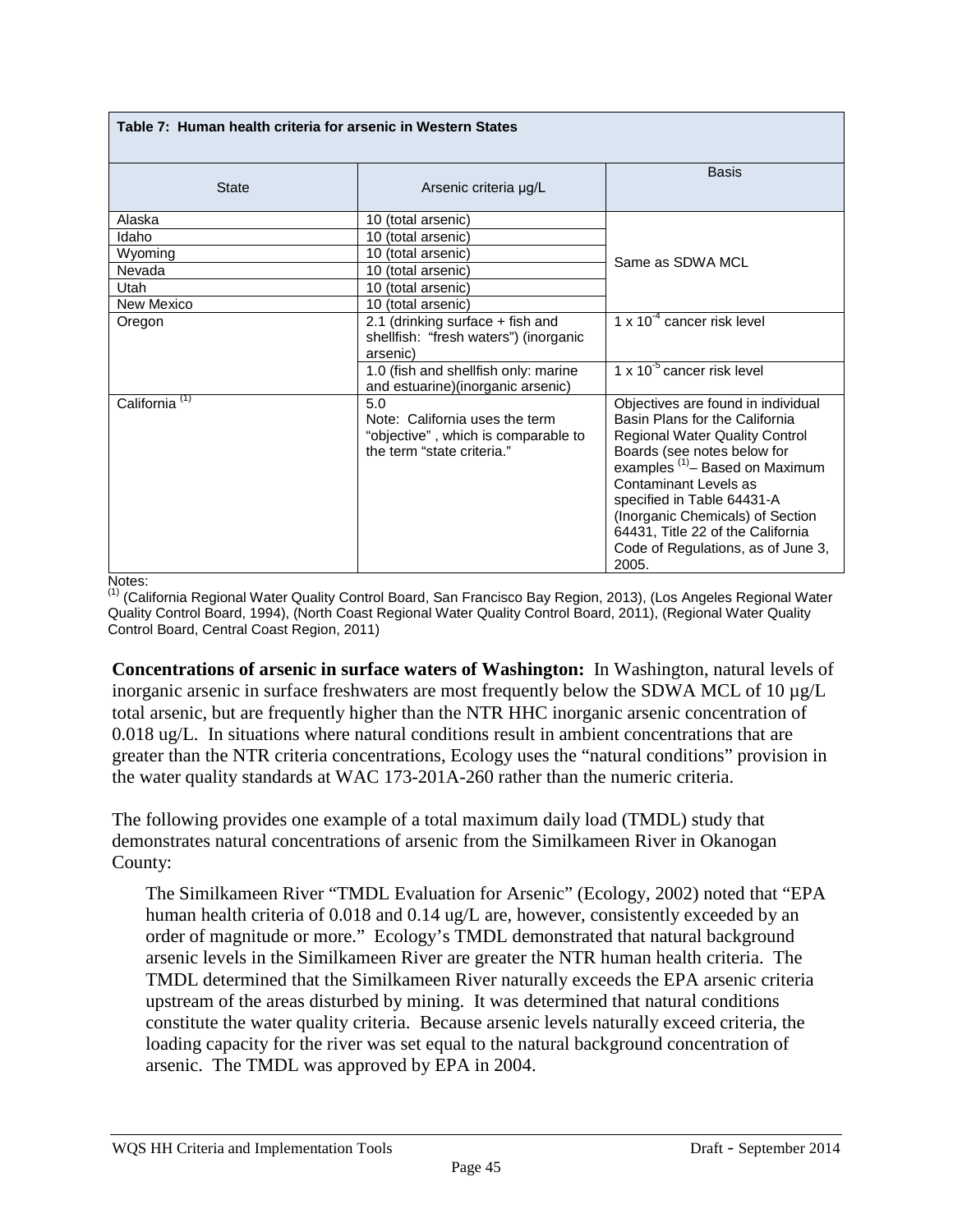### **Basis for Ecology's proposal**

Ecology is proposing the following two specific rule changes for arsenic:

- Surface water human health criteria for total arsenic at the SDWA MCL of 10  $\mu$ g/L, based on a consideration of the continuing uncertainty around the long-term reassessment of the EPA IRIS cancer potency factor for arsenic, EPA's CWA-approval of the of the SDWA MCL for arsenic for other states, and presence of naturally occurring arsenic in Washington.
- Pollution minimization requirements to reduce anthropogenic inputs of arsenic in discharges to surface waters.

Ecology has determined that use of the EPA cancer potency factor would introduce a significant amount of uncertainty if used to develop human health criteria for arsenic:

- The inorganic arsenic cancer potency factor has been under reassessment for many years, and a date for finalization is not available (EPA, 2014).
- EPA did not use the 1998 IRIS cancer potency factor in its development of the new SDWA MCL of 10 ppb promulgated in 2001, nor did they depend on this value in their promulgation of the HHC for the state of California in 2000. In the 2000 California Toxics Rule, EPA expressed their finding of uncertainty around the effects of arsenic, and did not use the newer 1998 cancer potency factor (EPA 2000). EPA used the older cancer potency factor ((1.75 per (mg/kg)/day) derived from the drinking water unit risk (5E-5 per (ug/L)) that was used to calculate the NTR arsenic criteria in its 1998 and 2002 national recommended guidance criteria calculations, but not as the basis of new regulations in either the 2000 CTR or the new 2001 MCL for arsenic.
- Using either of these older cancer potency factors  $((1)$  the cancer potency factor  $(1.75$  per (mg/kg)/day) derived from the drinking water unit risk (5E-5 per (ug/L) that was used to calculate the NTR arsenic criteria, or, (2) the 1998 cancer potency factor (1.5E+0 per (mg/kg)/day)) injects a high degree of uncertainty into the criteria calculation for a regulatory level, especially given that EPA has not relied on either of these as the basis of more recent regulations.

After review of what other states have done in setting human health criteria for arsenic, with subsequent approval by EPA, and consideration of naturally high concentrations of arsenic in Washington, Ecology has determined that use of the SDWA MCL for arsenic is appropriate for Washington:

• Use of the MCL has been approved by EPA widely across the nation. In particular, several other western states that have high levels of natural arsenic in the environment have adopted the SDWA MCL and are successfully applying it for protection of human health (Table 2).

#### **Pollution prevention requirements**

Adopting new arsenic criteria that reflect both a change in the chemical form (a change from inorganic arsenic to total arsenic) and a higher concentration has prompted Ecology to address implementation to ensure that unforeseen industrial discharges of arsenic are controlled and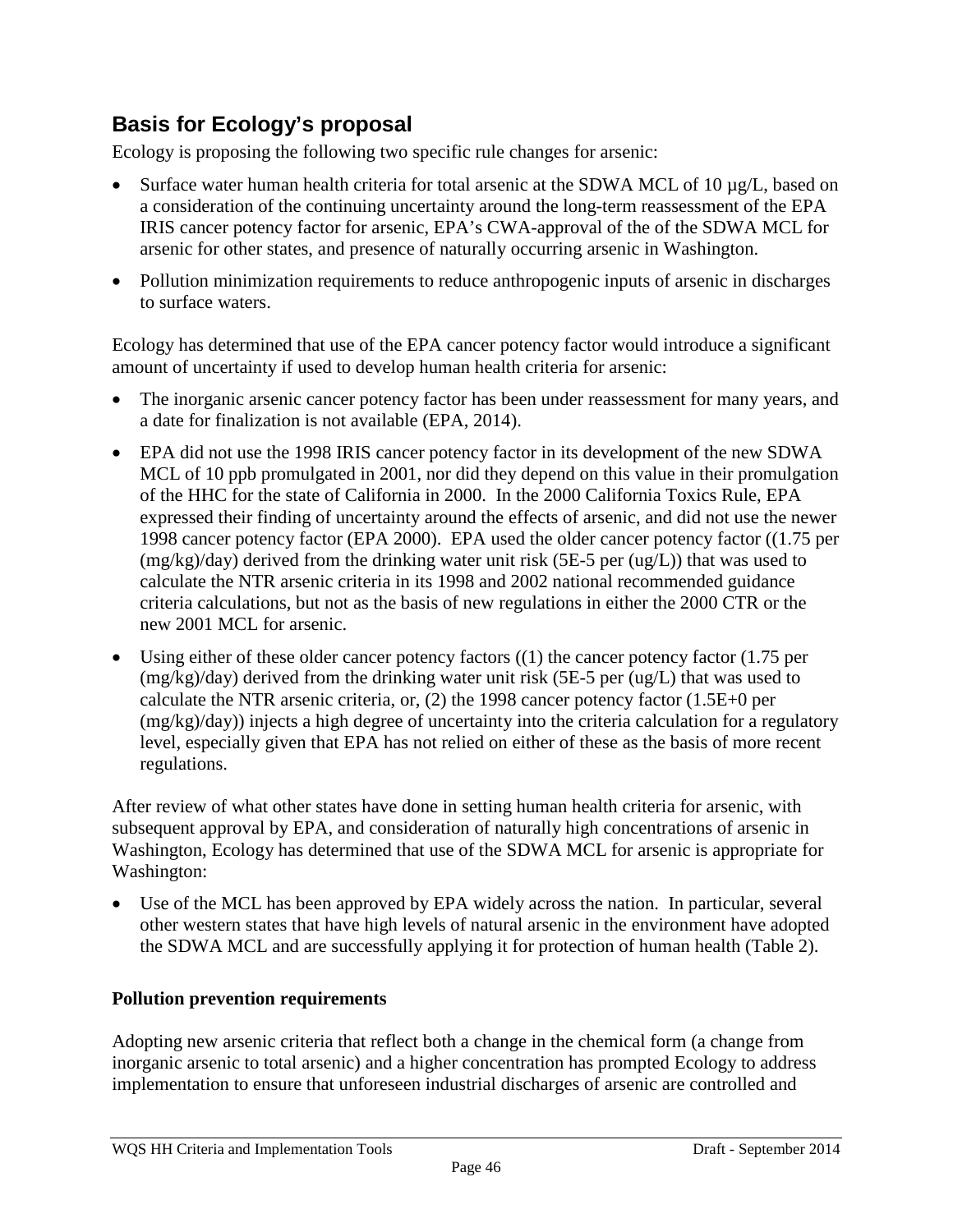reduced. The following draft language was developed to address discharges of arsenic, from industrial sources, to waters with the designated use of "domestic water supply."

When Ecology determines that an indirect or direct industrial discharge to surface waters designated for domestic water supply may be adding arsenic to its wastewater, Ecology will require the discharger to develop and implement a pollution prevention plan to reduce arsenic through the use of AKART (All Known and Reasonable Treatment). Indirect discharges are industries that discharge wastewater to a privately or publicly owned wastewater treatment facility.

### **References**

California Regional Water Quality Control Board, San Francisco Bay Region, 2013. *San Francisco Bay Basin (Region 2) Water Quality Control Plan (Basin Plan). June 29, 2013*. 1515 Clay Street, Suite 1400 Oakland, CA 94612. Retrieved on 5/29/2014 from: [http://www.waterboards.ca.gov/sanfranciscobay/water\\_issues/programs/planningtmdls/basinplan](http://www.waterboards.ca.gov/sanfranciscobay/water_issues/programs/planningtmdls/basinplan/web/docs/bp_ch3+tables.pdf) [/web/docs/bp\\_ch3+tables.pdf.](http://www.waterboards.ca.gov/sanfranciscobay/water_issues/programs/planningtmdls/basinplan/web/docs/bp_ch3+tables.pdf)

CTD, 2013. Comparative Toxicogenomics Database. Arsenic: Disease Categories. *[http://ctdbase.org/detail.go?type=chem&acc=D001151&view=disease.](http://ctdbase.org/detail.go?type=chem&acc=D001151&view=disease)*

Ecology, 2002. Washington Department of Ecology. A Total Maximum Daily Load Evaluation for Arsenic in the Similkameen River. Publication No. 02-03-044. *<https://fortress.wa.gov/ecy/publications/SummaryPages/0203044.html>*.

EPA, 2000. U.S. Environmental Protection Agency. 40 CFR Part 131.38 California Toxic's Rule, at *<http://www.epa.gov/fedrgstr/EPA-WATER/2000/May/Day-18/w11106.pdf>*.

EPA, 2001. U.S. Environmental Protection Agency. Arsenic and Clarifications to Compliance and New Source Contaminants Monitoring Final. FR Vol. **66, No. 4, 6976,** January 22, 2001.

EPA, 2002. U.S. Environmental Protection Agency. Implementation Guidance for the Arsenic Rule: Drinking Water Regulations for Arsenic and Clarifications to Compliance and New Source Contaminants Monitoring. EPA-816-K-02-018. *<http://water.epa.gov/lawsregs/rulesregs/sdwa/arsenic/guidance.cfm>* .

EPA, 2014. U.S. Environmental Protection Agency. Integrated Risk Information System (IRIS). Detailed Report, Arsenic, inorganic Assessment Milestones and Dates, at: *[http://cfpub.epa.gov/ncea/iristrac/index.cfm?fuseaction=viewChemical.showChemical&sw\\_id=1](http://cfpub.epa.gov/ncea/iristrac/index.cfm?fuseaction=viewChemical.showChemical&sw_id=1090) [090.](http://cfpub.epa.gov/ncea/iristrac/index.cfm?fuseaction=viewChemical.showChemical&sw_id=1090)*

Gomez-Caminero, A., P.D. Howe, M. Hughes, E. Kenyon, D.R. Lewis, M. Moore, A. Aitio, G.C. Becking, J. Ng, 2001. Arsenic and arsenic compounds. International Programme on Chemical Safety, World Health Organization Task Group on Environmental Health Criteria for Arsenic and Arsenic Compounds. *<http://apps.who.int/iris/handle/10665/42366>*.

Los Angeles Regional Water Quality Control Board, 1994. *Water Quality Control Plan, Los Angeles Region. Basin Plan for the Coastal Watersheds of Los Angeles and Ventura Counties.* 101 Centre Plaza Drive, Monterey Park, CA 91754. Retrieved on 5/29/2014 from: [http://www.waterboards.ca.gov/losangeles/water\\_issues/programs/basin\\_plan/basin\\_plan\\_docum](http://www.waterboards.ca.gov/losangeles/water_issues/programs/basin_plan/basin_plan_documentation.shtml) [entation.shtml.](http://www.waterboards.ca.gov/losangeles/water_issues/programs/basin_plan/basin_plan_documentation.shtml)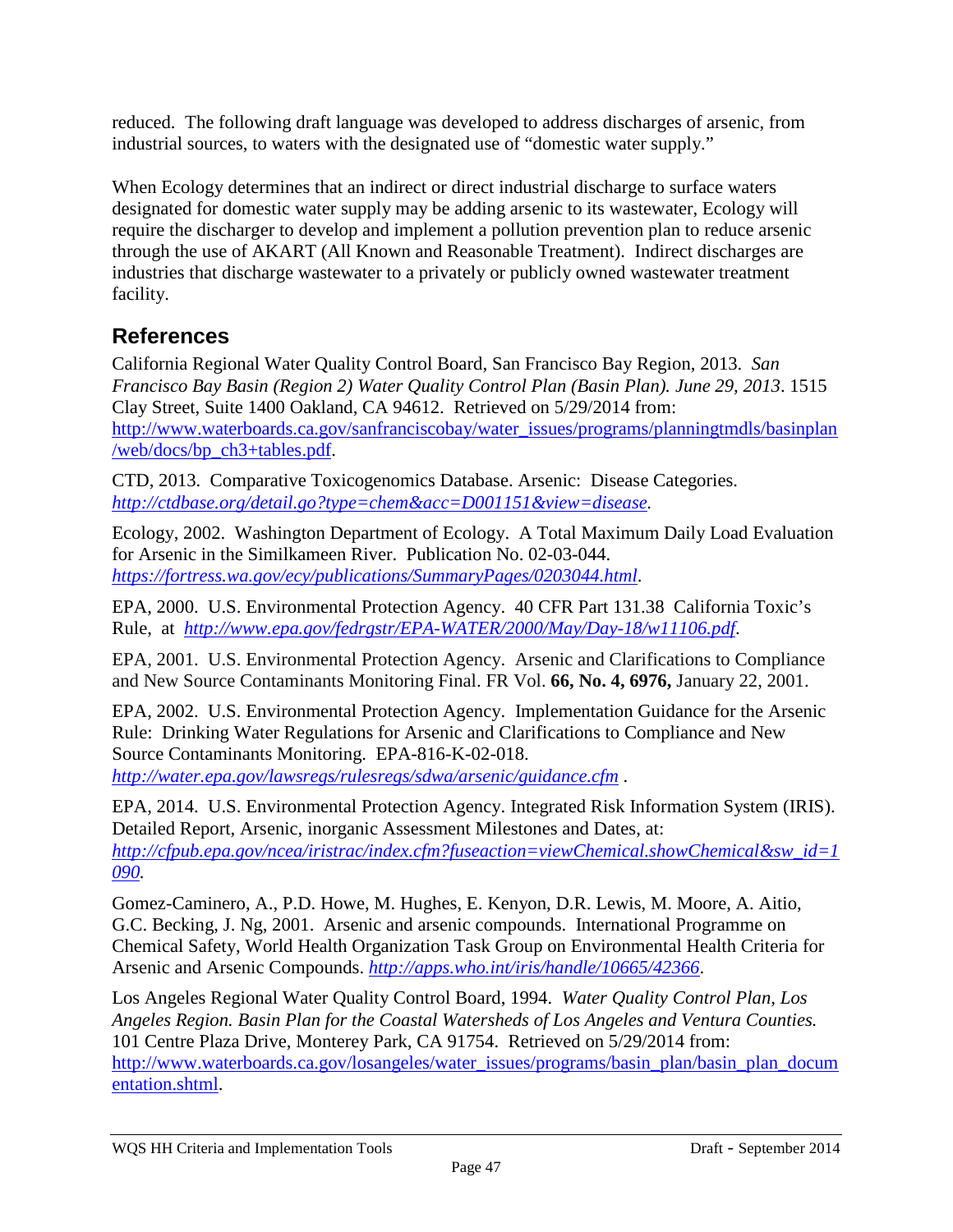NAS, 1999. National Academy of Sciences, National Research Council. *Arsenic in Drinking Water*, at *<http://www8.nationalacademies.org/cp/projectview.aspx?key=49483>*.

North Coast Regional Water Quality Control Board, 2011. *Water Quality Control Plan for the North Coast Region. May 2011*. 5550 Skylane Blvd., Suite A, Santa Rosa, CA 95403**.** Retrieved on 5/29/2014 from:

[http://www.waterboards.ca.gov/northcoast/water\\_issues/programs/basin\\_plan/083105](http://www.waterboards.ca.gov/northcoast/water_issues/programs/basin_plan/083105-bp/04_water_quality_objectives.pdf) bp/04 water quality objectives.pdf.

ODEQ, 2011. Oregon Department of Environmental Quality. Water Quality Standards Review and Recommendations: Arsenic.

*<http://www.deq.state.or.us/wq/standards/docs/toxics/metals/AppEArsenicIssuePaper.pdf>*.

Regional Water Quality Control Board, Central Coast Region, 2011. *Water Quality Control Plan for the Central Coastal Basin, June 2011*. Regional Water Quality Control Board, Central Coast Region State Water Resources Control Board California Environmental Protection Agency. 895 Aerovista Place, Suite 101San Luis Obispo, CA. 93401-7906. Retrieved on 5/29/2014 from:

[http://www.waterboards.ca.gov/centralcoast/publications\\_forms/publications/basin\\_plan/docs/ba](http://www.waterboards.ca.gov/centralcoast/publications_forms/publications/basin_plan/docs/basin_plan_2011.pdf) [sin\\_plan\\_2011.pdf.](http://www.waterboards.ca.gov/centralcoast/publications_forms/publications/basin_plan/docs/basin_plan_2011.pdf)

Safe Drinking Water Act. Title XIV of the Public Health Service Act. Safety of Public Water Systems. (Safe Drinking Water Act)

Welch, Alan H., S.A. Watkins, D.R. Helsel, and M.J. Focazio, 2000. Arsenic in Ground-Water Resources of the United States. U.S. Geological Survey Open-File Report 063-00. [http://pubs.usgs.gov/fs/2000/fs063-00/fs063-00.html#TOP.](http://pubs.usgs.gov/fs/2000/fs063-00/fs063-00.html#TOP)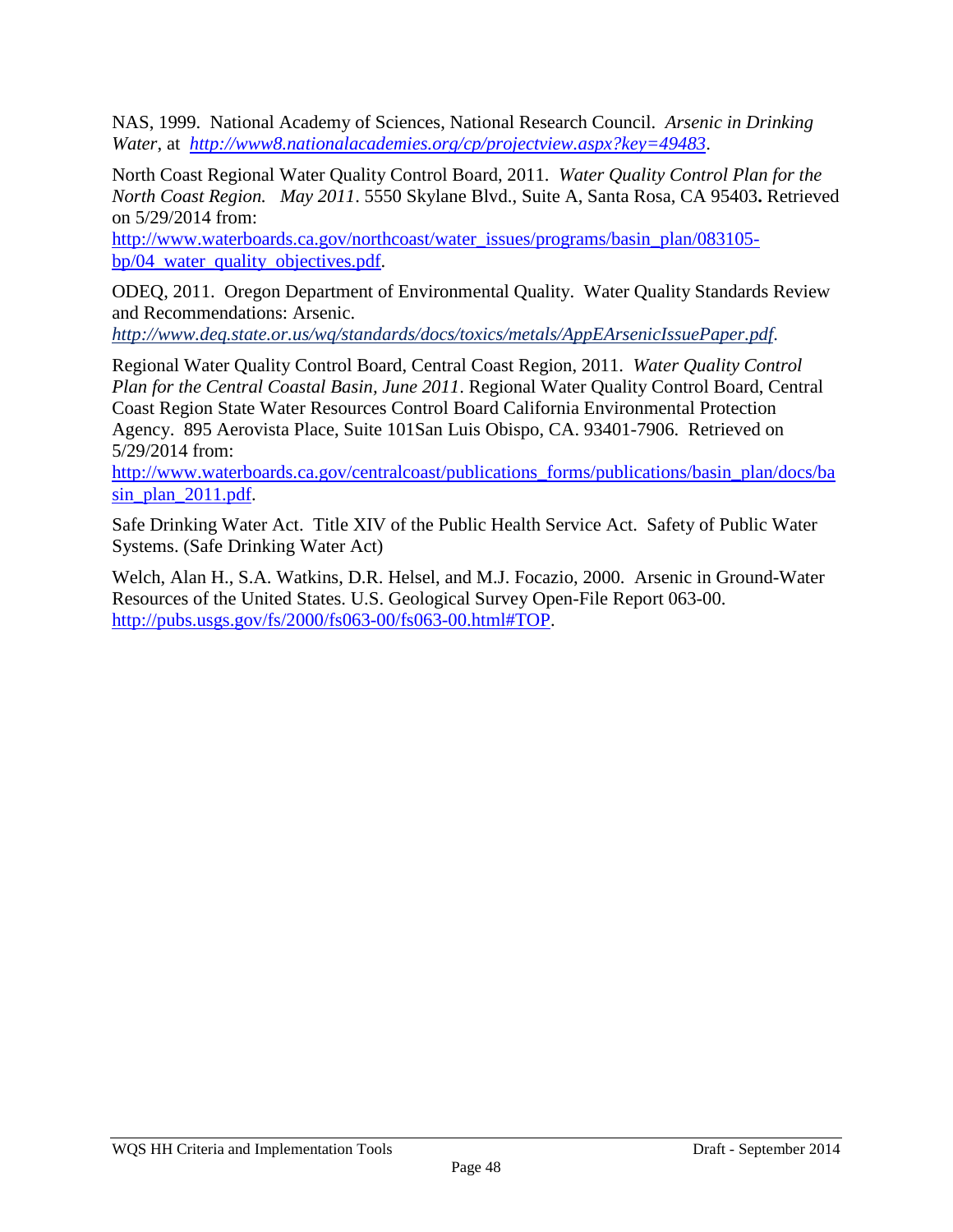# **Challenging Chemicals: Methylmercury**

# **Proposal**

Ecology has decided to defer state adoption of Human Health Criteria (HHC) for methylmercury at this time, and plans to schedule adoption of methylmercury criteria and develop a comprehensive implementation plan after the current rulemaking is completed and has received EPA Clean Water Act (CWA) approval. This decision means that Washington's human health criteria for total mercury will remain in the National Toxics Rule until new methylmercury criteria are adopted by the state.

The background and basis for this decision are described below.

### **Background**

Mercury is a toxic metal that is released to the environment through natural and human processes. Most commonly, the gaseous form is released to the atmosphere, which is then deposited onto land and water from rain and snow. Once in the water, mercury can convert to its most toxic form, methylmercury, which accumulates in fish and aquatic organisms. Humans are exposed to methylmercury and its associated health problems by consuming contaminated fish. As of 2008, all 50 states had issued fish consumption advisories due to mercury contamination (EPA, 2010). Washington currently has CWA Section 303(d) listings based on the current mercury human health criteria, and the Washington Department of Health has issued statewide fish advisories for mercury for different fish species.

**Washington's criteria for mercury**: Washington's human health criteria (HHC) and aquatic life criteria are shown in Table 1 below. The HHC for total mercury were issued to Washington in the 1992 National Toxics Rule (NTR; 40 CFR 131.36). Washington's current aquatic life criteria for total mercury are contained in the state's water quality standards rule for aquatic life criteria (WAC 173-201A-240). The HHC are based on non-cancer effects to human health. The acute aquatic life criteria are based on aquatic life effects, and the chronic aquatic life criteria are based on human health protection. The chronic marine and freshwater numeric criteria and the chronic criteria provision of "edible tissue concentrations shall not be allowed to exceed 1.0 mg/kg of methylmercury" are all based on the federal Food and Drug Administration's action level of 1 parts per million (ppm) for methylmercury in commercial fish.

*Numeric criteria for mercury:* Washington's current water quality criteria are in the table below:

| Table 8: Washington's Current Water Quality Standards for mercury                                        |                                                                                                                                                 |                     |                    |             |             |
|----------------------------------------------------------------------------------------------------------|-------------------------------------------------------------------------------------------------------------------------------------------------|---------------------|--------------------|-------------|-------------|
|                                                                                                          | National Toxics Rule (NTR)-<br>Washington State water quality standards (WAC 173-201A)<br>Human Health Criteria (1992)<br>Aquatic Life Criteria |                     |                    |             |             |
| Organism +                                                                                               | Organism                                                                                                                                        | <b>Acute Marine</b> | Chronic            | Acute       | Chronic     |
| Water $(\mu g/L)$                                                                                        | Only $(\mu g/L)$                                                                                                                                | $(\mu g/L)$         | Marine $(\mu q/L)$ | Freshwater  | Freshwater  |
|                                                                                                          |                                                                                                                                                 |                     |                    | $(\mu g/L)$ | $(\mu g/L)$ |
| $0.14$ (total)                                                                                           | $0.15$ (total)                                                                                                                                  | 1.8                 | $(1)$ 0.025        | 2.1         | $(1)$ 0.012 |
|                                                                                                          |                                                                                                                                                 | (dissolved)         | (total)            | (dissolved) | (total)     |
| Footnote 1. Edible fish tissue concentrations shall not be allowed to exceed 1.0 mg/kg of methylmercury. |                                                                                                                                                 |                     |                    |             |             |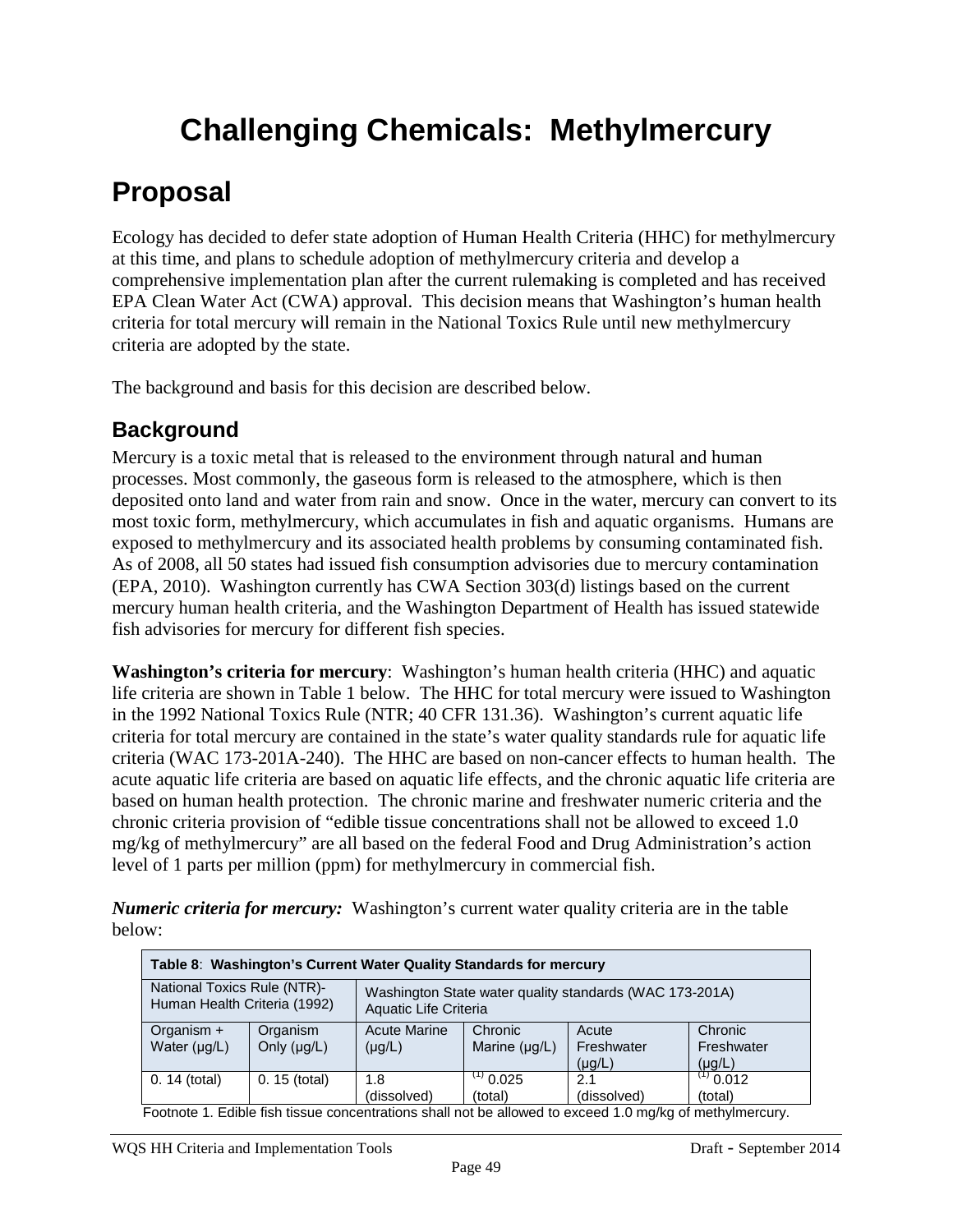*New EPA recommended criteria for methylmercury:* Prior to 2001 the U.S. Environmental Protection Agency (EPA) recommended that states adopt mercury HHC as "total mercury" measured in surface waters. In January 2001, EPA published a new recommended CWA section 304(a) water quality criterion for methylmercury based on fish tissue residues. This new criterion replaced the prior total mercury recommended criteria. The new recommended water quality criterion, 0.3 milligram (mg) methylmercury per kilogram (kg) fish tissue wet weight, describes the concentration of methylmercury in freshwater and estuarine fish and shellfish tissue that EPA recommends not be exceeded in order to protect consumers of fish and shellfish. The new EPA 2001 recommended national criterion (0.3 mg/kg) was calculated using a fish consumption rate of 17.5 g fish/day of freshwater and estuarine fish. The older total mercury HHC (the 1992 NTR criteria) were calculated using a fish consumption rate of 18.7 g/day, as opposed to the 6.5 g/day fish consumption rate incorporated in other HHC published by EPA prior to 2001 (EPA 2001) and 2002 (USEPA 2002).

#### **Implementation considerations:**

*Current implementation of mercury criteria:* Washington currently implements the HHC and aquatic life criteria for total and dissolved mercury in discharge permits, in water quality assessments, and in Section 401 water quality certifications. In discharge permitting, the chronic aquatic life criteria are most likely to result in effluent limits because they are set at lower concentrations than the NTR criteria. EPA has published sensitive analytical methods for total mercury that are used in NPDES permitting as required in 40 CFR Part 136.

*Implementation of EPA's 2001 recommended methylmercury criterion:* The 2001 methylmercury criterion was the first EPA-developed HHC expressed as a fish and shellfish *tissue* value rather than as a water column value. EPA recognized that this approach differed from traditional water column criteria and might pose implementation challenges. Therefore, in April 2010, EPA issued *Guidance for Implementing the January 2001 Methylmercury Water Quality Criterion* to provide direction to states and tribes on how to use the new fish tissue-based criterion recommendation in developing water quality standards for methylmercury and in implementing those standards in total maximum daily loads (TMDLs) and National Pollutant Discharge Elimination System (NPDES) permits. However, even with guidance from EPA, questions around the following exist and will require development of a Washington specific approach:

- Mixing zones
- Variances
- Field sampling recommendations
- Assessing non-attainment of fish tissue criterion
- Developing TMDLs for water bodies impaired by mercury
- Incorporating methylmercury limits into NPDES permits

*Controlling sources of mercury:* Controlling the sources of mercury entering the aquatic environment is a complex issue. Complications include:

• There are many sources and pathways for mercury to enter Washington's environment (atmospheric transport from local areas and from other areas of the world, direct discharges, pharmaceuticals, food supplies, contaminated sites, etc.) - see Ecology's Mercury Chemical Action Plan information at<http://www.ecy.wa.gov/mercury/>.)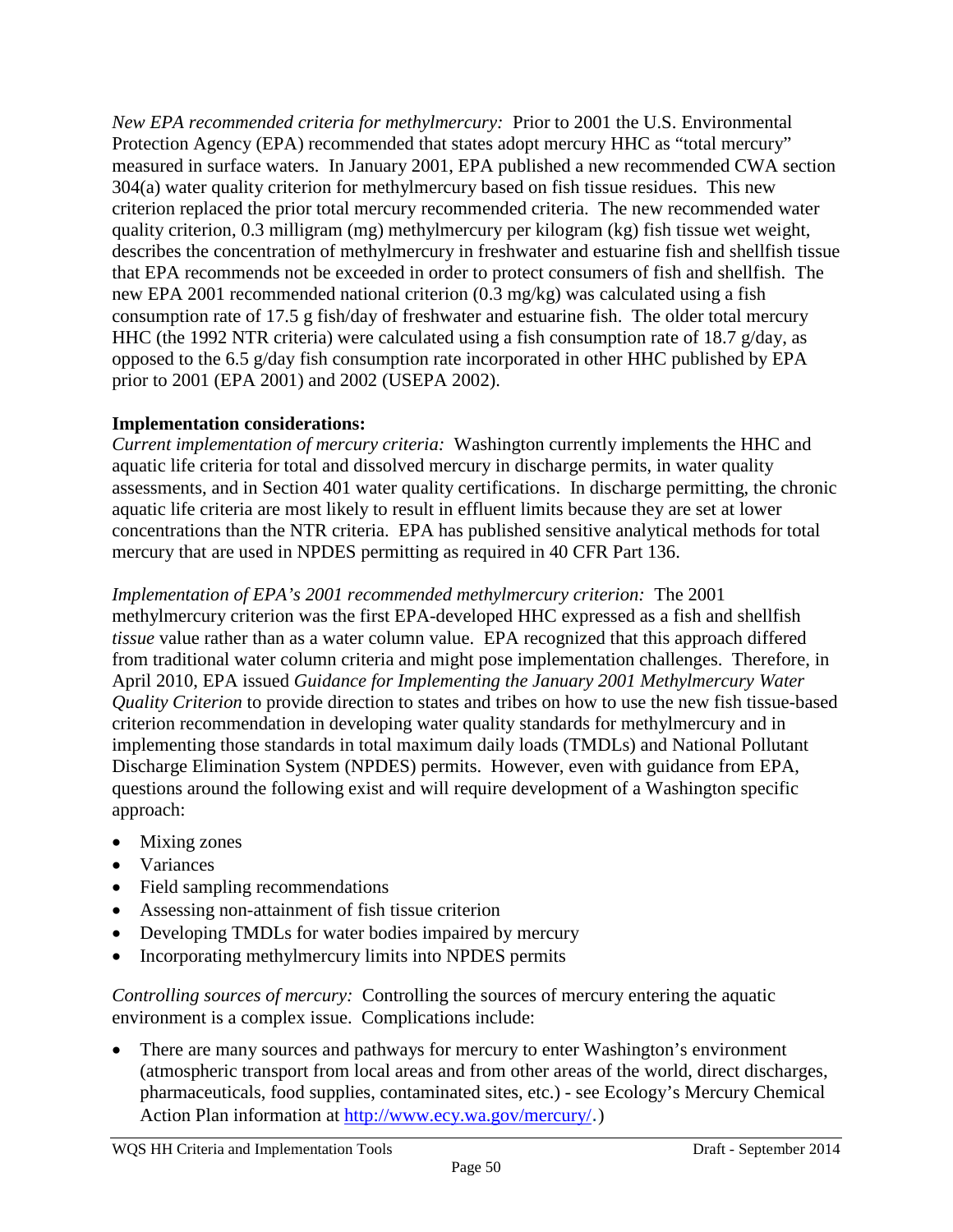- Many of these mercury sources cannot be addressed using CWA laws and implementing regulations.
- There are existing levels of mercury in fish sampled throughout the state that have prompted the WDOH to issue statewide fish advisories for selected species of fish.
- Developing NPDES discharge limits for permits based on a form of mercury (methylmercury criterion) that is created after mercury enters the environment is not straightforward.

Developing an implementation process that effectively addresses mercury controls and also delineates between CWA and non-CWA responsibilities will take considerable time and resources, as well as considerable public input.

## **Basis for Ecology's proposal**

Ecology has decided to defer state adoption of HHC for methylmercury at this time, and plans to schedule adoption of methylmercury criteria and develop a comprehensive implementation plan after the current rulemaking is completed and has received CWA approval. This decision means that Washington's human health criteria for total mercury will remain in the NTR until new methylmercury criteria are adopted by the state.

Ecology based this decision on the following factors:

- Implementation and control strategies to reduce methylmercury concentrations in fish and shellfish tissue need an integrated approach that uses available CWA tools and also other non-CWA actions (Ecology 2003).
- Taking time to develop an integrated approach now would slow the progress of the adoption of the other proposed HHC and implementation tools. Ecology thinks continued progress on the main rule adoption is important to maintain.
- The state currently has criteria for mercury that address human health protection (the NTR criteria and the marine and freshwater chronic aquatic life criteria).

#### **References**

USEPA. 2010. *Guidance for Implementing the January 2001 Methylmercury Water Quality Criterion*. EPA 823-R-10-001. U.S. Environmental Protection Agency, Office of Water, Washington, DC. Available online at:

[http://water.epa.gov/scitech/swguidance/standards/criteria/aqlife/methylmercury/upload/mercury](http://water.epa.gov/scitech/swguidance/standards/criteria/aqlife/methylmercury/upload/mercury2010.pdf) [2010.pdf](http://water.epa.gov/scitech/swguidance/standards/criteria/aqlife/methylmercury/upload/mercury2010.pdf)

USEPA. 2002. U.S. Environmental Protection Agency. *National Recommended Water Quality Criteria: 2002 Human Health Criteria Calculation Matrix*. EPA-822-R-02-012

USEPA. 2001. U.S. Environmental Protection Agency. Water Quality Criteria: Notice of Availability of Water Quality Criterion for the Protection of Human Health: Methylmercury. 66 *Federal Register* 1344. [https://www.federalregister.gov/articles/2001/01/08/01-217/water](https://www.federalregister.gov/articles/2001/01/08/01-217/water-quality-criteria-notice-of-availability-of-water-quality-criterion-for-the-protection-of-human)[quality-criteria-notice-of-availability-of-water-quality-criterion-for-the-protection-of-human](https://www.federalregister.gov/articles/2001/01/08/01-217/water-quality-criteria-notice-of-availability-of-water-quality-criterion-for-the-protection-of-human)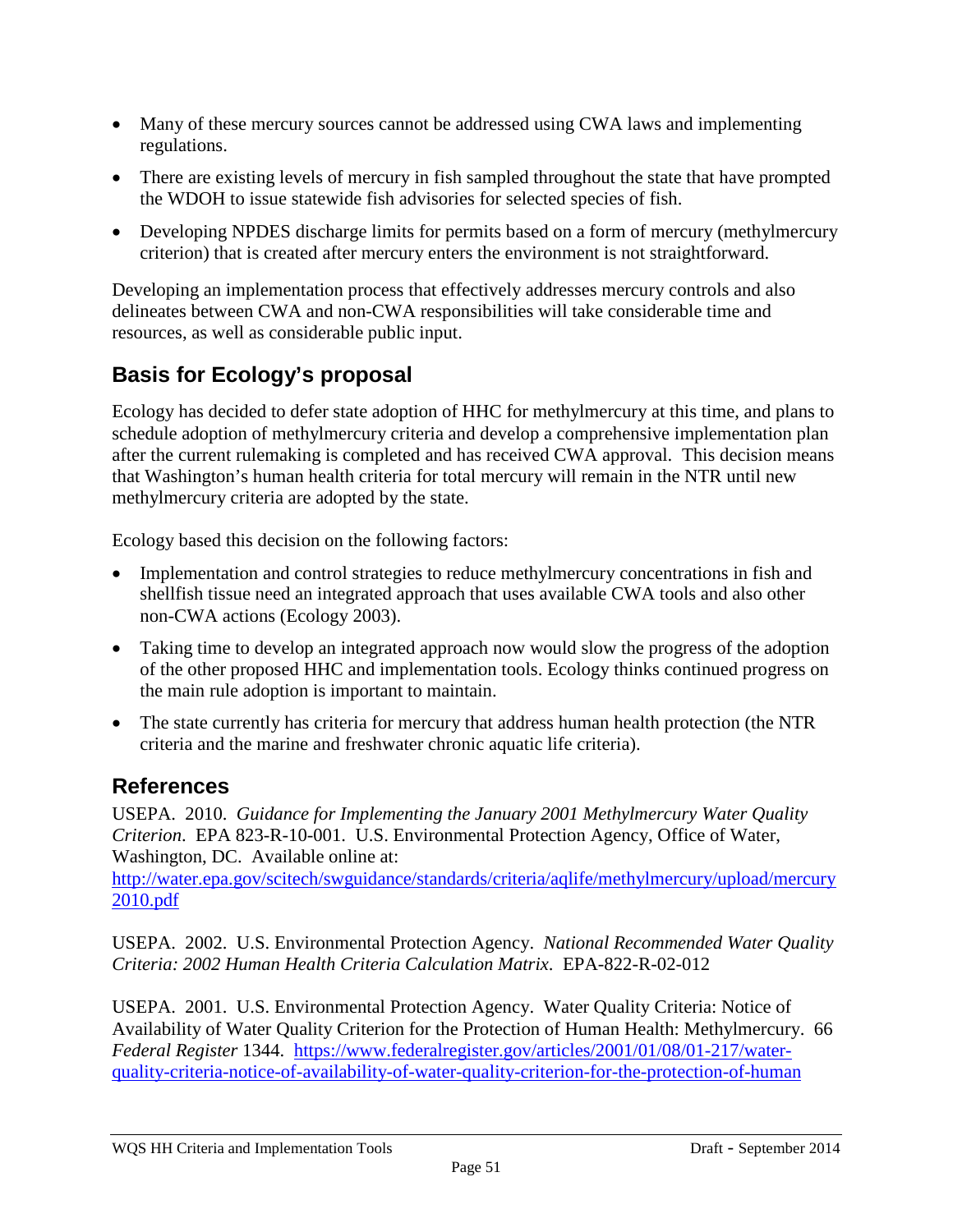Ecology. 2003. Washington Department of Ecology. *Washington State Mercury Chemical Action Plan.* Department of Ecology Publication No. 03-03-001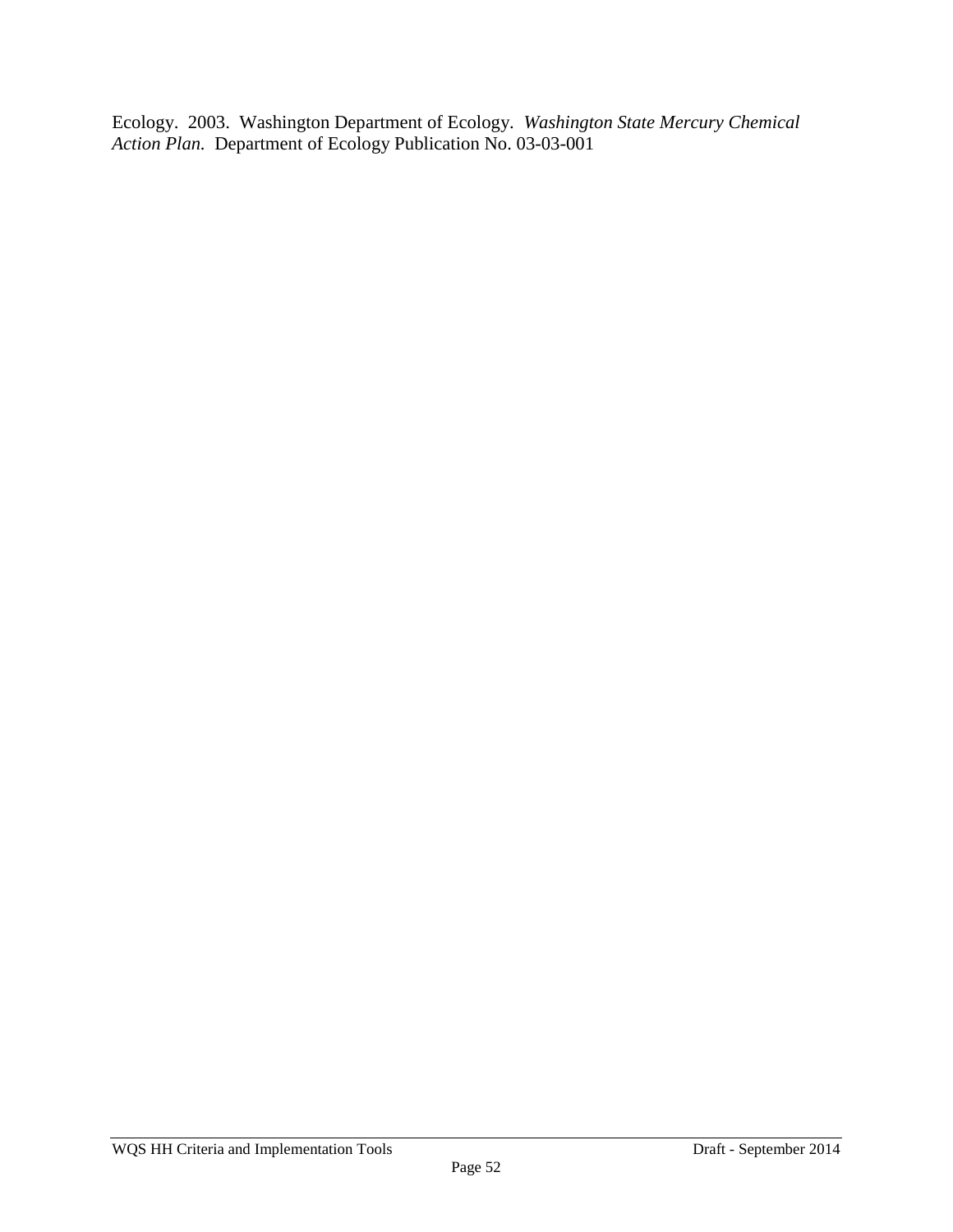# **Implementation Tools: Intake Credits**

# **Proposal**

Ecology proposes to add a new section to the water quality standards rule at WAC 173-201A-460 that addresses situations where facilities bring in and discharge levels of background pollutants contained in the intake water, referred to as intake credits. Intake credits have typically been allowed for technology based limits. The proposed new language is applicable to the granting of intake credits for use with water quality based effluent limits (WQBELs). Proposed language clarifies the conditions where intake credits would be allowed for determining reasonable potential and water quality-based effluent limits (WQBEL) that accounts for pollutants already present in the intake water, and would only be allowed when the mass and concentration of effluent is the same or less than intake water, and there is "no net addition" of the pollutant.

### **Background**

An intake credit is a tool that is intended to be used in the National Pollutant Discharge Elimination System (NPDES) Permit Program, in specific circumstances where the discharger is not contributing any additional mass of the identified intake pollutant in its wastewater, thereby having a "no net addition" of the pollutant. Examples of a pollutant already found in the intake water could be from naturally-occurring or legacy pollutants that are outside of the control of the facility. This implementation tool would not impact Washington's water quality and public health because it would not be granted unless the facility met the requirements for "no net additions" of the pollutant.

An intake credit is a procedure that allows permitting authorities to conclude that the return of unaltered intake water pollutants to the same body of water under identified circumstances does not cause, have the reasonable potential to cause, or contribute to an exceedance above water quality standards. Intake credits have been traditionally used by states to distinguish levels of pollutants already present in facility intake waters from human actions or due to naturally occurring background levels.

The following conditions typically must be met for an intake credit to apply:

- The intake pollutant must not cause, or have the reasonable potential to cause, or contribute to levels above an applicable water quality standard.
- The facility must not contribute any additional mass of the identified intake pollutant to its wastewater.
- Intake water must come from the same body of water to which the discharge is made.
- The facility must not alter the identified intake pollutant chemically or physically in a manner that would cause adverse water quality impacts to occur that would not occur if the pollutants were left in-stream.
- The facility must not increase the identified intake pollutant concentration at the point of discharge as compared to the pollutant concentration in the intake water.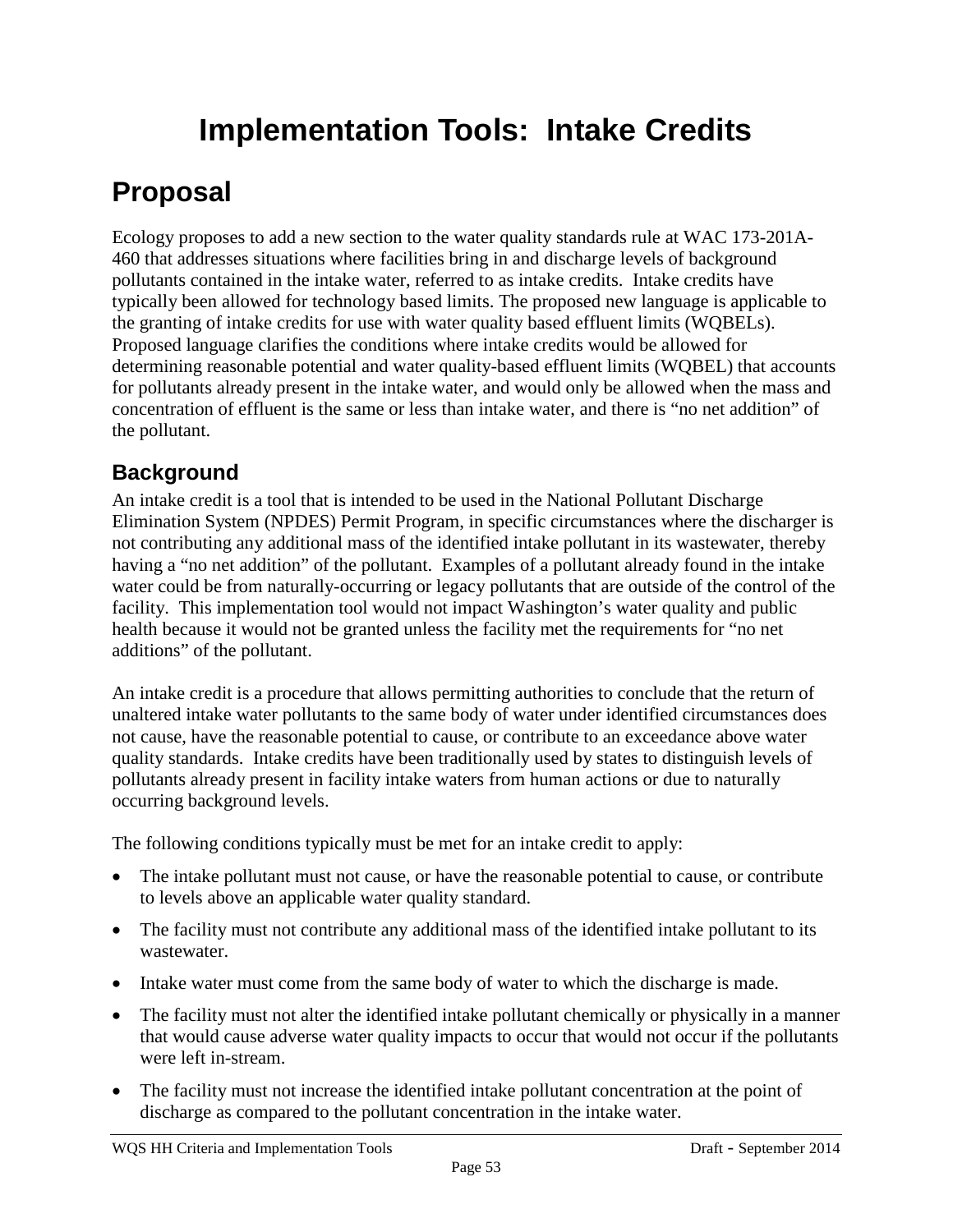• The timing and location of the discharge must not cause adverse water quality impacts to occur that would not occur if the identified intake pollutant were left in-stream.

Typically, states have used intake credits in conjunction with technology-based effluent limits (TBELs), but EPA has recently approved the use of intake credits with water quality based effluent limits in some states.

Intake credits do not alter the permitting authority obligations under 40 CFR 122.44(d)(vii)(B) to develop effluent limitations as part of a TMDL prepared by the state department and approved by EPA as outlined in 40 CFR 130.7. They may have a limited applicability due to the requirement that pollution essentially pass through the facility unaltered.

## **Basis for Ecology's proposal**

Proposed language in WAC 173-201A-460 closely follows the directives for allowing intake credits for determining reasonable potential and WQBELs outlined in the Great Lakes Initiative, and in the recently adopted Oregon water quality standards.

Federal regulations at 40 CFR 122.45(g) allow for adjustment of (TBELs) to reflect credit for pollutants in the discharge's intake water. Therefore, the permittee is only responsible for treating the portion of the pollutant load generated or concentrated as part of their process. The credits are commonly referred to as "intake credits." Although intake credits are commonly used by states for TBELs, states have only recently begun to use intake credits for WQBELs. The most developed of these is contained in the *Great Lakes Water Quality Guidance,* which offers a process for doing an alternative reasonable potential analysis for WQBELs that incorporate the concept of intake credits.

Intake credit language has been adopted into the water quality administrative rules of a number of states including California, Ohio, Indiana, Michigan, Wisconsin, Illinois, Minnesota, Pennsylvania and New York, although they are only included in a limited number of actual permits due to the inherent limitations of the Intake Credit procedure and the availability of other implementation procedures.

In Region 10, Oregon recently revised its intake credits provisions as part of their rulemaking for human health criteria and modeled their revisions after the language approved by the EPA for the Great Lakes Initiative. This language can be found in OAR 340-045-0105, and includes the general requirements listed above. The Oregon regulations provide facilities the ability to gain credit for pollutants in their intake water when there is "*no net addition*" of pollution, or when the facility removes any incidental concentrations of a pollutant that might have occurred during production prior to discharging.

## **Additional information**

• EPA, 1995. Federal Register, Volume 60, Number 56, "Final Water Quality Guidance for the Great Lakes System", Appendix F, Procedure 5; Reasonable Potential to Exceed Water Quality Standards, Part D. Available online at: *<http://www.epa.gov/owow/tmdl/glsprohibit.pdf#page=156>*.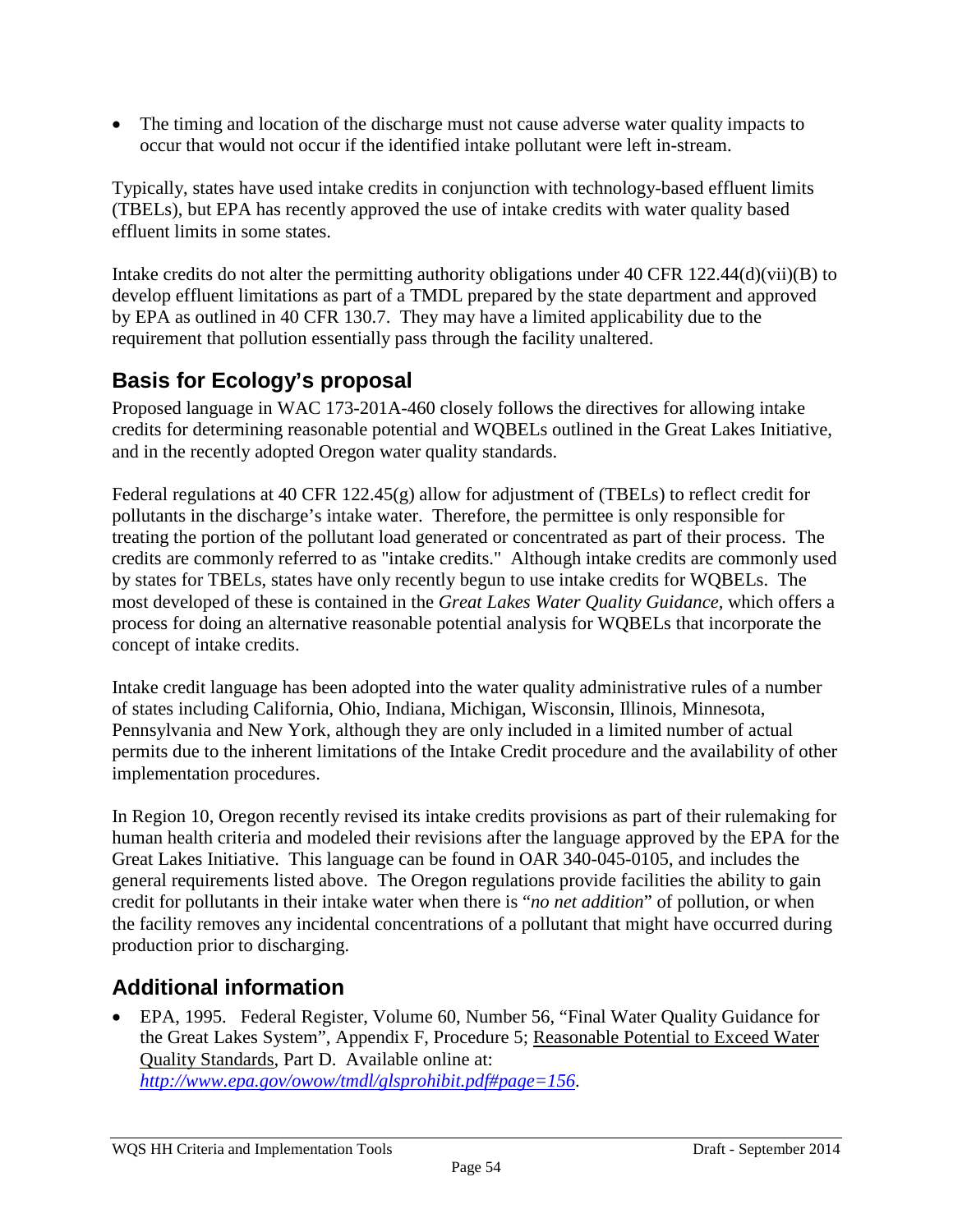• ODEQ, 2011. Oregon Department of Environmental Quality. Oregon Issue Paper: Implementing Water Quality Standards for Toxic Pollutants in NPDES Permits, Human Health Toxics Rulemaking (2008-2011). Available online at: *[http://www.deq.state.or.us/wq/standards/docs/toxics/humanhealth/rulemaking/NPDESIssueP](http://www.deq.state.or.us/wq/standards/docs/toxics/humanhealth/rulemaking/NPDESIssuePaper.pdf) [aper.pdf](http://www.deq.state.or.us/wq/standards/docs/toxics/humanhealth/rulemaking/NPDESIssuePaper.pdf)*.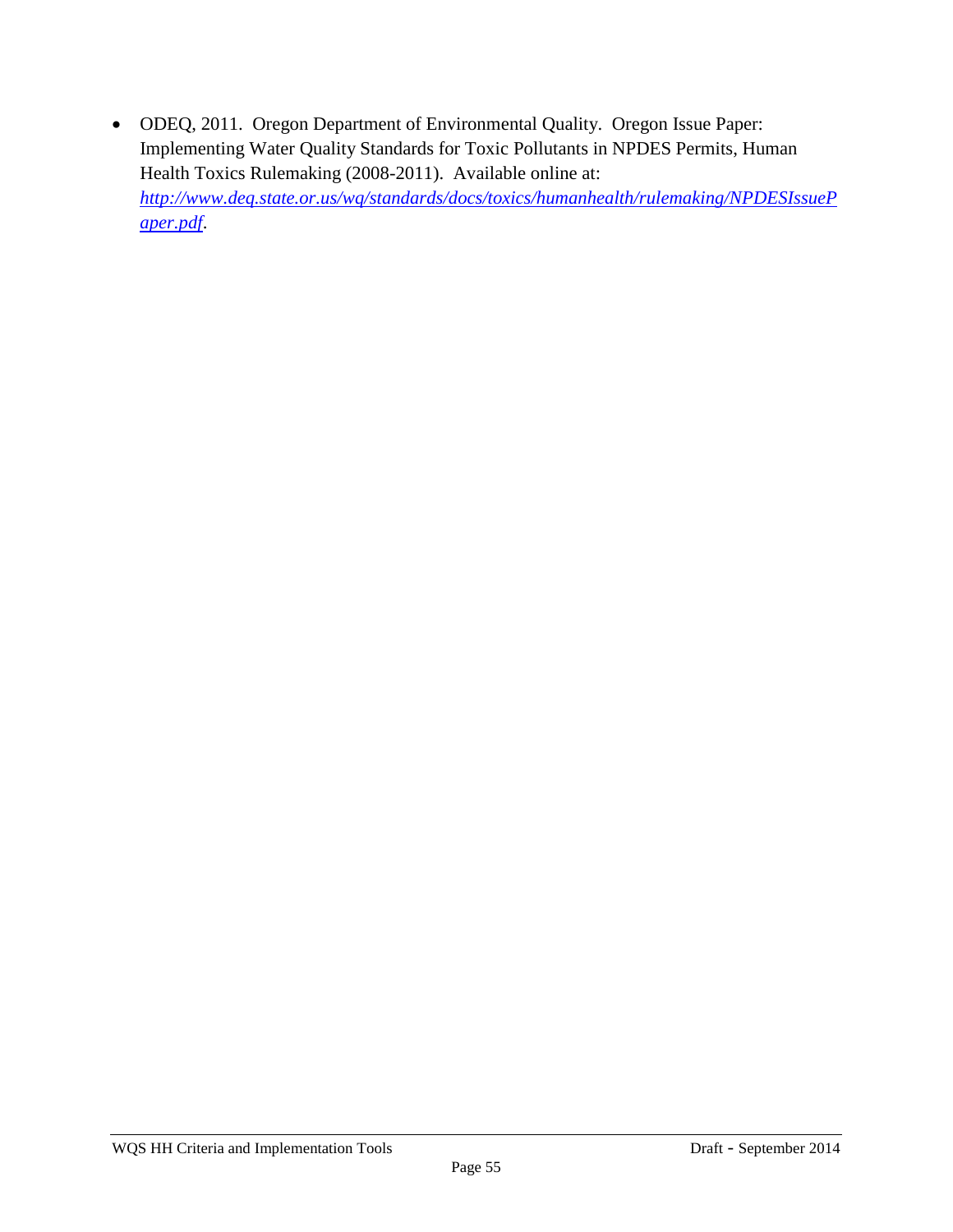*Page intentionally left blank.*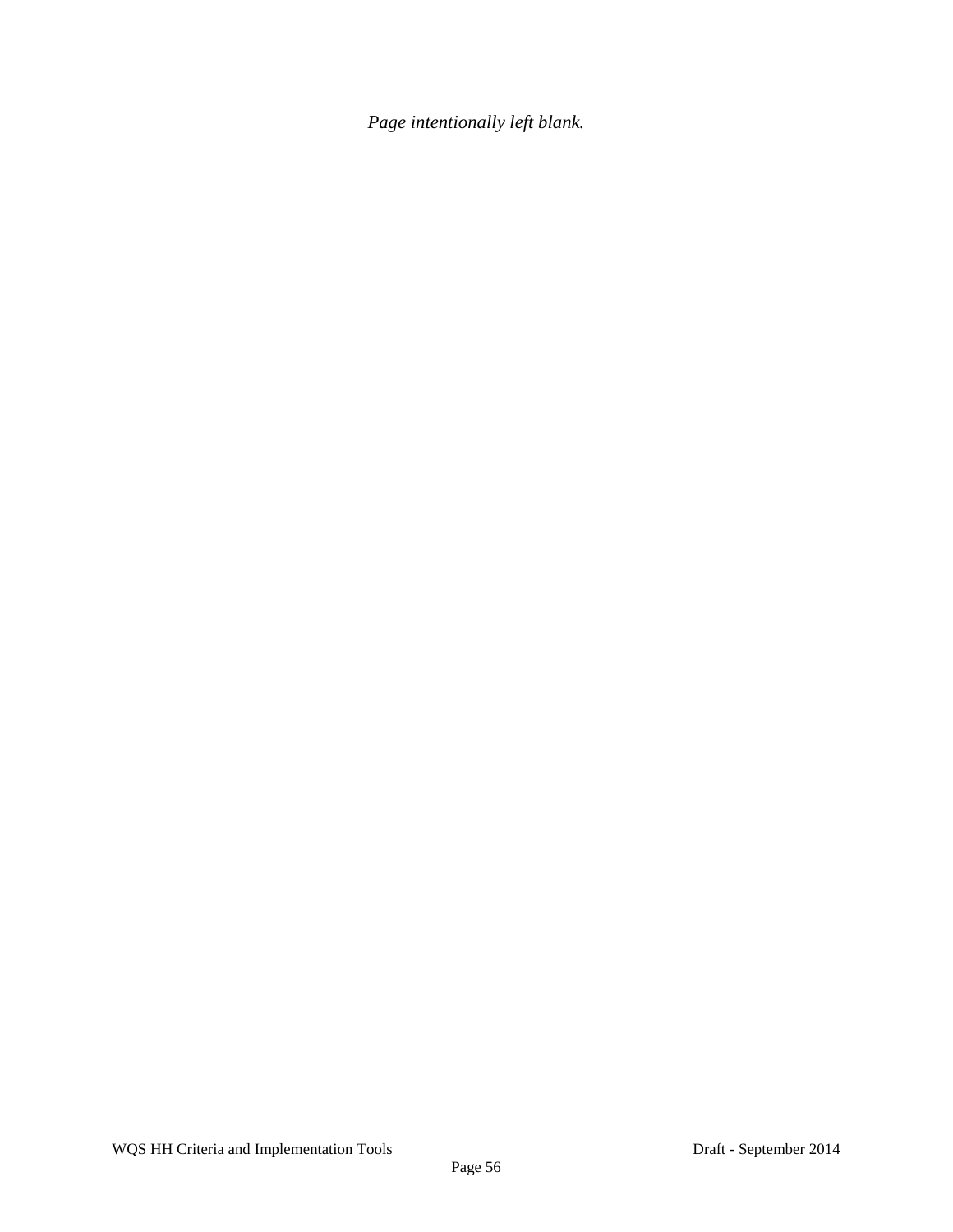# **Implementation Tools: Compliance Schedules**

# **Proposal**

Ecology proposes to add a new definition in WAC 173-201A-020 to define "Compliance Schedule" or "Schedule of Compliance." Ecology proposes to revise language in WAC 173- 201A-510(4) that deletes the specific period of time for the compliance schedule (currently ten years) and adds language to describe circumstances when a compliance schedule can go beyond the term of a permit, and ensure that compliance is achieved as soon as possible. Language has been added to authorize compliance schedules for longer periods of time in accordance with RCW 90.48.605, where a total maximum daily load (TMDL) exists. Language has also been added for circumstances when more time is needed and a TMDL does not exist.

## **Background**

A compliance schedule is a tool that is intended to be used in the National Pollutant Discharge Elimination System (NPDES) Permit Program, in specific circumstances where an individual discharger requires additional time to comply with NPDES permit limits based on new or revised criteria in a state's water quality standards. The compliance schedule allows the particular discharger time to meet permit's limit while taking steps to eventually achieve compliance. Typically, the compliance schedule is included as part of the Terms and Conditions in an NPDES permit and includes interim requirements. A key point in a compliance schedule is that the discharger is required to achieve the final water quality-based effluent limit as soon as practicable.

A compliance schedule is an enforceable tool used as part of a permit, order, or directive to achieve compliance with applicable effluent standards and limitations, water quality standards, or other legally applicable requirements. Compliance schedules include a sequence of interim requirements such as actions, operations, or milestone events to achieve the stated goals. Compliance schedules are a broadly used tool for achieving state and federal regulations; compliance schedules under the Clean Water Act are defined federally at CWA 502(17) and 40 CFR Section 122.2.

Schedules of compliance have existed in Ecology regulations at WAC 173-220-140 for the NPDES permit program since 1974. These regulations require that compliance schedules set forth the shortest, reasonable period of time to achieve the specified requirements, and require that such period to be consistent with federal guidelines and requirements of the Clean Water Act. Compliance schedules become an enforceable part of the permit. If a permittee fails or refuses to comply with interim or final requirements of a compliance schedule in a permit, such noncompliance constitutes a violation of the permit. Compliance schedules were incorporated into the state water quality standards in 1992 to ensure continued use in the permitting program, and can be found at WAC 173-210A-510(4).

The use and limitations of compliance schedules for NPDES permits in Washington are described at WAC 173-220-140. For purposes of water quality standards, compliance schedules may be used only where there is a finding that a permittee cannot immediately comply with a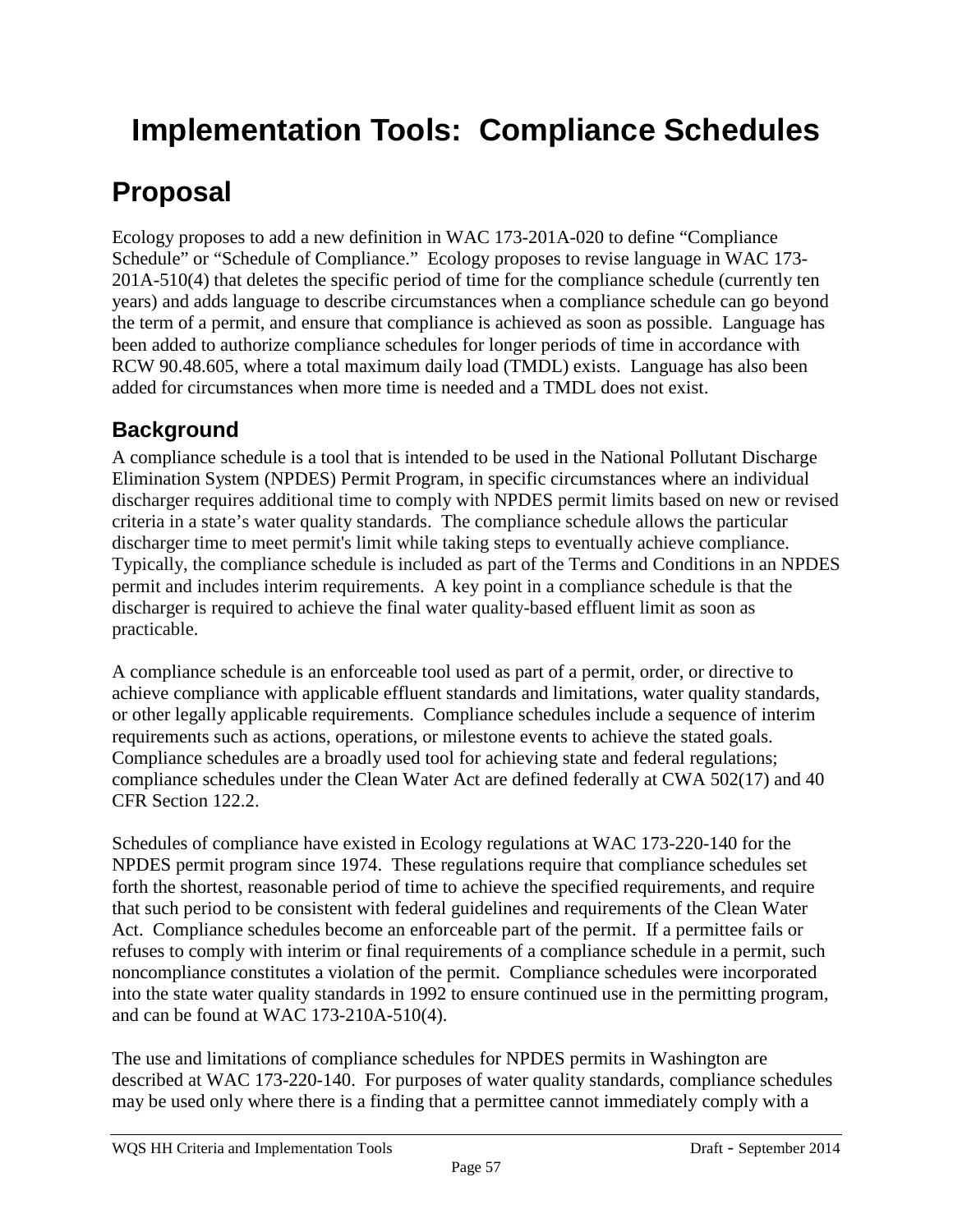new, or newly revised, water-quality based effluent limit (WQBEL). Compliance schedules lasting longer than one year must include interim milestones, along with dates for their achievement, with no more than one year between dates. Interim milestones might relate, for example, to purchase and installation of new equipment, modification of existing facilities, construction of new facilities, and/or development of new programs. Compliance schedules also must include specific numeric or narrative effluent limits that will be met during the compliance schedule period.

Compliance schedules must require a permittee to meet the applicable WQBEL "as soon as possible." The determination of what constitutes "as soon as possible" is made on a permit-bypermit basis considering the specific steps a permittee must take to achieve compliance. A compliance schedule typically is short-term in duration that includes a schedule of actions (investigations such as source identification studies, treatment feasibility studies) to meet the final effluent limitation. A compliance schedule differs from a variance in that a discharge may need more time to meet a final effluent limitation, but it has identified specific actions that will attain water quality effluent limits. In other words, the discharger knows they can achieve the water quality standard but they need more time.

Current Washington State regulations limit compliance schedules to no more than ten years. However, Ecology has been directed by the Legislature to extend the maximum length of compliance schedules to more than ten years when a compliance schedule is appropriate, the base requirements for compliance schedules are met (i.e., compliance "as soon as possible"), and a permittee is not able to meet its TMDL waste load allocations only by controlling and treating its own effluent. Statutory language can be found at RCW 90.48.605 - Amending state water quality standards — Compliance schedules in excess of ten years authorized. Available online: [http://apps.leg.wa.gov/rcw/default.aspx?cite=90.48.605.](http://apps.leg.wa.gov/rcw/default.aspx?cite=90.48.605)

### **Basis for Ecology's Proposal**

The main basis for Ecology's proposal is state legislation in 2009 that recognized there are circumstances where extending a compliance schedule would be appropriate. Compliance schedules must still meet requirements in state NPDES regulations at WAC 173-220-140, which includes specific timeframes within the schedule of compliance and enforceable provisions. RCW 90.48.605 focuses on instances when a total maximum daily load (TMDL) exists on the receiving water, and describes a four part test that must be established:

- 1. The permittee is meeting its requirements under the total maximum daily load as soon as possible.
- 2. The actions proposed in the compliance schedule are sufficient to achieve water quality standards as soon as possible.
- 3. A compliance schedule is appropriate.
- 4. The permittee is not able to meet its waste load allocation solely by controlling and treating its own effluent.

Ecology has also added language that takes into consideration circumstances where a TMDL does not exist, but a compliance schedule would be the most appropriate tool to bring the permittee into compliance with the standard in the shortest timeframe possible. In this case, the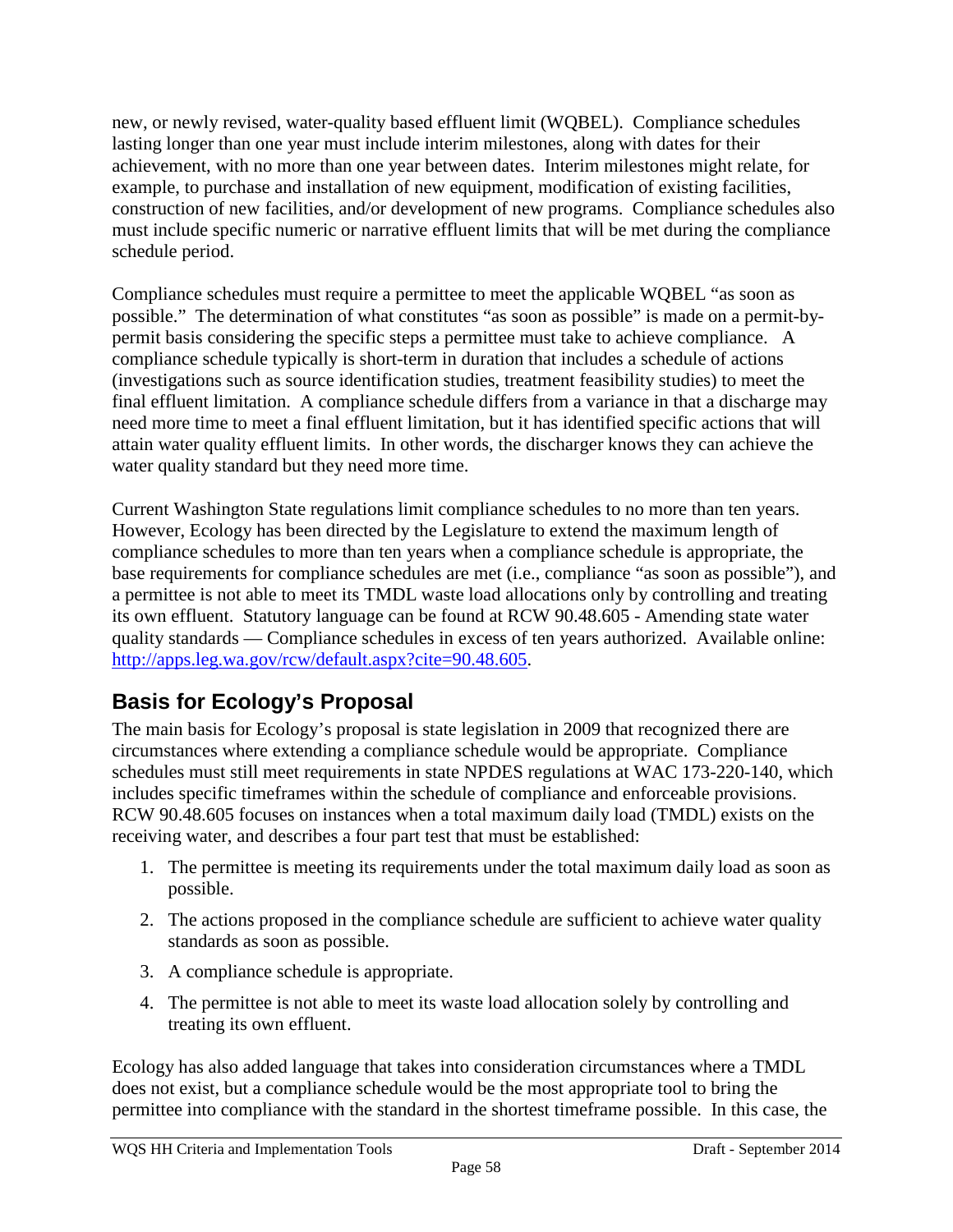actions must be identified that will bring the discharger into compliance with the effluent limits, but more time is needed than the term of the permit.

Revised language for compliance schedules emphasizes that compliance schedules must be completed as soon as possible and should generally not exceed the term of the permit. The revisions remove the ten-year limit for compliance schedules to allow flexibility on a permit by permit basis.

In considering a longer time period than ten years under certain circumstances, the use of compliance schedules in other states was reviewed. As an example, in Idaho, the town of Smelterville wastewater treatment plant draft permit includes a compliance schedule of "twenty years plus five months" for dissolved metals. Smelterville is located within the Bunker Hill Mining and Metallurgical Complex Superfund Site that has a current clean-up schedule of thirty years. This schedule, along with the need for additional data collection to determine the source of continued elevated metal levels in the new treatment plant effluent, was part of the justification for the twenty-year compliance schedule. EPA has approved this schedule as meeting the "as soon as possible" requirement.

In summary, the following apply as a basis for the use of the proposed revisions to the general allowance for Compliance Schedules in Washington:

- They are a part of a permit and do not require a rule change.
- They are allowed when the facility can achieve water quality standards but needs more time.
- The discharger must meet water quality standards or compliance "as soon as possible."
- They must contain an enforceable sequence of actions and final limit.
- They must make progress towards the final limit or WQS by requiring interim actions with milestones if the schedule is longer than one year.
- They are not allowed for new dischargers.
- They cannot be renewed.

## **Additional Information**

- Hanlon, 2007. U.S. EPA Office of Wastewater Management. May 27, 2007. Memorandum to Alexis Stauss, Director of Water Division EPA Region 9, on ''Compliance Schedules for Water Quality-Based Effluent Limitations on NPDES Permits.' Available at: *<http://water.epa.gov/lawsregs/guidance/wetlands/upload/signed-hanlon-memo.pdf>*.
- EPA, 2012. EPA Water Quality Standards Academy Basic Course Module 5: Compliance Schedules – Discharger Grace Periods: Webpage last updated Friday, November 23, 2012. *<http://water.epa.gov/learn/training/standardsacademy/mod5/page12.cfm>*.
- Ecology, 2013. WA Dept. of Ecology Supplemental Material from Policy Forum #3 (Feb. 8, 2013) - Application of variances and compliance schedules to existing, new, and expanding dischargers/discharges:

*<http://www.ecy.wa.gov/programs/wq/swqs/SupMaterialVariancesComplianceSched.pdf>*.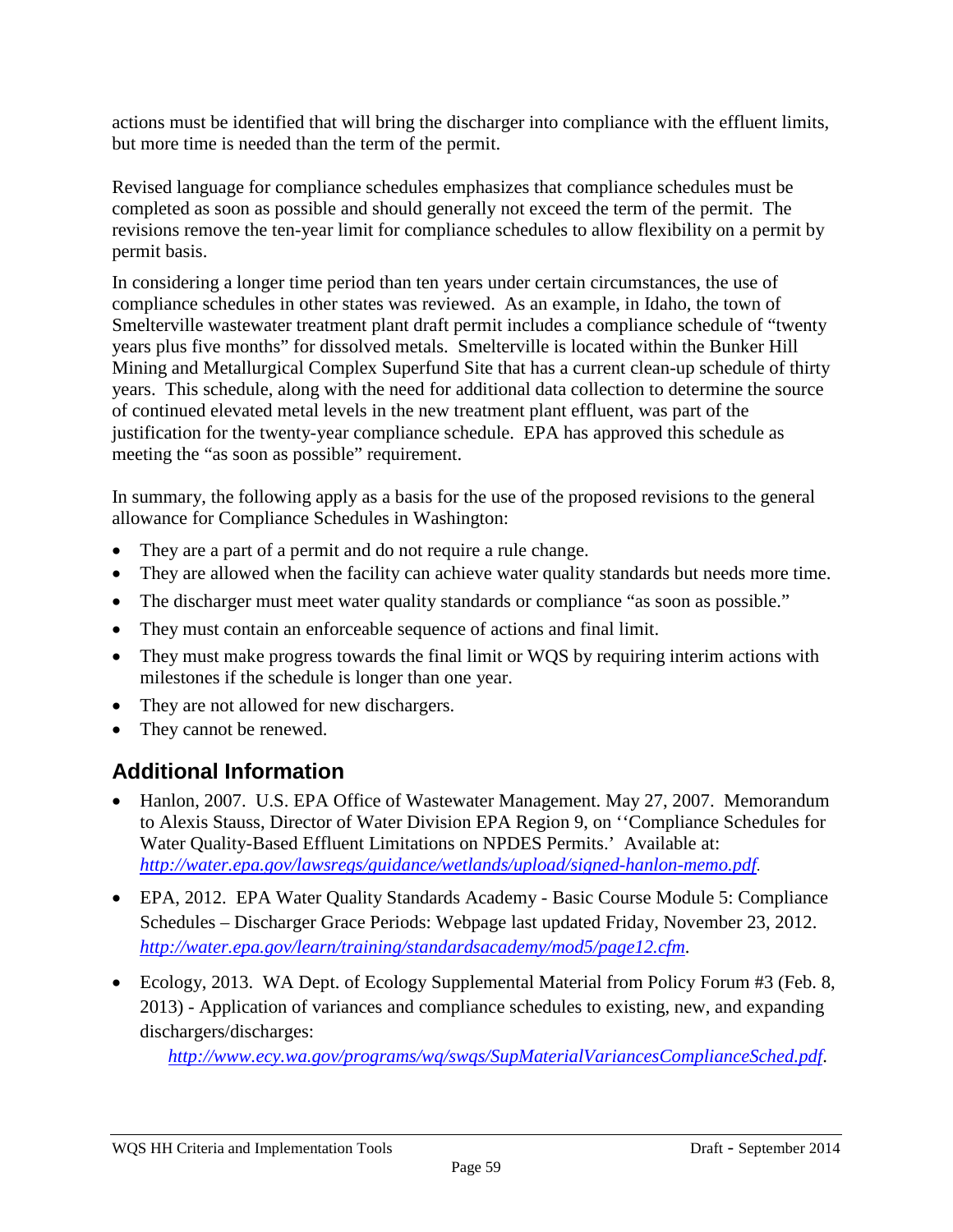*Page intentionally left blank.*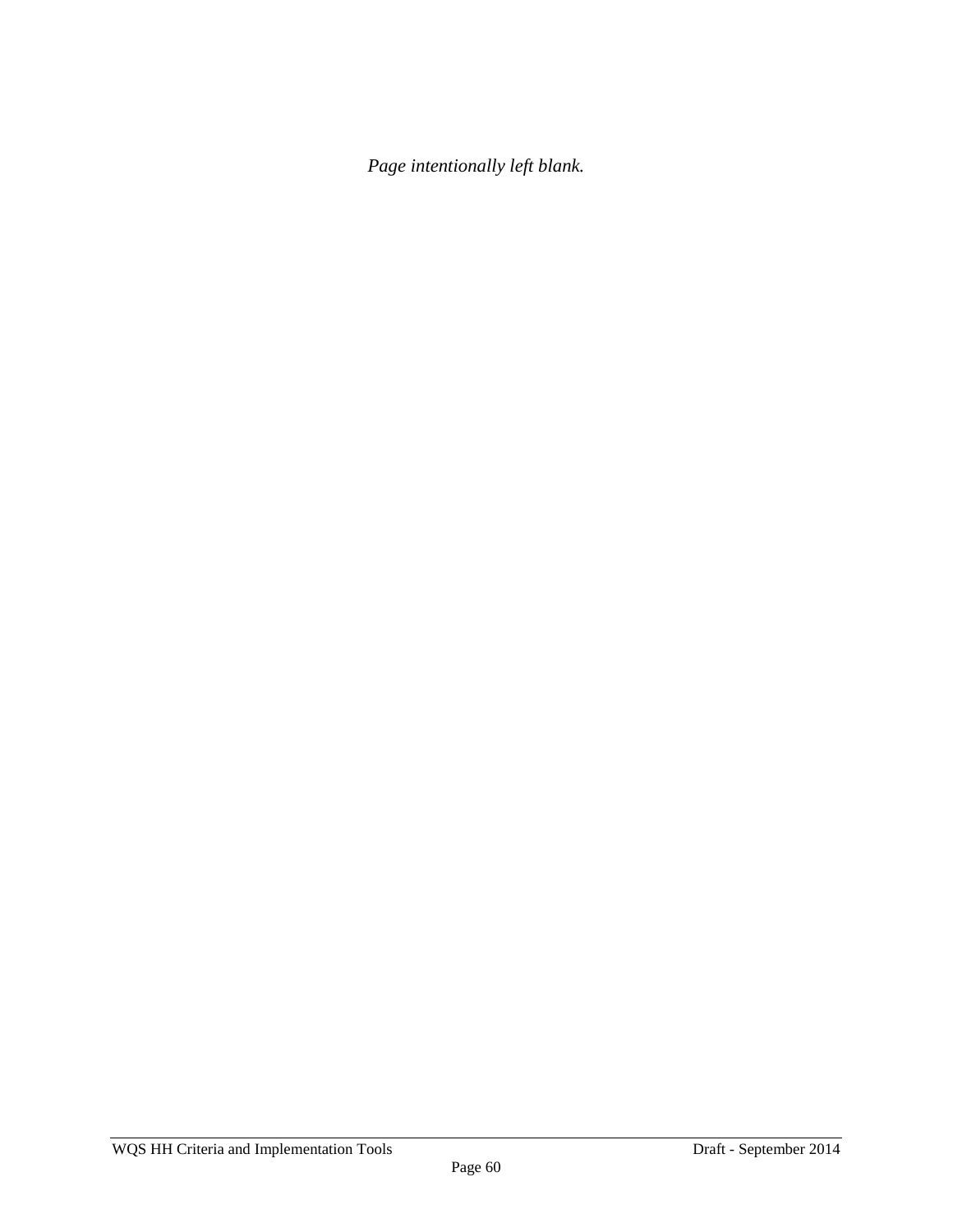# **Implementation Tools: Variances**

# **Proposal**

Ecology proposes to add a new definition in WAC 173-201A-020 to define "Variance." Ecology proposes to revise language in WAC 173-201A-420 that establishes minimum qualifications for granting variances for individual dischargers, stretches of waters, or application to multiple dischargers. Language is being revised to establish a process for considering a variance that includes:

- A public process, including tribal notification, rulemaking, and EPA approval.
- The time period for when a variance would be in effect, generally not to exceed the term of the permit but under certain circumstances can be longer, as long as the time is "as short as possible."
- Requirements for a pollutant reduction plan that identifies specific schedule of actions that are set forth to achieve compliance with the original criteria.
- Requirements for interim numeric and narrative requirements that reflect the highest achievable water quality, as soon as possible, during the term of the variance.
- Requirements for a mandatory five-year review if the variance extends beyond the term of a permit.
- For variances that apply more broadly than individual variances, require a watershed assessment or total maximum daily load (TMDL) to identify responsible sources.
- Conditions under which a variance would be shortened or terminated, and when renewal would be considered.

### **Background**

A variance is a temporary change to the water quality standards for a single discharger, a group of dischargers, or stretch of waters. Variances establish a time-limited set of temporary requirements that apply instead of the otherwise applicable water quality standards and related water quality criteria. Variances may be used where attaining the designated use and criteria is not feasible immediately, but might be, or will be, feasible in the longer term (versus a compliance schedule where it is clear water quality standards can be met once specific implementation action occur). They can be targeted to specific pollutants, sources, and/or stretches of waters.

The U.S, Environmental Protection Agency (EPA) has dictated that state variance procedures, as part of state water quality standards, must be consistent with the substantive requirements of 40 CFR 131. EPA has approved state-adopted variances in the past and has indicated that it will continue to do so if:

Each variance is included as part of the water quality standard.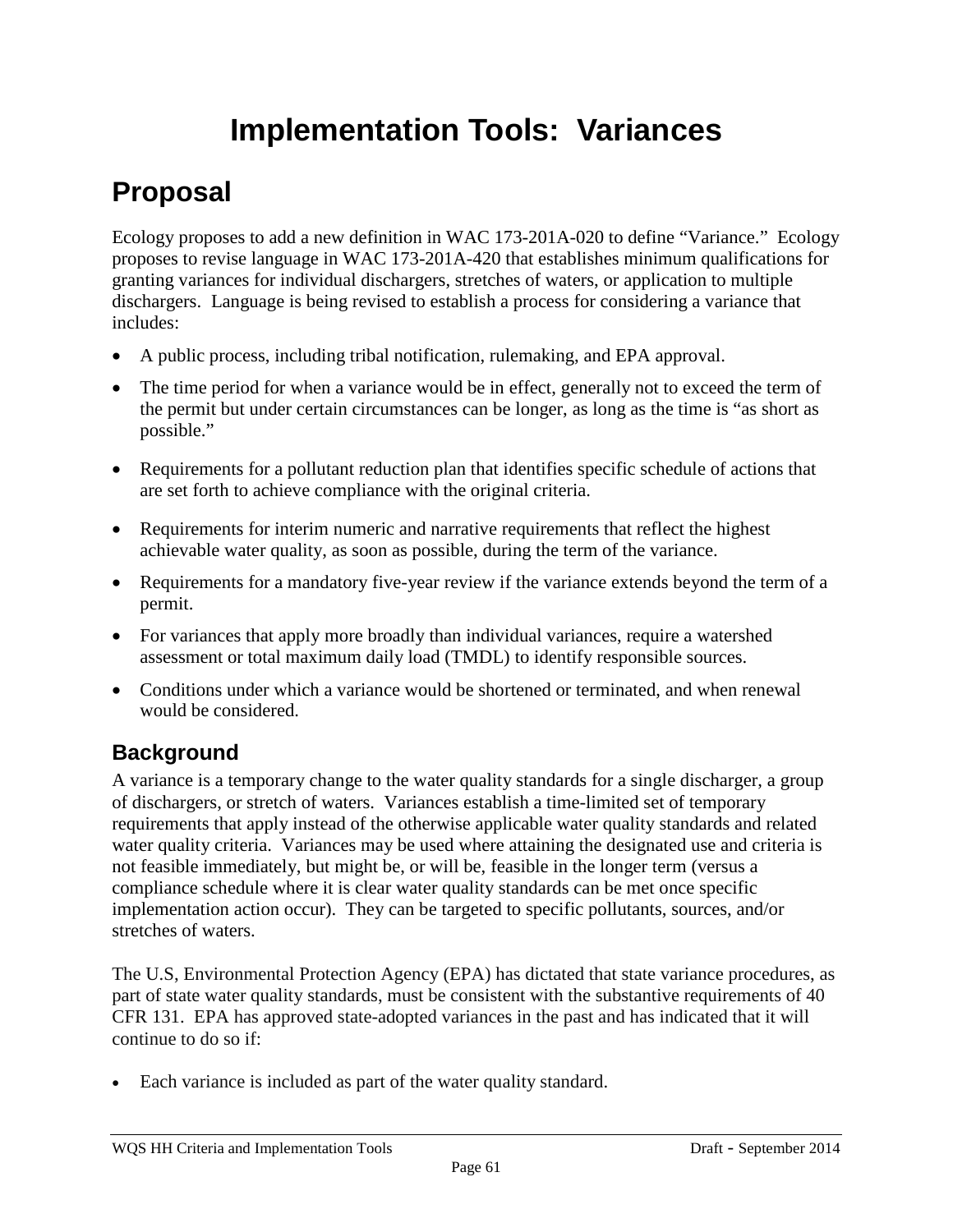- The state demonstrates that meeting the standard is unattainable based on one or more of the grounds outlined in 40 CFR 13 1.10(g) for removing a designated use.
- The justification submitted by the state includes documentation that treatment more advanced than that required by sections  $303(c)(2)(A)$  and (B) has been carefully considered, and that alternative effluent control strategies have been evaluated.
- The more stringent state criterion is maintained and is binding upon all other dischargers on the stream or stream segment.
- The discharger who is given a variance for one particular constituent is required to meet the applicable criteria for other constituents.
- The variance is granted for a specific period of time and must be re-justified upon expiration.
- The discharger either must meet the standard upon the expiration of this time period or must make a new demonstration of "unattainability."
- Reasonable progress is being made toward meeting the standards.
- The variance was subjected to public notice, opportunity for comment, and public hearing. The public notice should contain a clear description of the impact of the variance upon achieving water quality standards in the affected stretch of waters.

The temporary requirements established through a variance are only effective for the life of the variance. Because a variance establishes a temporary set of requirements that apply instead of the otherwise applicable water quality criteria, EPA has specified that variances are appropriate only under the same circumstances required in federal rule to undertake a Use Attainability Analysis (UAA), used to change a designated use for a water body. Regulations found in 40 CFR  $131.10(g)$  establish six circumstances under which a UAA, or a variance, might be appropriate. They are:

- 1. Naturally occurring pollutant concentrations prevent attainment of the use.
- 2. Natural, ephemeral, intermittent or low flow conditions or water levels prevent attainment of the use, unless these conditions may be compensated for by discharge of sufficient volume of effluent discharges without violating state water conservation requirements to enable uses to be met.
- 3. Human caused conditions or sources of pollution prevent attainment of the use and cannot be remedied or would cause more environmental damage to correct than to leave in place.
- 4. Dams, diversions or other types of hydrologic modifications preclude attainment of the use, and it is not feasible to restore the water body to its original condition or to operate such modification in a way that would result in attainment of the use.
- 5. Physical conditions related to the natural features of the water body, such as the lack of a proper substrate, cover, flow, depth, pools, riffles, and the like, unrelated to water quality, preclude attainment of aquatic life protection uses.
- 6. Controls more stringent than those required by Sections 301(b) and 306 of the Clean Water Act would result in substantial and widespread economic and social impact.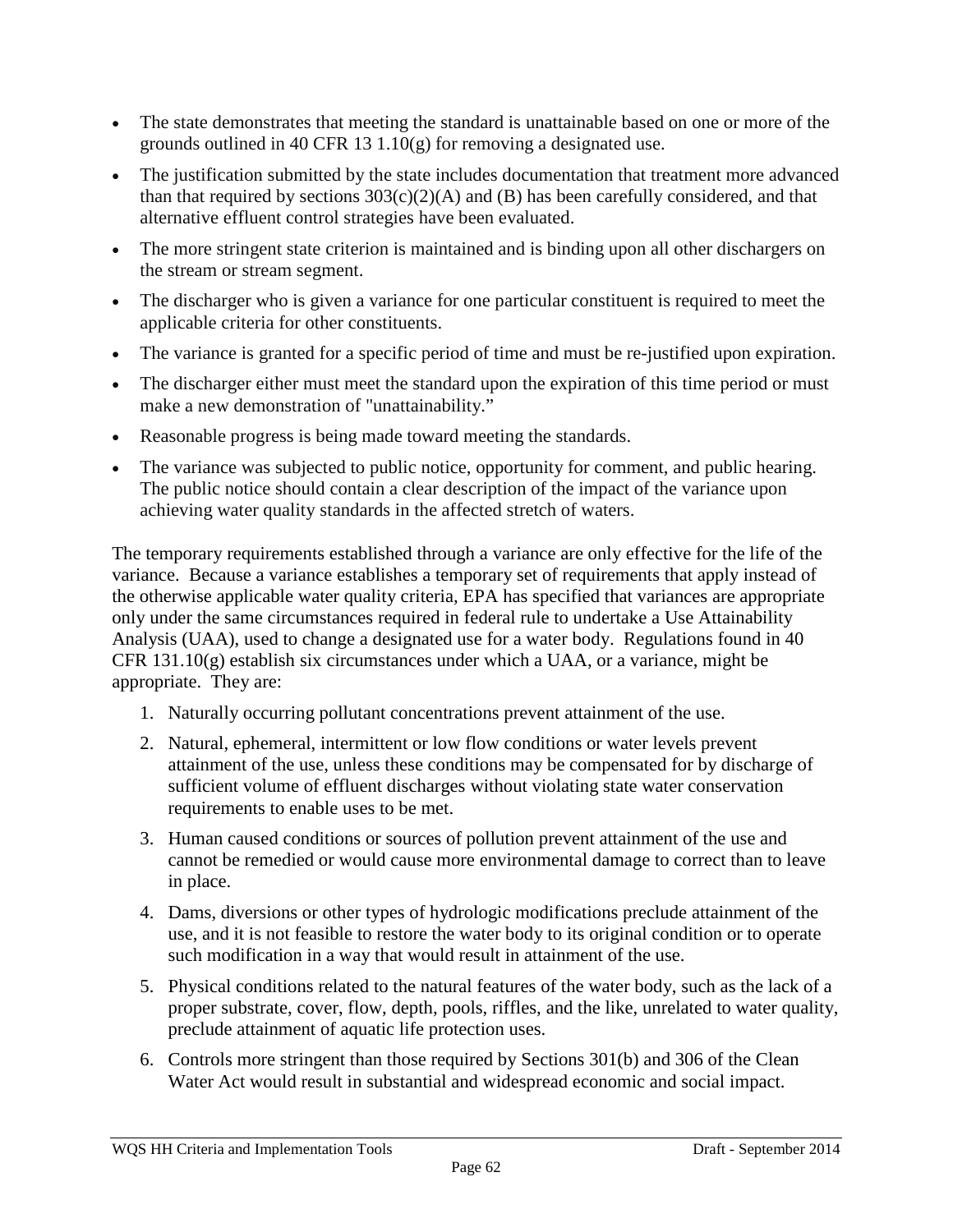Recent EPA guidance offered two examples of the circumstances under which variances may be particularly appropriate to consider:

(1) When attaining the designated use and criteria is not feasible under current conditions (e.g., water quality-based controls required to meet the numeric nutrient criterion would result in substantial and widespread social and economic impact) but achieving the standards could be feasible in the future if circumstances related to the attainability determination change (e.g., development of less expensive pollution control technology or a change in local economic conditions).

(2) When it is not known whether the designated use and criteria may ultimately be attainable, but feasible progress toward attaining the designated use and criteria can be made by implementing known controls and tracking environmental improvements (e.g., complex use attainability challenges involving legacy pollutants).

EPA has not established a specific time limit for variances. Proposed changes to the federal water quality standards rule, recently released by EPA in September 2013, include changes to address variances with a proposed timeframe not to exceed ten years. These federal rules have not been finalized and are still in draft form.

Variances have not been issued in Washington to date but are allowed under WAC 173-201A-420. The current language states that a variance is subject to a public and intergovernmental involvement process and a variance does not go into effect until it is incorporated into WAC 173-201A and approved by EPA. The current duration of a variance is for up to five years and variances may be renewed after providing another opportunity for public and intergovernmental involvement and review.

## **Basis for Ecology's proposal**

Ecology is currently developing human health criteria for Washington's water quality standards. Changes to the variables that go into the human health criteria equation, such as an updated fish consumption rate, will generally result in more protective criteria. Ecology recognizes that these new, more protective criteria may be difficult to meet in situations where technology is not yet available or feasible to remove the pollutant, or in cases where either a persistent pollutant resides and is cycling within the aquatic ecosystem of the water body and cannot be removed without degrading the system, or when the main sources of the pollutant are not within the scope of the state's jurisdiction to control through water quality protection.

EPA has advised states that a variance should be used instead of removal of a use where the state believes the standard can ultimately be attained. By maintaining the beneficial use rather than changing it, the state will ensure that further progress is made in improving water quality and attaining the standard. With a variance, NPDES permits may be written such that reasonable progress is made toward attaining the standards without violating section  $402(a)(1)$  of the Clean Water Act, which requires that NPDES permits must meet the applicable water quality standards.

With these factors in mind, Ecology is proposing revisions to the variance section of the water quality standards at WAC 173-201A-420, as part of the rulemaking for developing human health criteria. The key goals of these revisions are: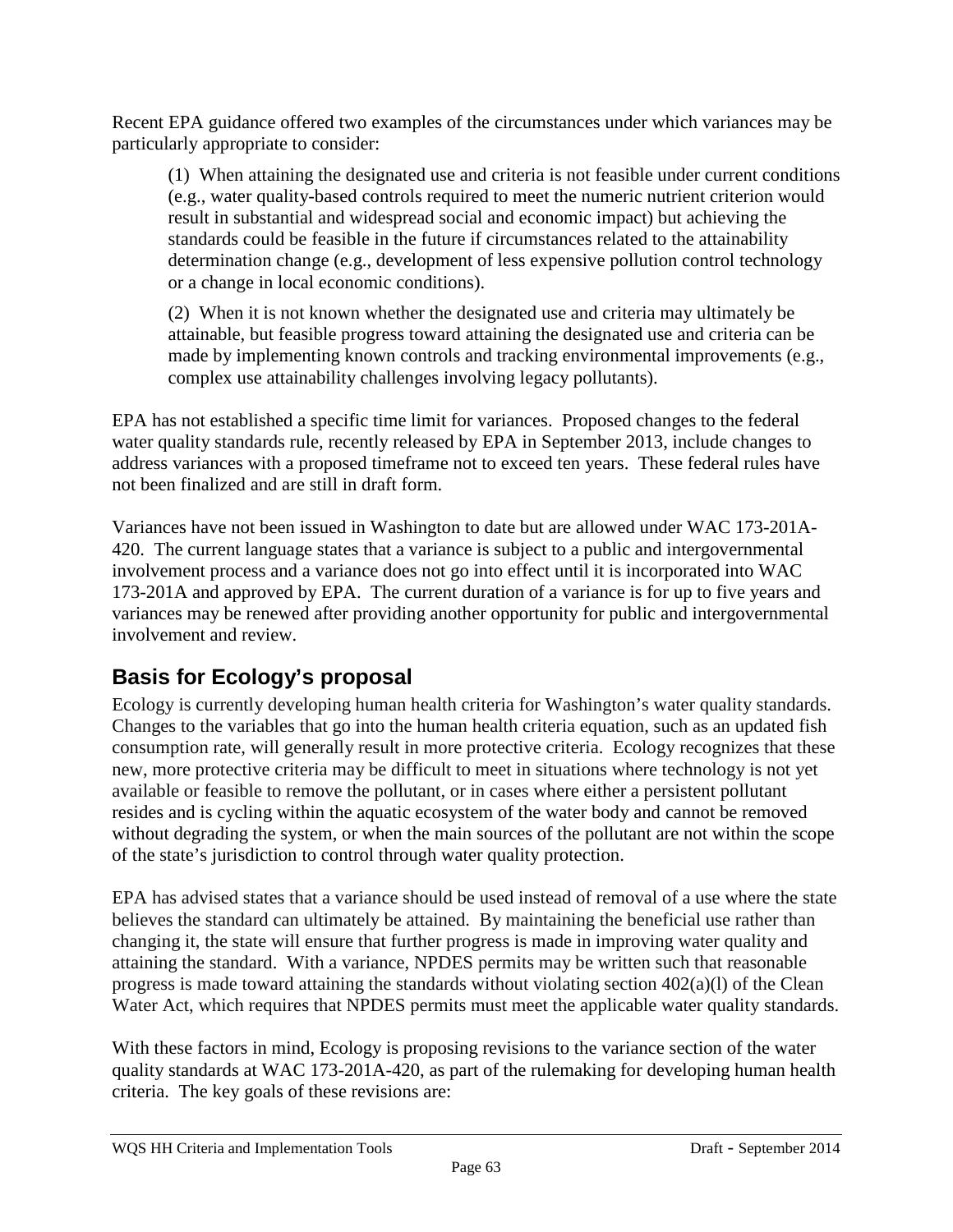- **Provide accountability** that the discharger cannot feasibly meet the original criteria and that they continually strive to make reasonable progress to meet the original criteria during the life of the variance. Build in checks and balances to ensure that variance information is reviewed on a regular basis, new technology and science is taken into account, and benchmarks are required to ensure that implementation of the variance is occurring and that the variance continues to be necessary.
- **Extend timeframe** of a variance where necessary to allow time to deal with difficult, complex toxics compounds, such as legacy pollutants or those that come from sources outside of Clean Water Act jurisdiction. Include mandatory reviews to ensure that the variance is still necessary. Provide framework for renewing, shortening, and revoking a variance.
- **Efficiency of Resources.** Where possible, reduce resource intensity of regulating agencies in issuing variances.

The proposed language at WAC 173-201A-420 includes general provisions, and specific requirements that would apply for variances for individual dischargers, stretches of waters, and multiple dischargers. Requirements are intended to be consistent with federal guidance and also provide the necessary tools for implementing state water quality standards.

Besides requirements for issuing an individual variance, new language also provides requirements for issuing a variance to multiple dischargers for circumstances where multiple permittees cannot attain a designated use or criteria for the same pollutant(s) for the same reason, regardless of whether or not they are located on the same water body. In these cases, Ecology proposes to streamline the variance process by adopting one variance that applies to all the permittees. These are generally known as "multiple discharger variances." Multiple discharger variances may be considered under the same circumstances, and must meet the same standards, as single discharger variances. A permittee that could not qualify for an individual variance should not qualify for a multiple discharger variance. Ecology is following EPA guidance, which recommends that justifications for multiple discharger variances should:

(1) Apply only to permittees experiencing the same challenges in meeting water quality based effluent limits for the same pollutant(s), criteria, and designated uses.

(2) Group permittees based on specific characteristics or technical and economic scenarios that they share, and conduct a separate analysis for each group. The more homogenous a group is in terms of factors affecting attainability of the designated use and criteria, the more credible a multiple discharger variance will be. For example: type of discharger (public or private); industrial classification; permittee size and/or effluent quality; pollutant treatability; whether or not the permittee can achieve a level of effluent quality comparable to the other permittees in the group; and water body or watershed characteristics.

(3) Collect sufficient information from each individual permittee to support the assignment of each individual permittee to the designated group of multiple dischargers. The justification for a multiple discharger variance should account for as much individual permittee information as possible. When a permittee does not fit with any of the group characteristics, an individual variance should instead be considered.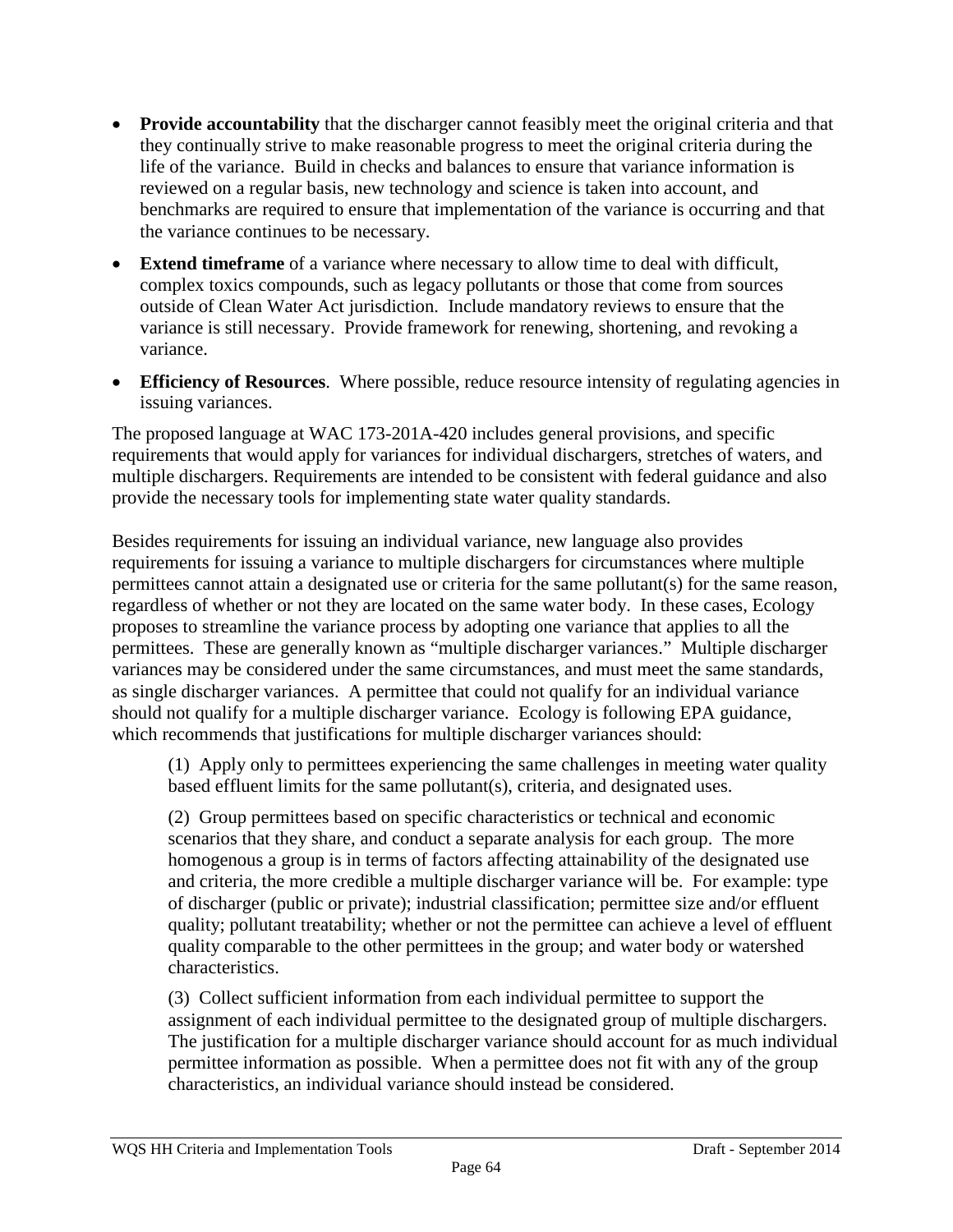Ecology is also proposing new language that will allow a variance for stretches of waters, such that the variance would apply to an entire stretch of water or portions of water body segments. Other states have used water body variances where the problems in a stretch of waters are significantly impacting water quality and habitat, are widespread, and involve numerous sources of point and nonpoint pollution; that is, where waters are significantly impaired by multiple sources, not just a few point sources. For example, where historic mining practices have impaired both water quality and habitat throughout a headwater basin, states have applied temporary standards with specific expiration dates for certain pollutants related to the historic mining practices rather than downgrading these waters through a use change. In this way, states have maintained designated uses and underlying criteria for other pollutants, while recognizing that existing ambient conditions for certain pollutants are not correctable in the short-term.

The temporary standards provide a basis for permit limits in the shorter term that will in turn lead to remediation of damaged water resources to the point that they will once again provide protection for the underlying designated use and criteria. By doing a variance instead of a UAA the underlying use and criteria are preserved, allowing them to actively drive water quality improvements in the longer-term. A water body variance provides time for the state to work with both point and nonpoint sources to determine and implement adaptive management approaches on a water body or watershed scale to achieve pollutant reductions and strive toward attaining the water body's designated use and associated criteria.